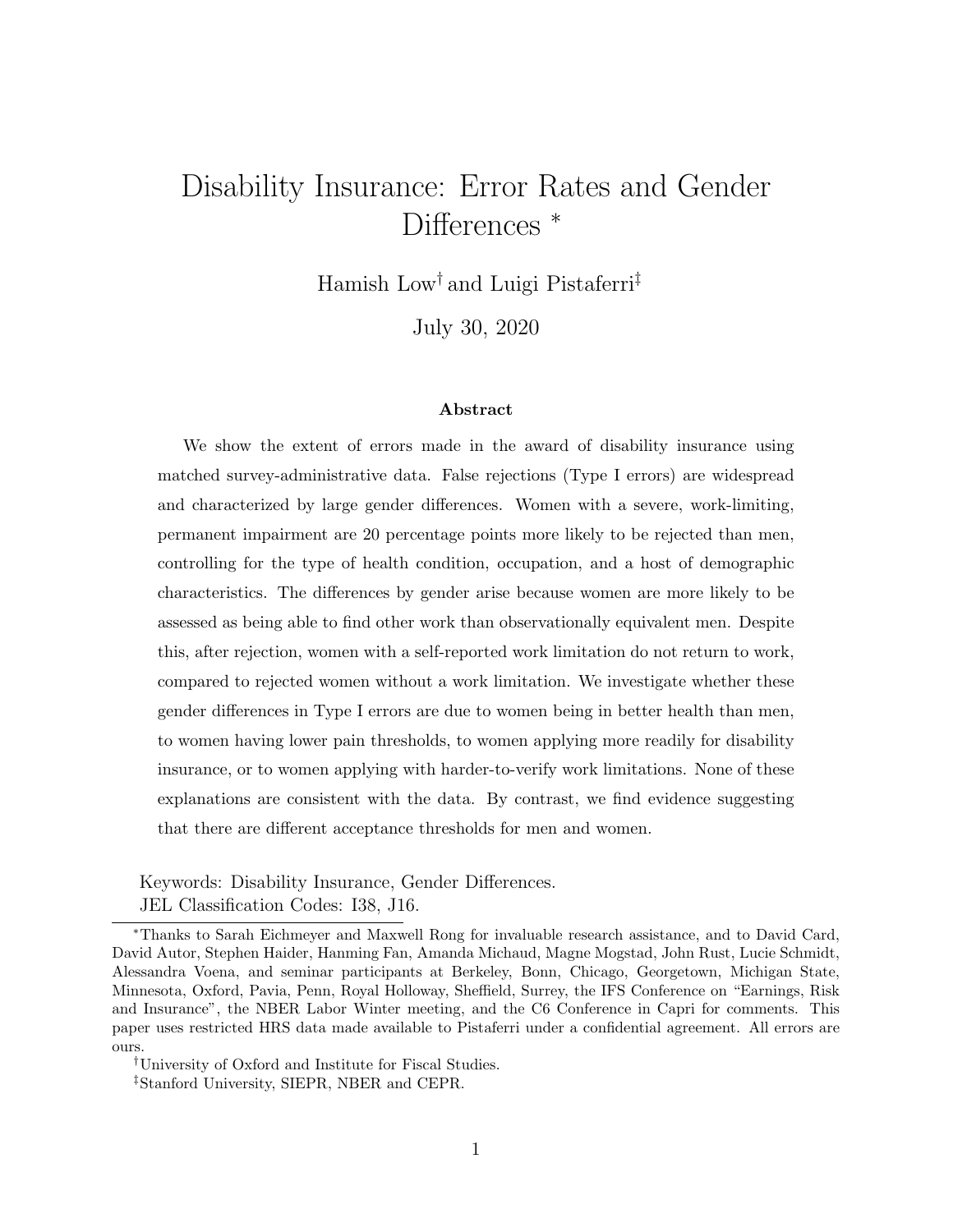## 1 Introduction

Disability insurance is now a major part of social insurance provision in the US and elsewhere. There is substantial evidence on the labor supply incentive effects of the program. There is however very little evidence on how well targeted the program is and what errors are being made through the award process. Further, there is no evidence at all on whether these errors differ by gender or other observable characteristics. The aim of this paper is to fill this gap, to show the extent of false rejections and false acceptances, and how these differ between men and women.

We focus on the two major programs in the US that pay benefits against disability risk for working age individuals: the Social Security Disability Insurance (DI) program and the Supplemental Security Income (SSI) program. Both programs are evaluated by the Social Security Administration (SSA) using the same medical assessment process to determine disability and eligibility.<sup>1</sup> The size of these programs has generated concerns that some working-able individuals may exaggerate their disability in order to become beneficiaries or quit into unemployment in order to apply for benefits; and further, that beneficiaries may have little incentive to go back to work even when their health condition improves.<sup>2</sup> Reflecting these concerns, there exists a sizable literature that has looked at the labor supply incentive consequences of disability insurance.<sup>3</sup> These concerns about labor supply consequences and false applications arise because the true disability status of an applicant is unknown. This in turn means that SSA examiners are prone to making two type of errors: Type I errors (rejecting a truly disabled applicant) and Type II errors (awarding benefits to applicants who are not truly disabled).

The extent of these inefficiencies may depend on the applicants' characteristics, such

<sup>1</sup>Both programs have attracted a lot of attention in recent years (see Duggan and Imberman, 2009, for a survey) due to their cost and the fast increases in case-loads. The difference between the programs is that the DI program is financed through payroll taxation and pays benefits to covered workers, whereas the SSI program is financed through general taxation and pays benefits to low-income individuals. In 2017 the DI program was paying cash benefits of around \$134 billion (in comparison, the Unemployment Insurance (UI) program was paying benefits worth only \$28 billions). In the same year, total SSI expenditure was \$59 billion, absorbing 16% of federal non-Medicaid welfare spending. In terms of growth of recipiency, between 1984 and 2017 the share of disabled workers receiving DI benefits out of all workers increased from 2.4% to 5.6%. As for SSI, the fraction of 18-64 years old who are receiving SSI benefits has doubled from 1.2% in 1984 to 2.4% in 2017.

<sup>&</sup>lt;sup>2</sup>In the case of SSI, the additional concern is that applicants may be discouraged from saving in order to meet the asset test.

<sup>3</sup>Some of the earlier empirical literature is surveyed in Bound and Burkhauser (1999) and Haveman and Wolfe (2000). More recent contributions are surveyed in Low and Pistaferri (2019).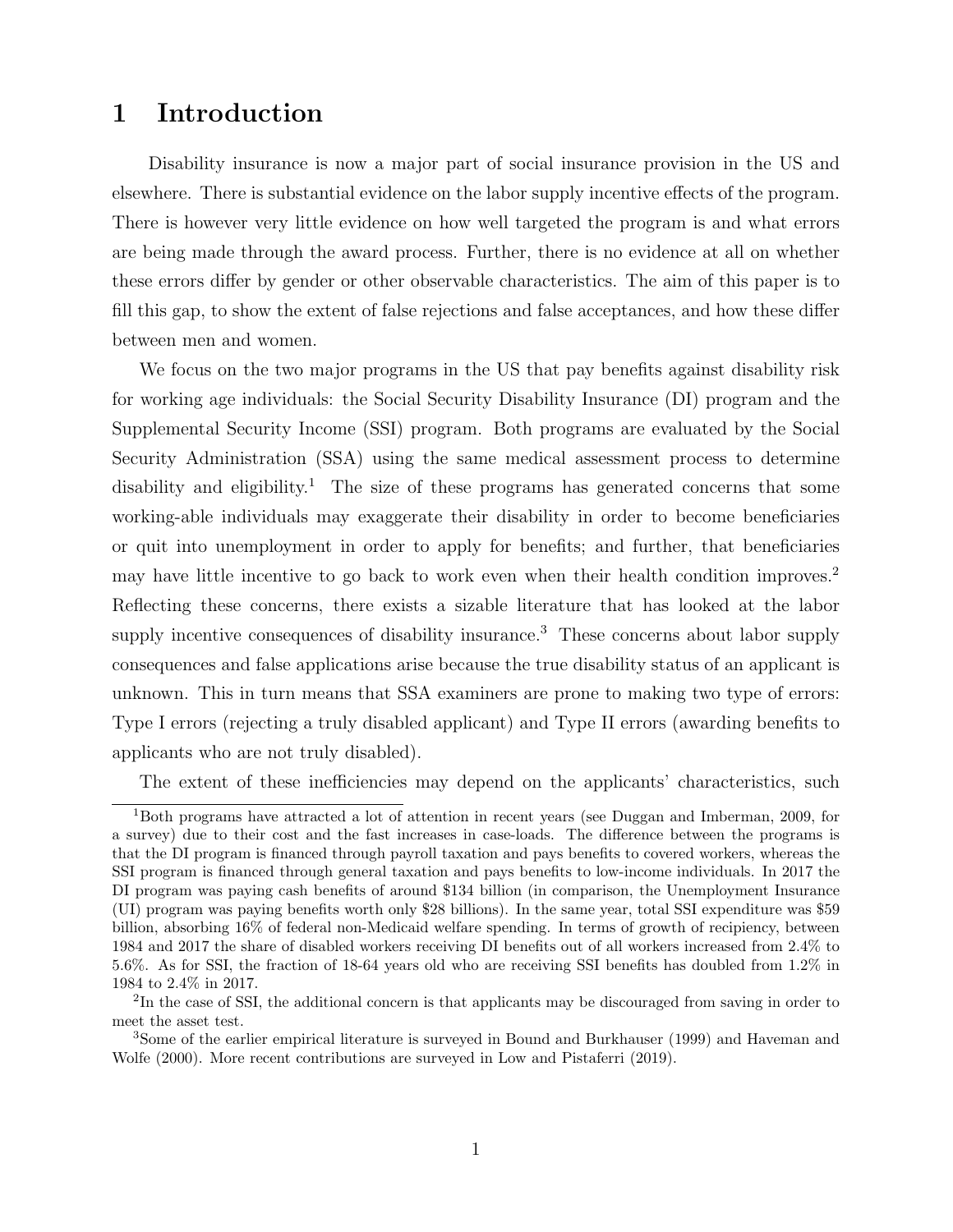as the particular health condition. Classification errors may be higher for conditions that are harder to verify, such as muscolosketal or mental disorders. Indeed, the SSA disability determination process distinguishes explicitly between individuals with a so-called "listed impairment" which gives automatic qualification, and those without where both the nature of the health condition and work adaptability are taken into account. Further, besides health, the SSA process explicitly makes the probability of award a function of age, occupation and work experience, as discussed by Chen and van der Klaauw (2008).<sup>4</sup>

At the heart of the problem the SSA faces is that disability assessment is subjective and this opens up the possibility of bias, even if unintended. Alternatively, as discussed in the medical literature (Legato et al., 2016; Bangasser et al., 2019; Clocchiatti et al., 2016), gender differences may arise because women with a given disability, present symptoms in a different way from men and this may affect disability insurance screening.<sup>5</sup> There are now several examples in other contexts in which subjective assessment leads to bias on the basis of gender. Card et al. (2019) show that different standards are imposed by the editorial process on female authors in economics journals. Sarsons (2019) shows that the performance of a surgeon is evaluated differently by the referring doctor depending on the gender of the surgeon. The context of disability insurance is a case where the consequences of bias are potentially severe: those rejected for disability insurance despite not being able to work, have often very few alternative avenues of support, and this is a long-term problem.

The difficulty in estimating Type I and Type II errors is that we need measures of "true" health-related work limitations alongside "reported to the authorities" work limitations. We solve this difficulty by merging information on self-reported disability from the Health and Retirement Study (HRS) with administrative data from the SSA on DI and SSI applications and social security earnings.<sup>6</sup> This enables us to estimate directly the extent of Type I and Type II errors because we have independent data on the "true" work-limitation as well as

<sup>4</sup>Given the long waiting periods and different appeal processes that applicants go through to get onto DI or SSI, we might expect different stages of application to be subject to different sorts of error. Further, there is an interaction between effects: work limitations caused by muscoloskeletal or mental health conditions tend only to lead to disability awards at the later stages of the appeal process.

<sup>&</sup>lt;sup>5</sup>It is also possible that the screening system evolves (with lags) to fit the gender composition of applicants, who were initially mostly men. However, this is rapidly changing, with women representing in 2016 almost half of the stock and half of the flow of new entrants into DI (up from  $1/3$  and  $1/4$  in the mid 1980's).

<sup>&</sup>lt;sup>6</sup>While DI and SSI have mostly been studied in isolation, it may be valuable to study them jointly because the formal definition of disability is the same in both programs and the disability determination process is done by the same agencies and officers (local Social Security field offices). Merging application data from the two programs makes inference more reliable because in survey data the number of applicants to either program is typically small.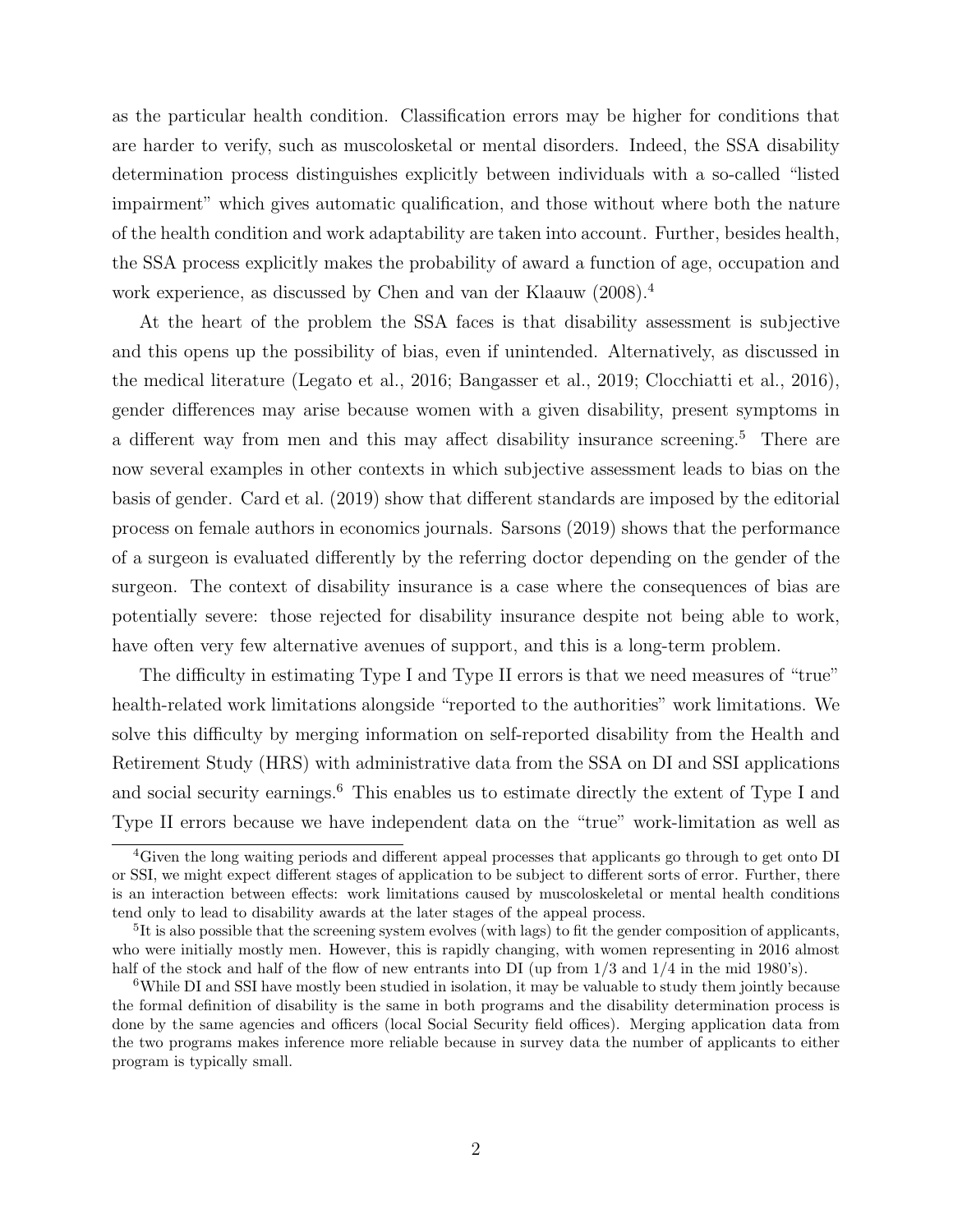the report of the SSA. To the best of our knowledge, this is the first paper that attempts to use these linked data for studying the efficiency aspects of the DI/SSI programs.

Armed with these measures, we study whether these errors differ by observable characteristics of applicants. We document significant gender differences in Type I error rates. Women with a severe, work-related, permanent impairment are more likely to have their disability insurance application turned down (i.e., suffer a Type I error) than men with observationally equivalent characteristics. This main finding is robust to numerous sensitivity checks. The point at which this difference by gender arises is not in the assessment of whether a health condition exists, but rather in the assessment of whether any given medical condition prevents the applicant from doing alternative work. Among men and women with the same health condition, women are more likely to be assessed as being able to find other work. This difference arises across health conditions of differing severity and verifiability. The conclusion that the SSA believes the medical condition of disabled women does not inhibit their labor market choices can be tested directly by looking at labor market outcomes after rejection. We find that among rejected women, those who previously self-reported severe work-limitations return to work at a much lower rate than those that do not report a work-limitation. This suggests that the SSA has wrongly assessed these women as being able to work. Indeed, no such differences emerge among men or among women in the years preceding application.

We propose a simple model of why Type I errors may differ by gender. Possible explanations are that men and women could differ in terms of severity of actual or perceived work-related impairments, or differ in terms of opportunity costs of applying. On the supply side of benefits, men and women could face different admission standards, for example because evaluators use a "unisex" approach that disadvantages women, or because the noise of health signals differ by gender. To assess these explanations, we use data on self-reports of work limitations, application rates and rejection rates. We also use survey respondents' assessments of the work limitations of individuals described in disability vignettes. The gender of the individuals described in the vignettes is randomized and this provides insights on how disabled men and women are assessed differently. Our conclusion is that supply considerations, and in particular differences in the award thresholds for men and women, are more plausible explanations than demand-side channels for the gender differences.

There are only a very few papers that estimate classification errors associated with disability insurance. One early study is Nagi (1969), where a sample of 2,454 DI applicants were assessed by a team of medical professionals independent of the SSA and this assessment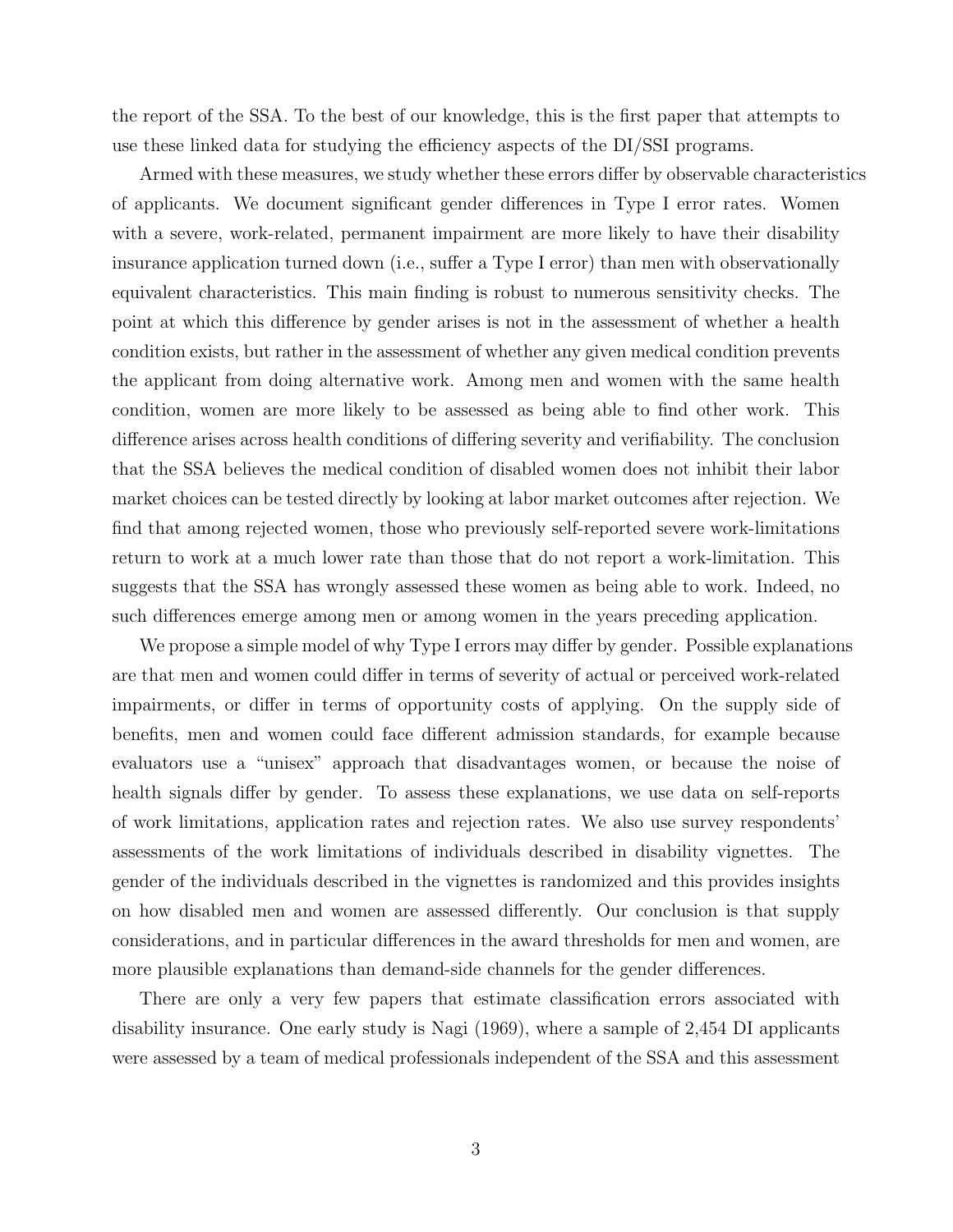was compared to the SSA assessment. Nagi (1969) concluded that, at the time of the award, about 19% of those initially awarded benefits were undeserving, and 48% of those denied were truly disabled. The obvious limitation of the Nagi (1969) study is that this refers to a period in which the disability programs were fundamentally different (indeed, the SSI started only in 1974). The most dramatic difference since then was the 1984 Social Security Disability Benefits Reform Act that liberalized admission criteria for DI and SSI, resulting in a large increase in applicants and people awarded benefits with mental health and musculoskeletal conditions.<sup>7</sup> Since these are hard-to-verify conditions, classification errors in the post-1984 era may be very different. This also highlights that errors may differ by health condition.

To the extent that individuals recover but do not flow off DI, we would expect the fraction falsely claiming to be higher in the stock than at admission. This is the finding of Benitez-Silva et al. (2004) who use the self-reported binary indicator of work limitations in the HRS as a classical error-ridden measure of the "true" disability status, and compare this to the reported outcome of a self-reported DI/SSI application. They compute classification errors for DI and SSI combined and find that over 40% of recipients of DI/SSI are not truly work limited.

Low and Pistaferri (2015) follow a similar strategy of using self-reported work limitations alongside details of receipt of DI, taking data from the Panel Study of Income Dynamics (PSID). They distinguish between severe and moderate work disability instead of using a binary indicator, and estimate classification errors using a structural model to capture the application decision. Similarly to Nagi (1969), Low and Pistaferri (2015) find that the Type I error is large (approximately 2/3 for younger workers and 1/3 for older workers), while the Type II error is concentrated among those with moderate disabilities (18%) with the error being only 1% among those who apply while reporting no disabilities.

There are several issues that make estimates of classification errors from the studies above problematic. First, how strong is the "signal" embedded in the self-reported disability measures and how well does it correspond to the SSA assessment criteria. Second, survey data relies on recall data of the application process, which may be subject to measurement

<sup>7</sup>Among the provisions of the Act there were at least three that may have increased the probability of admission because of such conditions: (1) the requirement that SSA obtain evidence from the applicant's treating physician instead of hired consultants, "since the treating physician is likely to be the medical professional most able to provide a detailed, longitudinal picture of the individual's medical condition"; (2) updating the criteria for evaluating mental impairments to "make them consistent with present-day diagnosis, treatment, and evaluation"; (3) the requirement that the SSA, in determining the severity of a person's disability, "consider the combined effect of all impairments without regard to whether any one impairment, if considered separately, would be severe" (Collins and Herfle, 1985).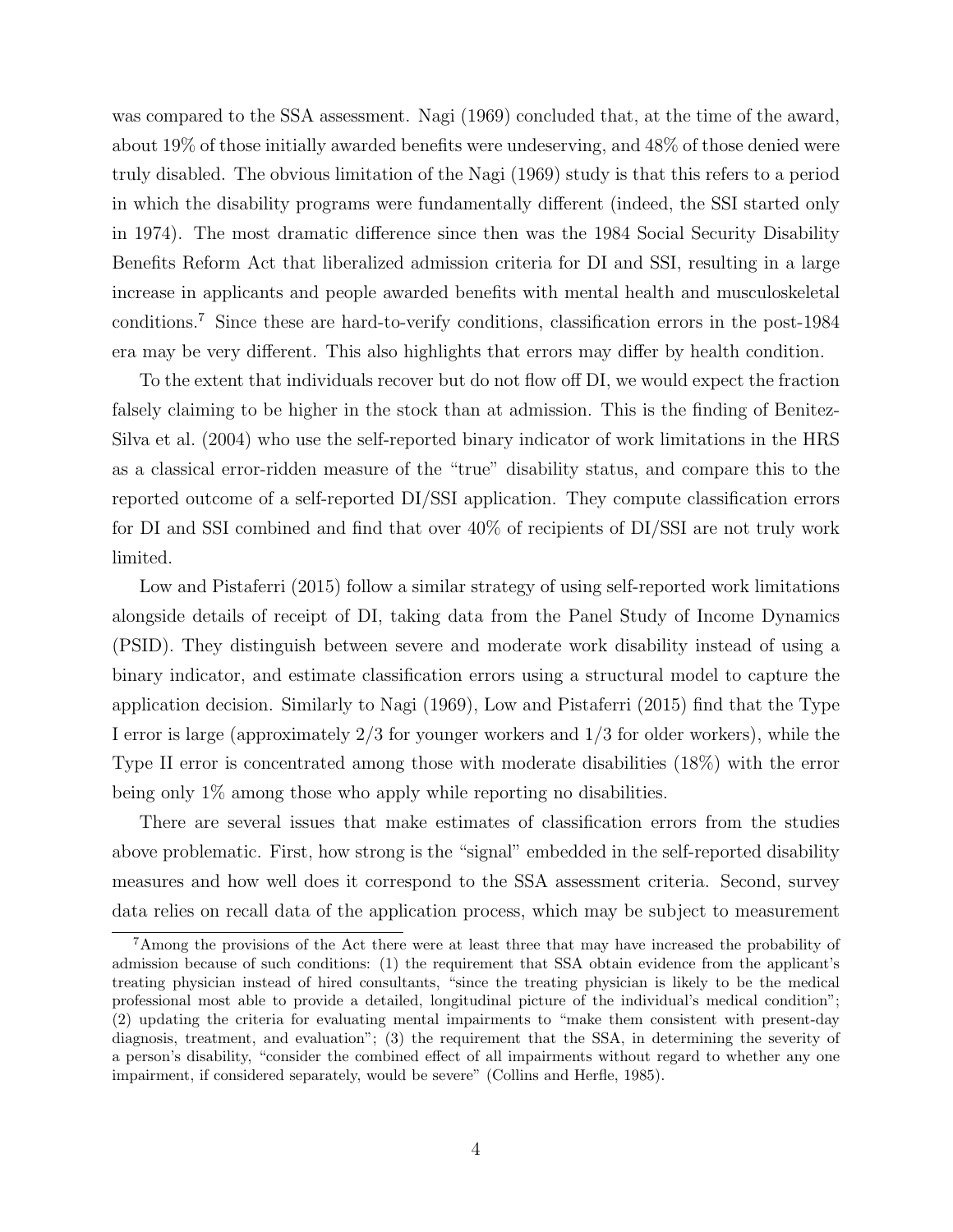(recall) errors. These are particularly relevant in cases in which a disability improves or worsens, since one needs to "pin" the disability status at the time of the application in order to assess the extent of classification errors. Moreover, in some years of the HRS, disability application questions are only asked to those who report having a disability, which induces a mechanical understatement of Type II errors. The key limitation of these papers however is that none try to understand how classification errors vary by how verifiable the health condition is and whether errors vary by demographic characteristics.<sup>8</sup>

The rest of the paper proceeds as follows. In Section 2 we provide institutional details on the programs that insure against work limitation shocks. Section 3 presents a simple theoretical framework to guide through the empirical findings on error rates. After presenting the data in section 4, we discuss the results in Section 5. Section 6 tests the alternative mechanisms that may be behind our findings. Section 7 concludes.

## 2 Institutional Details

## 2.1 The DI program

The DI program is a social insurance program that provides cash and health care benefits for covered workers, their spouses, and dependents. The purpose of the program is to provide insurance against persistent health shocks that impair substantially the ability to work. In other words, the assessment is a combination of health and residual work capacity.<sup>9</sup> The difficulty with providing insurance is, of course, that health status and the impact of health on the ability to work are imperfectly observed. Cash benefits are computed using the same formulae used to compute Social Security retirement benefits.<sup>10</sup> While benefits are independent of the extent of the work limitation, caps on the payroll tax financing the DI program as well as the nature of the formula determining benefits make the system progressive. Because of the progressivity of the benefits and because individuals receiving

<sup>&</sup>lt;sup>8</sup>A study by the United States General Accounting Office (1994) reported higher disability insurance denial rates among women. Their explanation was that a significant fraction of the difference could be explained by occupation dummies and the fact that SSA evaluators assessed that women apply with lower impairments than men. However, the study had no measures of actual health conditions independent of the SSA.

 $9<sup>9</sup>$ The emphasis on the severity and persistence of the health shock distinguishes the DI program from the Workers Compensation program, which pays cash and health care benefits for temporary health shocks that are work-related, or private medical leave programs.

 $10\text{DI}$  beneficiaries receive indexed monthly payments corresponding to their Primary Insurance Amount (PIA), which is based on taxable earnings averaged over the number of years worked (known as Average Indexed Monthly Earnings, or AIME).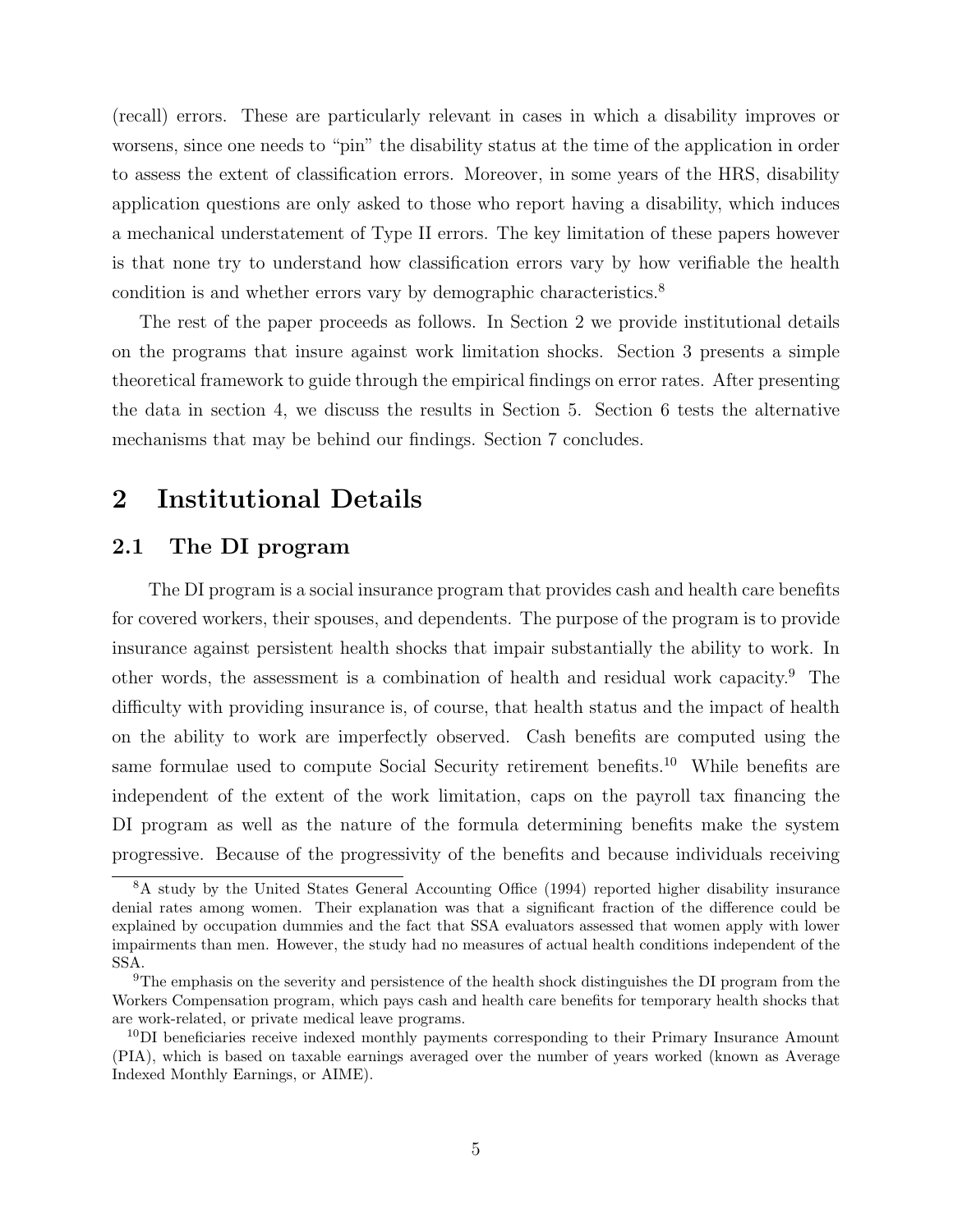DI also receive Medicare benefits after two years, the replacement rates are substantially higher for workers with low earnings and those without employer-provided health insurance.

The award of DI benefits depends on the following conditions: (1) An individual must file an application; (2) There is a work requirement on the number of quarters of prior employment: Workers over the age of 31 are disability-insured if they have 20 quarters of coverage during the previous 40 quarters; (3) There is a statutory five-month waiting period out of the labor force from the onset of disability before an application will be processed; (4) individuals who work must earn no more than a so-called "substantial gainful amount" (SGA, \$1,170 a month for non-blind individuals as of 2017); and (5) the individual must meet a medical requirement, i.e. the presence of a disability. Since this last requirement is the same as in the SSI program, we discuss it below after a short description of SSI.

#### 2.2 The SSI Program

Working-age individuals who are deemed to be disabled and have limited income and limited resources are eligible to receive supplemental security income  $(SSI)$ .<sup>11</sup> The definition of disability in the SSI program is identical to the one for the DI program, while the definitions of low income and low resources is similar to the one used for the Food Stamps (SNAP) program.<sup>12</sup> SSI benefits are adjusted annually. In 2017, an individual (couple) with no countable income would receive \$735 (\$1,103) in cash benefits a month.

#### 2.3 The Disability Determination Process

The disability determination process is common to both DI and SSI applicants and consists of sequential steps. Applicants submit their application to a local field office. The case is evaluated by a Disability Determination Service (DDS) officer. There are 4 steps to the evaluation which can be divided into two broad parts: first there are two health evaluation steps; then there are two economic opportunity evaluation steps. The health part is to determine whether the applicant has a medical disability that is severe and persistent. This is defined as: "Inability to engage in any substantial gainful activity (SGA) by reason of any medically determinable physical or mental impairment, which can be expected to result

<sup>&</sup>lt;sup>11</sup>The SSI program serves also children with disabilities and seniors with limited-means (with or without a disability), two groups that are not our focus.

 $12$ In particular, individuals must have income below a "countable income limit", which typically is slightly below the official poverty line (Daly and Burkhauser, 2003). SSI eligibility also has an asset limit (\$2,000 for individuals and \$3,000 for couples.).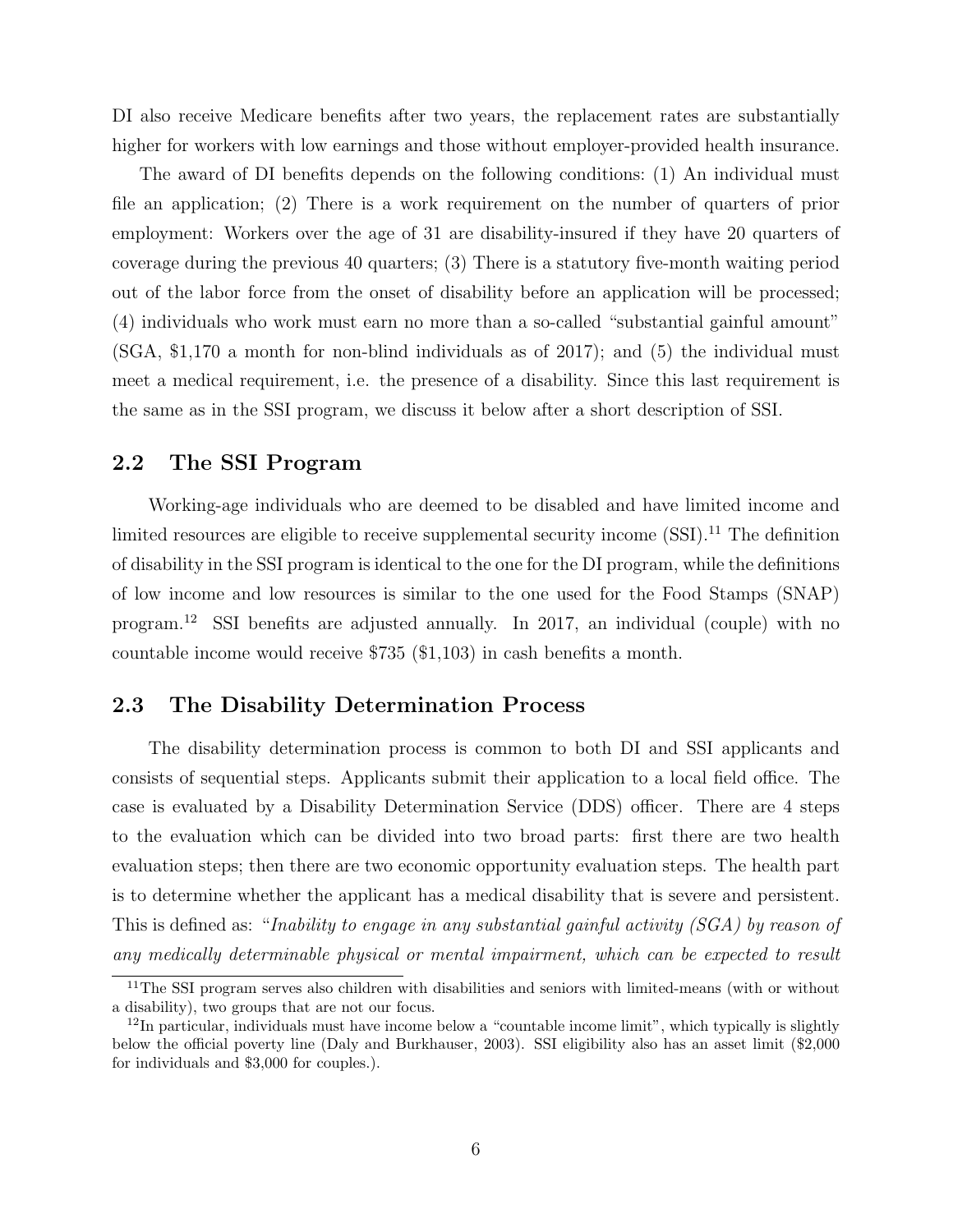in death, or which has lasted, or can be expected to last, for a continuous period of at least 12 months. If such disability is a "listed impairment" the individual is awarded benefits without further review.<sup>13</sup> If the applicant's disability does not match a listed impairment, the DDS evaluators try to determine the applicant's residual functional capacity. The second part of the evaluation process assesses economic opportunities in light of the medical determination. Step 3 tries to verify if the individual retains functional capacity for his/her past work; and in the last step, step 4, if there is functional capacity for any work that would befit the applicant's age, education and general skills.

Only about 37% of applicants are awarded benefits at the initial DDS stage. But rejection can be appealed and about 1/3 of denied applicants do so. The application, which is not updated with new information, is transferred to a different officer within DDS, a stage that is called "reconsideration". The success rate at this stage is even lower than at the initial stage (14%). Those denied at the reconsideration stage can further appeal (and 3/4 of those denied on first appeal do so). These appeals are decided outside of the DDS, by Administrative Law Judges (ALJ), where applications tend to have a much larger success rate  $(63\%)$ .<sup>14</sup> Rarely do cases go beyond the ALJ stage, and if they do the award rates are significantly lower.

## 3 Theoretical Framework for Type I Errors

The disability insurance process and the decisions by both individuals and the SSA can introduce differences in error rates across gender. Higher Type I errors for woman could in principle arise in various ways: first, women may have a lower threshold for labeling a work-limitation as severe, and this would generate more applications for less objectively work-limited women and hence larger Type I errors; second, women's work limitations may be objectively less severe; third, women may have a lower cost of applying. Finally, from the SSA supply side, women may face tougher standards set by SSA or exhibit noisier signals about the extent of their work limitation than men. In this section, we set-up a simple theoretical framework for distinguishing between these explanations.

Suppose that the true, latent work limitation status of an individual  $i$  is given by:

<sup>&</sup>lt;sup>13</sup>The listed impairments are described in a blue-book published and updated periodically by the SSA ("Disability Evaluation under Social Security"). They are physical and mental conditions for which specific disability approval criteria has been set forth or listed (for example, Amputation of both hands, Heart transplant, or Leukemia).

<sup>&</sup>lt;sup>14</sup>The higher success rate at this stage partly reflects applicants' self-selection, partly the possibility of integrating the file with new information, and partly the possibility to advocate one's case in court.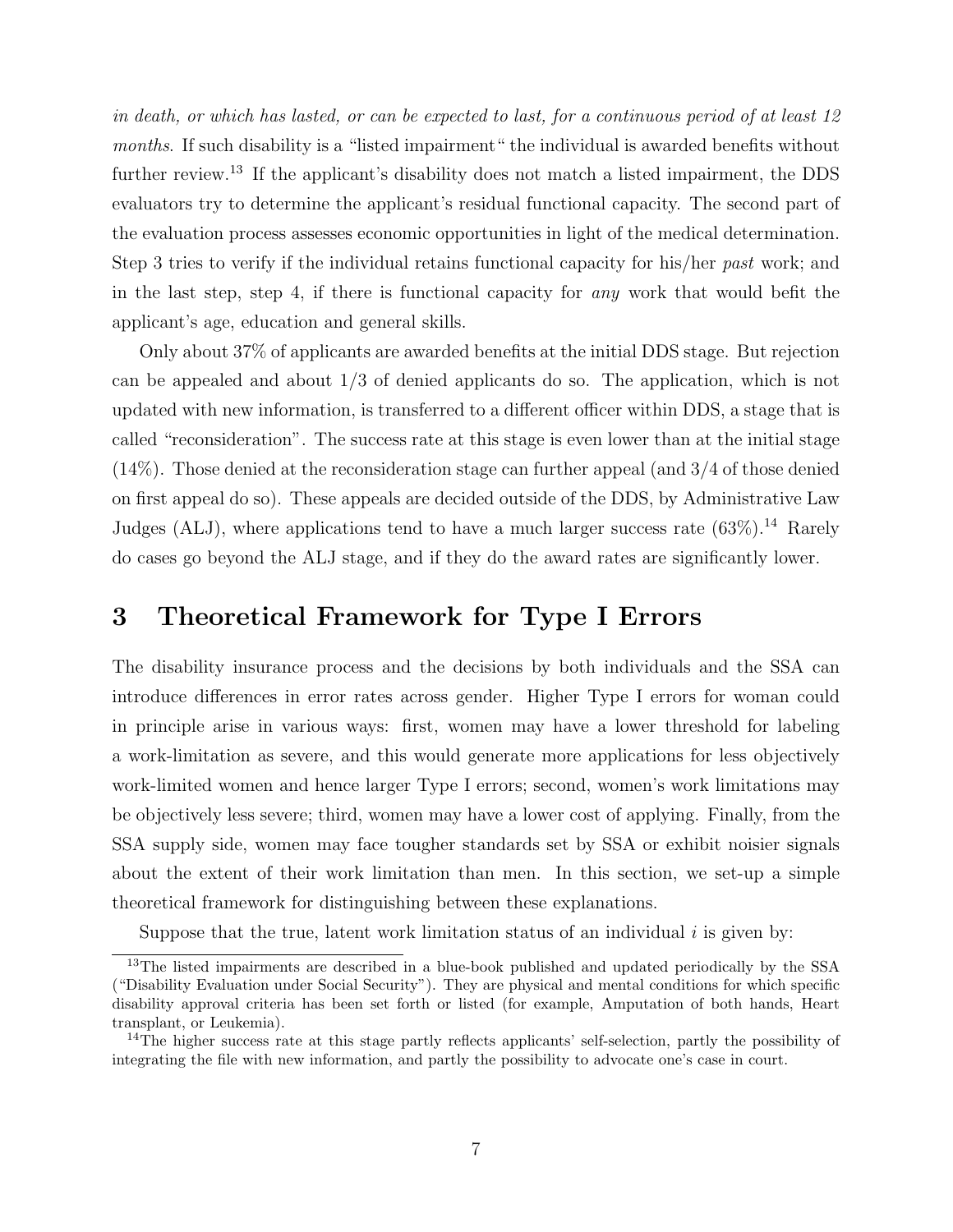$$
L_i^* = \alpha_0 + \alpha_L F_i + \varepsilon_i \tag{1}
$$

where  $F_i$  is a dummy for being a woman and  $\varepsilon_i$  represents unobserved heterogeneity in work limitations. We omit the contribution of observable characteristics (besides gender) from the equations in this section for simplicity, but fully account for them in the empirical analysis. The female dummy captures potential shifts in the underlying distribution of work limitations: women may have less severe  $(\alpha_L < 0)$  or more severe  $(\alpha_L > 0)$  underlying work impairments than men.

Assume that individuals report to be work limited if their latent work limitation status is above a certain threshold,  $\bar{L}_i$ :

$$
L_i = \mathbb{1}\{L_i^* > \bar{L}_i\} \tag{2}
$$

An important source of heterogeneity is that men and women may differ in their assessment of the threshold, i.e.,

$$
\bar{L}_i = \gamma_0 + \gamma_{\bar{L}} F_i \tag{3}
$$

If women have a lower "pain threshold",  $\gamma_{\bar{L}} < 0$ , then more women than men will classify themselves as work-limited despite their underlying work-limitation being the same, which is the problem of interpersonal comparison of self-reports of work disabilities.

We capture differences in decisions to apply for disability insurance by assuming that people apply if their latent, true work-limitation status exceeds a person-specific threshold:

$$
A_i = \mathbb{1}\{L_i^* > \bar{A}_i\} \tag{4}
$$

The application threshold  $\bar{A}_i$  may differ from the "perceived work-limitation" threshold  $\bar{L}_i$ for a number of reasons, although we generally expect them to be positively correlated. For example, applicants may "cheat", i.e., apply even when they are not truly work-limited. Or applicants may have imperfect information about SSA norms, face different transaction costs of applying, or respond differently to financial incentives to work. Further, some individuals may have a very high application threshold if they continue to be productive in the labor market despite the presence of a genuine work-limitation.

We assume that the application threshold differs from the disability threshold by a linear function of characteristics, including gender:

$$
\bar{A}_i = \bar{L}_i + \delta_0 + \delta_{\bar{A}} F_i \tag{5}
$$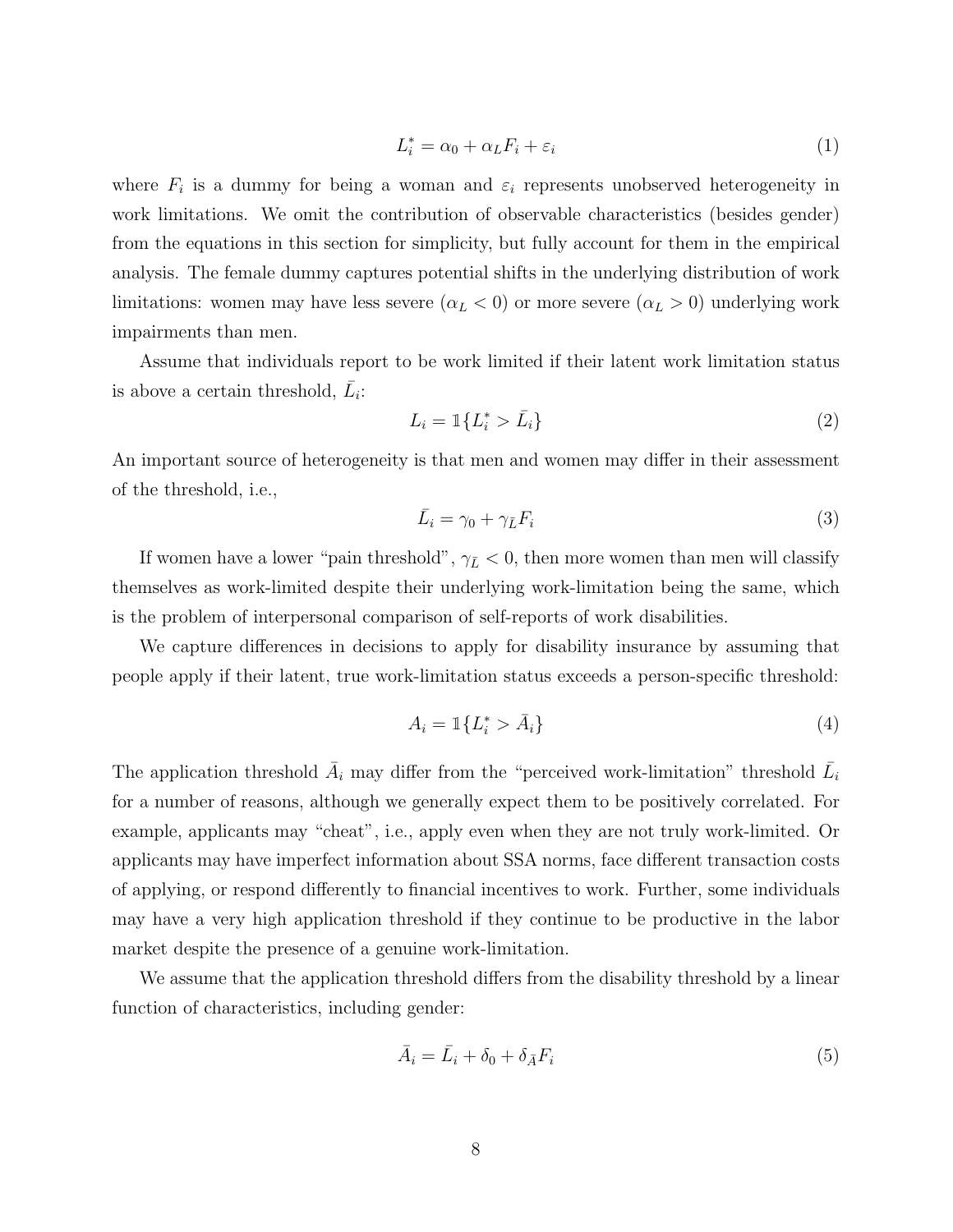This captures the possibility that men and women differ in their cost of applying as well as in their knowledge of SSA norms, attitudes toward cheating, or sensitivity to financial incentives to work (as documented by Kostøl and Mogstad, 2014). Equations (1)-(5) capture the "demand" side of disability insurance.

The final part of the model that can lead to differences in error rates is in the supply of disability insurance. We assume that SSA assesses work limitation based on a signal  $S_i^*$ , such that the award of benefits occur if the signal crosses a threshold:

$$
DI_i = \mathbb{1}\{S_i^* > \bar{L}_{SSA}\}\tag{6}
$$

To allow for random noise in the signal as well as the possibility of gender-bias in the disability insurance assessment, we assume that the work-limitation signal formed by SSA is given by:<sup>15</sup>

$$
S_i^* = L_i^* + \theta_{SSA} F_i + \zeta_i \tag{7}
$$

where  $\zeta_i$  is the signal noise which may be gender-specific. For example, women may be able to provide better documentation about their work limitations than men.

We use this simple framework for the demand and supply of disability insurance to ask which elements of the model shift the probability of Type I errors, and can thus contribute to explaining differences in Type I errors by gender. In Appendix B we use a normality assumption on the distribution of the unobservables to show that the probability of Type I error is higher for women if :

- 1. Women have less severe work limitations  $(\alpha_L < 0);$
- 2. Women have a lower threshold for reporting a work-limitation ( $\gamma_{\bar{L}} < 0$ );
- 3. Women have a lower opportunity cost of applying  $(\delta_{\bar{A}} < 0);$
- 4. The SSA assesses women more strictly than men  $(\theta_{SSA} < 0)$ .
- 5. The SSA receives a less precise signal for women than for men (the variance of  $\zeta_i$  is higher for women than for men).

<sup>&</sup>lt;sup>15</sup>This representation, where the signal observed by the SSA has a gender specific mean-shift, is equivalent to the SSA threshold  $\bar{L}_{SSA}$  being gender specific.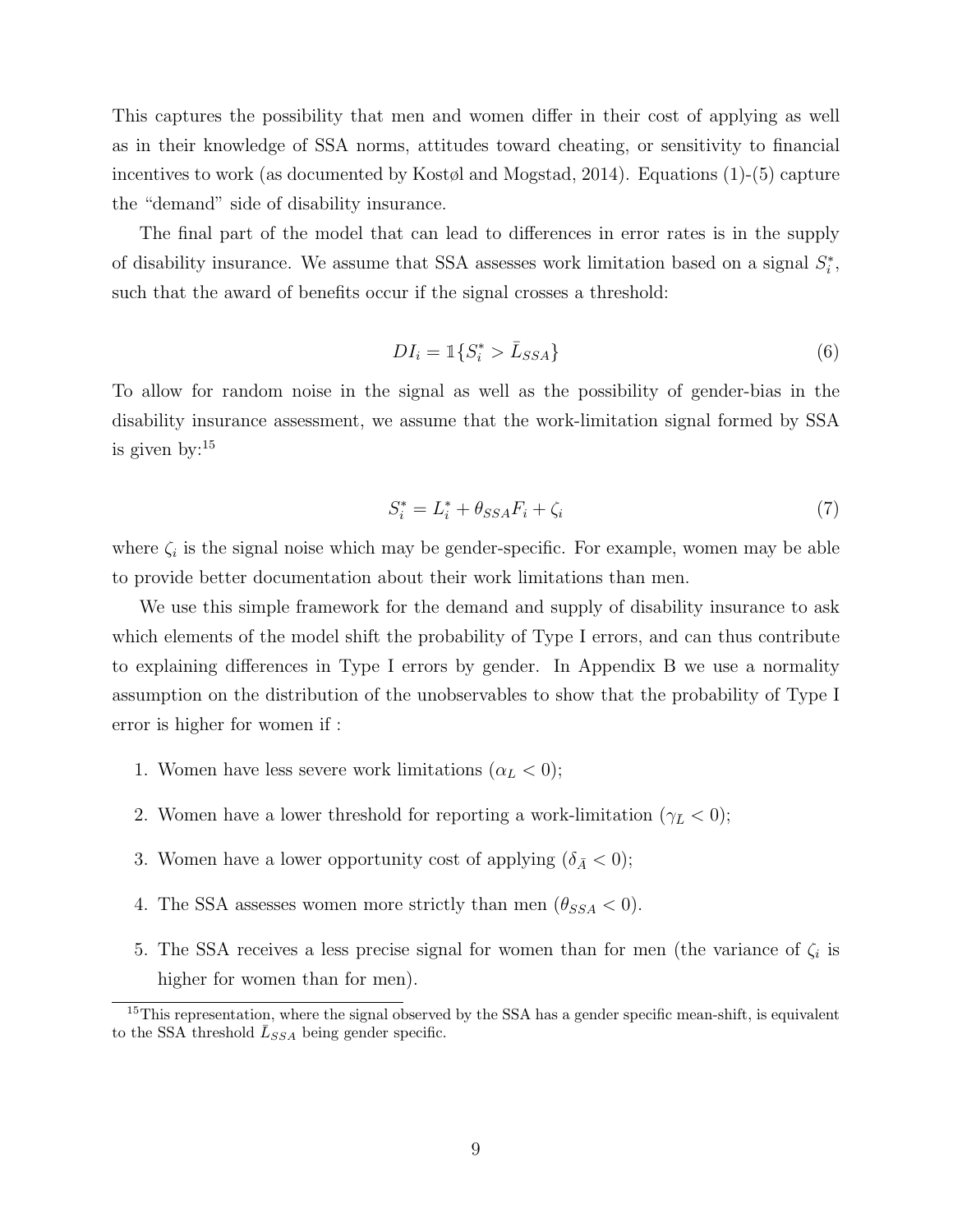Observed differences in Type I errors by gender will reflect the combined effect of these different channels. In Section 6 we use data on various aspects of the disability insurance process, together with disability vignette data, to test which of these various forces are at play.

## 4 Data

### 4.1 The Health and Retirement Study (HRS)

The Health and Retirement Study (HRS) is a panel data set administered by the Institute for Social Research at the University of Michigan. Its population target consists of household heads aged 50 and more. We merge a harmonized version of the HRS that has been assembled by the RAND Center for the Study of Aging, containing biannual waves 1992 through 2014, with other HRS data from the raw files. The most relevant variables in this dataset are: (a) the self-reported presence of a work limitation, defined as "an impairment or health problem that limits the kind or amount of paid work" that a respondent can do, together with information about whether the condition is temporary, and whether it prevents work altogether; (b) indicators for the presence of specific health conditions (high blood pressure, diabetes, cancer, lung disease, heart disease, stroke, psychiatric problems, and arthritis), as reported to the respondent by his/her own physician, as well as a variety of other health indicators; and (c) Disability Vignette data (available in a special module of the 2007 wave).

### 4.2 Social Security Administrative Data

For consenting respondents (approximately 80% of the entire sample), HRS data can be linked to administrative data on earnings and benefits available from the Social Security Administration (the Master Earnings File (MEF), and the Master Beneficiary Record (MBR) file), and to Form 831 Disability Records (F831), which contain information on the initial medical determination (i.e., the outcome of the initial review and of the reconsideration, both done at the SSA level) of an applications to DI and/or SSI. The F831 database does not contain information on decisions made at the ALJ level and beyond.16 17 The F831

<sup>16</sup>Also, no F831 case is open if the applicant receives a "technical denial" (i.e., people with earnings above SGA).

<sup>&</sup>lt;sup>17</sup>In principle, the Master Beneficiary Record (MBR) file can be used to verify whether a DI application was eventually successful by checking whether an individual is receiving social security benefits classified as: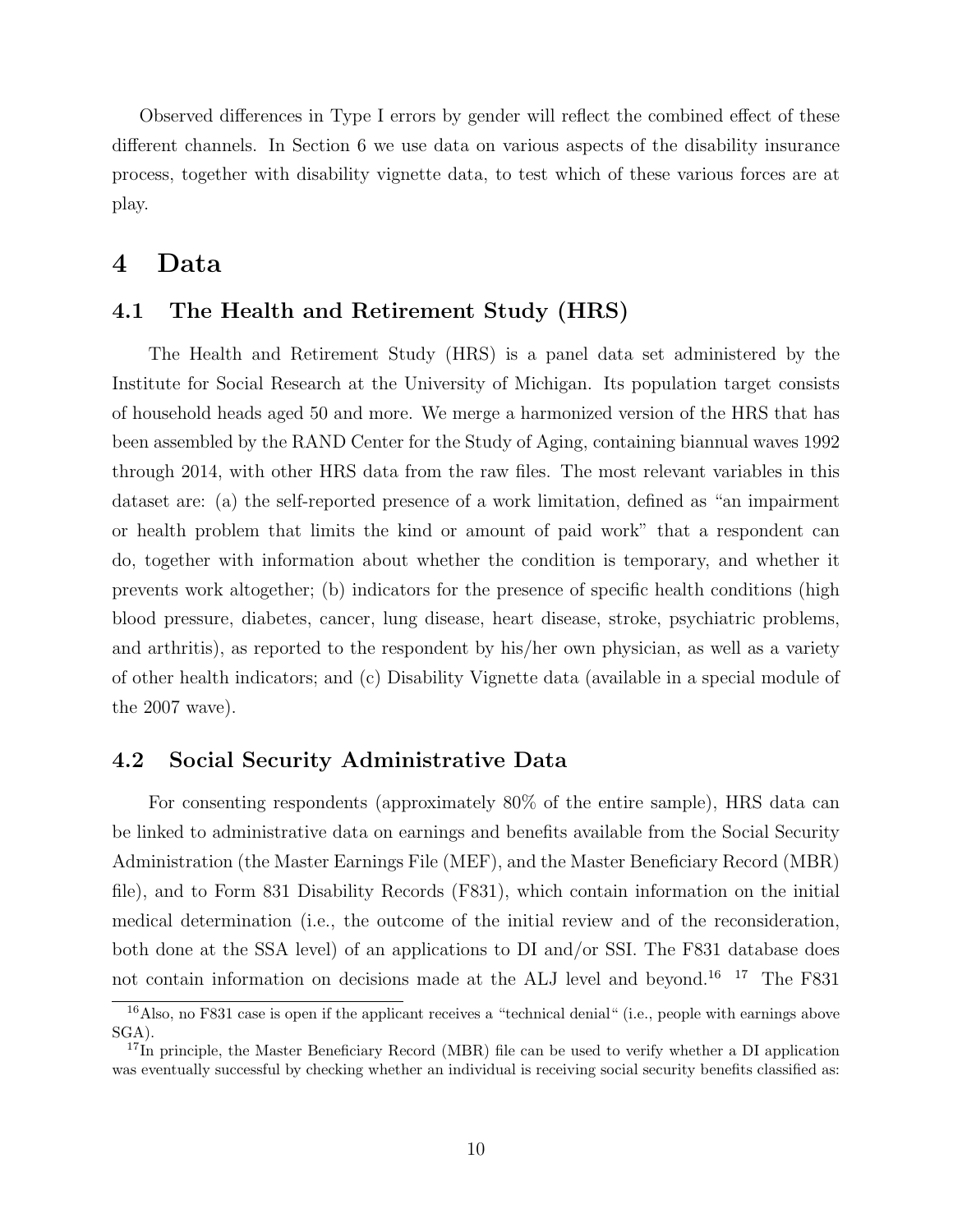database includes multiple records per individual. We distinguish between application cycles and application rounds. An application cycle may include up to two rounds: the initial DDS assessment, and the DDS reconsideration (if there is one). For each cycle we observe five key variables: (a) the exact application date of any round; (b) the outcome of each application round, together with the exact decision date; (c) the primary impairment (body system)  $code;^{18}$  (d) the stage at which the application is denied (or awarded); and (e) whether it is a DI, an SSI, or a concurrent DI/SSI application.

#### 4.3 Measures of Disability

To estimate Type I and Type II errors, we need a measure of the "true" work disability status of an individual. As mentioned above, the SSA defines work disability as: "The inability to engage in any substantial gainful activity (SGA) by reason of any medically determinable physical or mental impairment, which can be expected to result in death, or which has lasted, or can be expected to last, for a continuous period of at least 12 months." We replicate this definition using three survey questions from the HRS: (1) "Do you have any impairment or health problem that limits the kind or amount of paid work you could do?"; (2) "Is this a temporary condition that will last for less than three months?"; and (3) "Does this limitation keep you from working altogether?". We classify as disabled people who answer "Yes" to the first and third question and that report that the condition is not temporary. This way, we match very closely the three criteria set forth by the SSA definition: the presence of a work-related impairment, its severity, and its expected duration.

#### 4.4 Descriptive Statistics

Our main estimation sample consists of HRS (non-proxy) respondents who apply for DI/SSI and whose disability status is observed around the time of the application. In principle, one would like to observe the disability status exactly at the time of the application.

<sup>&</sup>quot;Benefits to a disabled worker". However, there are significant issues with using this information, including non-random selection, left-censoring due to death, transition into OASI and the fact that a case can still be in-progress when the survey ends. Moreover, the Master Beneficiary Record (MBR) file contains no information on SSI receipt.

<sup>18</sup>These are: Musculoskeletal system, Respiratory system, Cardiovascular system, Digestive system, Genito-urinary system, Neurological, Mental disorders, Endocrine system, Multiple body systems, Neoplastic diseases, Immune deficiency, Hemic and lymphatic system, Skin, Growth impairment, Special senses and speech, and Other. We also observe a more detailed sub-categorization (impairment codes) (i.e., for those applying with a Musculoskeletal system body system code, we observe whether it is Disorders of Back (discogenic and degenerative), Osteoarthrosis and Allied Disorders, and so forth). However, the sample sizes are very small and we do not use this information.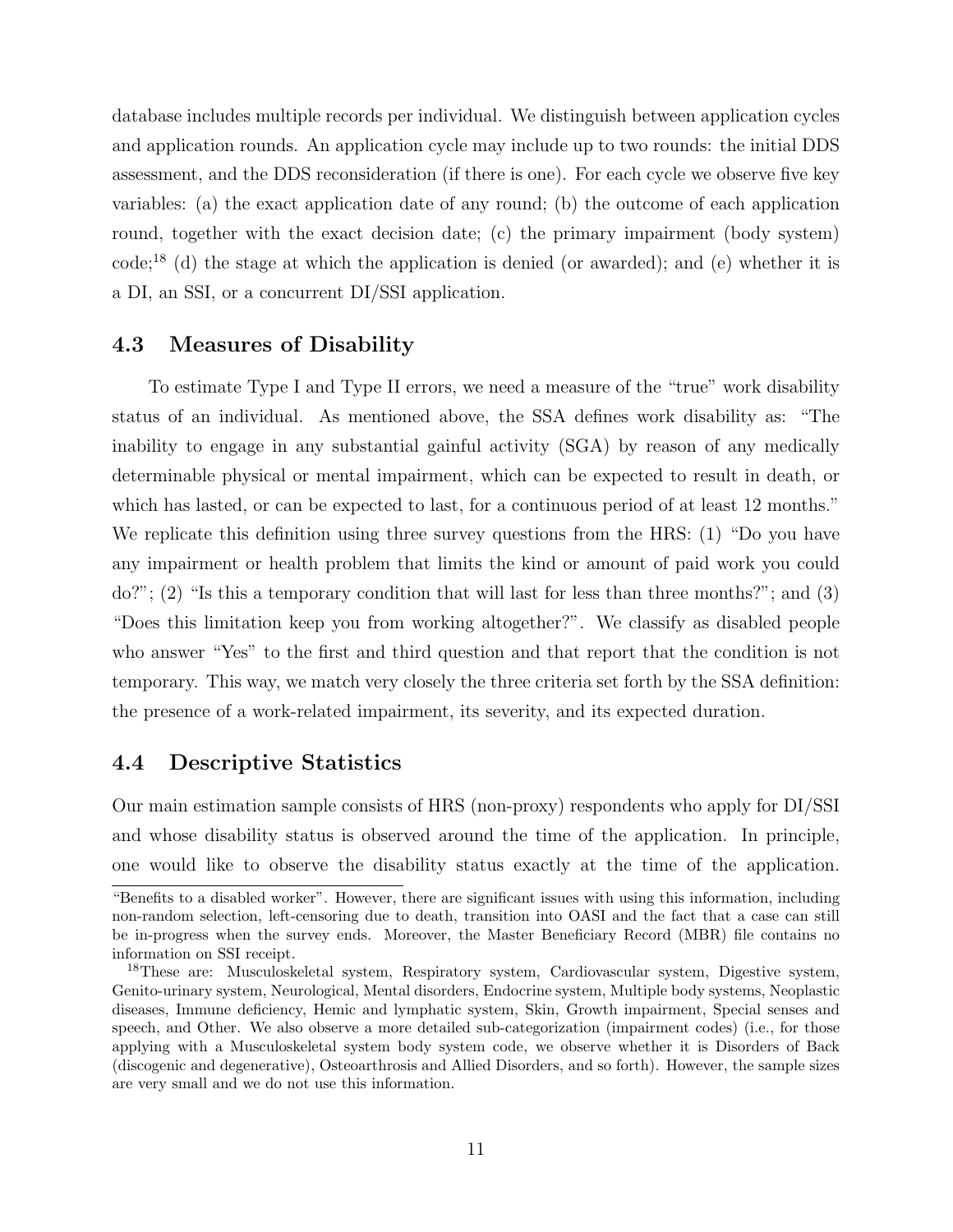Unfortunately, if we were to match only those whose interview date coincides with the date of disability insurance application, we would be left with an extremely reduced sample (especially because HRS is conducted every other year). Instead, we use all applications that we can match with an HRS interview that is no more than 12 months after the application date. To make sure that this criterion is not responsible for our results, we perform several robustness checks.<sup>19</sup>

In Table 1 we report descriptive statistics for the matched sample, comprising 918 firstround applications.<sup>20</sup> Of these applicants, about half of the individuals report not having a work disability. Two comments are in order. First, this is hard to reconcile with a "rationalization" story and more likely to be consistent with the idea that people report truthfully their health conditions to HRS interviewers. Second, our definition of disability which requires people to be completely unable to work is possibly more stringent than the SSA definition, where people can actually work up to the SGA amount. Indeed, if we adopt a weaker definition of disability to allow those who say their work limitation does not stop them working altogether, the fraction of applicants to DI who have a work limitation rises to about 80%. It is therefore even more surprising to find the high rejection rates and Type I error rates we do find.

The denial rate in the sample, shown in Table 1 reproduces almost identically the denial rate observed in the population of all applicants at the initial consideration stage (63%). The (cumulative) denial rate is slightly lower if we also consider the reconsideration stage (58%). In the raw data, there are large differences in the denial rate between women and men (a 12-14 percentage point difference). However, this on its own does not indicate a gender difference in classification errors.

While denial rates at initial consideration are high, they differ substantially by primary disability code and also by gender, as shown in Figure 1. Denial rates are higher for conditions that are harder to verify, such as muscoloskeletal disorders and mental disorders. Denial is

<sup>&</sup>lt;sup>19</sup>If we include self-reports of work disability that happen much earlier than the interview date we may miss disability insurance applications in response to severe shocks, which is key. To check that our criterion is not generating mis-classifications, we perform the following exercise. We first construct a variable that measures the distance between interview and application date, d. We then compute the fraction of respondent who report to be disabled for each value of  $|d| \leq 12$ . The fraction is around 20% for  $-12 \leq d \leq -2$ , jumps discontinuously at  $d = -2$  (to about 45%), and remains approximately around 50% for  $-2 \le d \le 12$  (see Figure A.1 in the Appendix). In Table 6, we report results using the  $-2 \le d \le 12$  sample and show that they are similar to the baseline.

<sup>&</sup>lt;sup>20</sup>There are 357 from men and 561 from women. This is partly because the HRS sampling is heads older than 50. Since heads are more likely to be men and wives are younger, we end up with more women "at risk of applying for DI" (e.g., younger than 65) than men.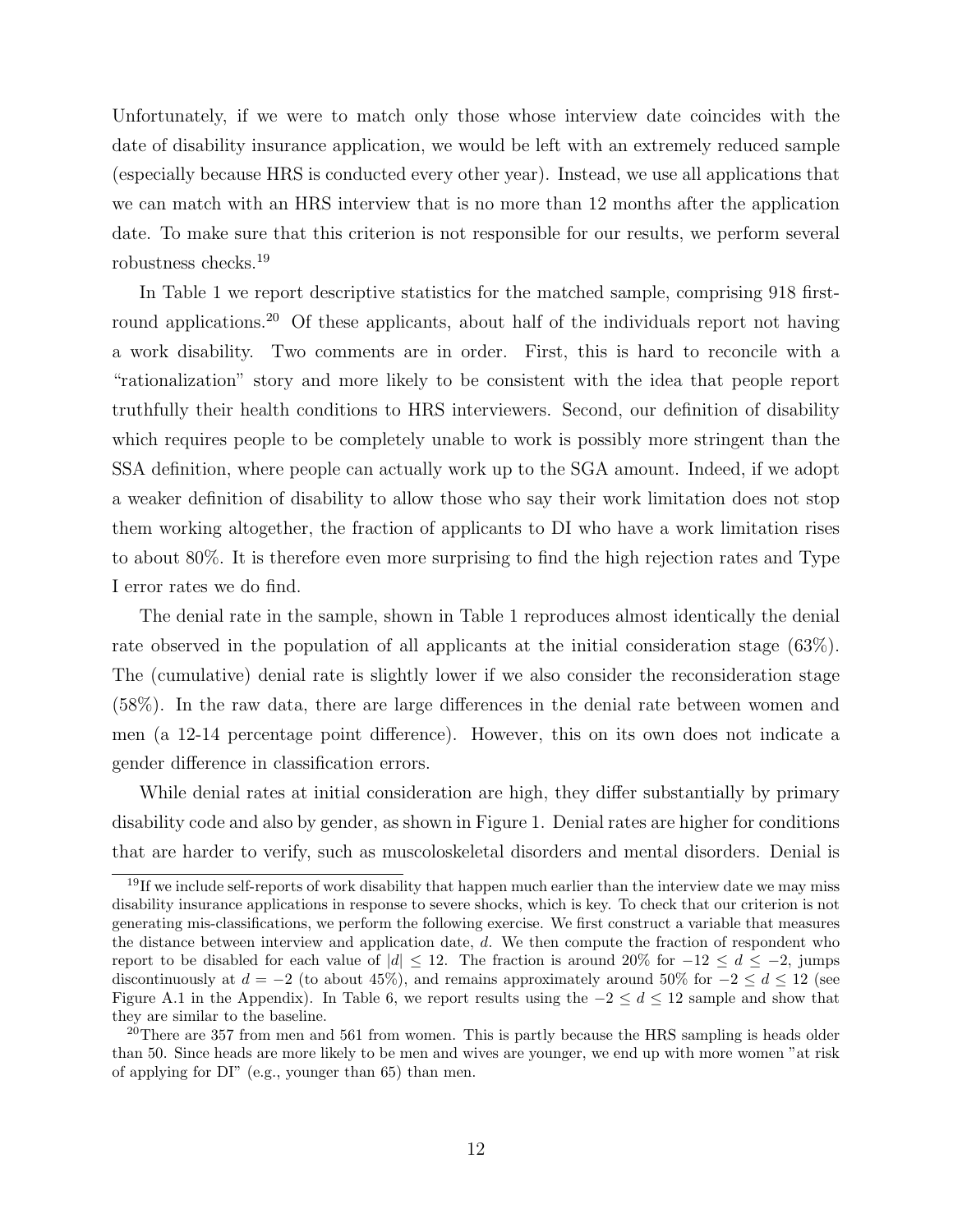|                            | Men   |           | Women    |           | All   |           |  |
|----------------------------|-------|-----------|----------|-----------|-------|-----------|--|
|                            | Mean  | <b>SD</b> | Mean     | <b>SD</b> | Mean  | <b>SD</b> |  |
| Denial, appl. round        | 0.54  | 0.50      | 0.68     | 0.47      | 0.63  | 0.48      |  |
| Type I error, appl. round  | 0.39  | 0.49      | 0.63     | 0.48      | 0.55  | 0.50      |  |
| Type II error, appl. round | 0.32  | 0.47      | 0.26     | 0.44      | 0.29  | 0.45      |  |
|                            |       |           |          |           |       |           |  |
| Denial, appl. cycle        | 0.51  | 0.50      | 0.63     | 0.48      | 0.58  | 0.49      |  |
| Type I error, appl. cycle  | 0.35  | 0.48      | $0.57\,$ | 0.50      | 0.49  | 0.50      |  |
| Type II error, appl. cycle | 0.35  | 0.48      | 0.29     | 0.45      | 0.31  | 0.46      |  |
|                            |       |           |          |           |       |           |  |
| Disabled                   | 0.47  | 0.50      | 0.54     | 0.50      | 0.52  | 0.50      |  |
| Applied SSI only           | 0.20  | 0.40      | 0.25     | 0.44      | 0.24  | 0.42      |  |
| Applied $DI + SST$         | 0.19  | 0.39      | 0.18     | 0.38      | 0.18  | 0.39      |  |
| College degree             | 0.33  | 0.47      | 0.28     | 0.45      | 0.30  | 0.46      |  |
| <b>Black</b>               | 0.27  | 0.44      | 0.30     | 0.46      | 0.28  | 0.45      |  |
| Married                    | 0.61  | 0.49      | 0.47     | 0.50      | 0.53  | 0.50      |  |
| Widowed                    | 0.04  | 0.20      | 0.12     | 0.33      | 0.09  | 0.29      |  |
| Lab. mark. experience      | 20.40 | 8.90      | 17.15    | 8.13      | 18.41 | 8.58      |  |
| Age                        | 57.26 | 4.60      | 55.72    | 5.94      | 56.32 | 5.51      |  |
|                            |       |           |          |           |       |           |  |
| Type of condition in F831  |       |           |          |           |       |           |  |
| Musculoskeletal            | 0.39  | 0.49      | 0.42     | 0.49      | 0.41  | 0.49      |  |
| Respiratory                | 0.04  | 0.19      | 0.07     | 0.25      | 0.06  | 0.23      |  |
| Cardiov.                   | 0.20  | 0.40      | 0.11     | 0.31      | 0.14  | 0.35      |  |
| Endocrine                  | 0.05  | 0.22      | 0.06     | 0.25      | 0.06  | 0.24      |  |
| Neurol.                    | 0.08  | 0.27      | 0.07     | 0.26      | 0.08  | 0.26      |  |
| Mental dis.                | 0.08  | 0.28      | 0.10     | 0.30      | 0.10  | 0.29      |  |
| Cancer                     | 0.03  | 0.17      | 0.04     | 0.19      | 0.04  | 0.19      |  |
| Immune def.                | 0.03  | 0.18      | 0.02     | 0.16      | 0.03  | 0.17      |  |
| Dig. & Urin.               | 0.01  | 0.11      | 0.03     | 0.17      | 0.02  | 0.15      |  |
| Other                      | 0.07  | 0.26      | 0.08     | 0.27      | 0.08  | 0.26      |  |
| Number of obs.             | 357   |           | 561      |           |       | 918       |  |

Table 1: Descriptive statistics

Note: The sample is HRS respondents that are observed in the F831 dataset in their first-round applications (across all application cycles). Respondents are defined as "Disabled" if they report to have an impairment or health problem that limits the kind or amount of paid work they can do; if the condition is not temporary (i.e., lasting less than three months); and if the limitation keeps them from working altogether. Labor market experience is number of years with positive earnings (from the MEF dataset).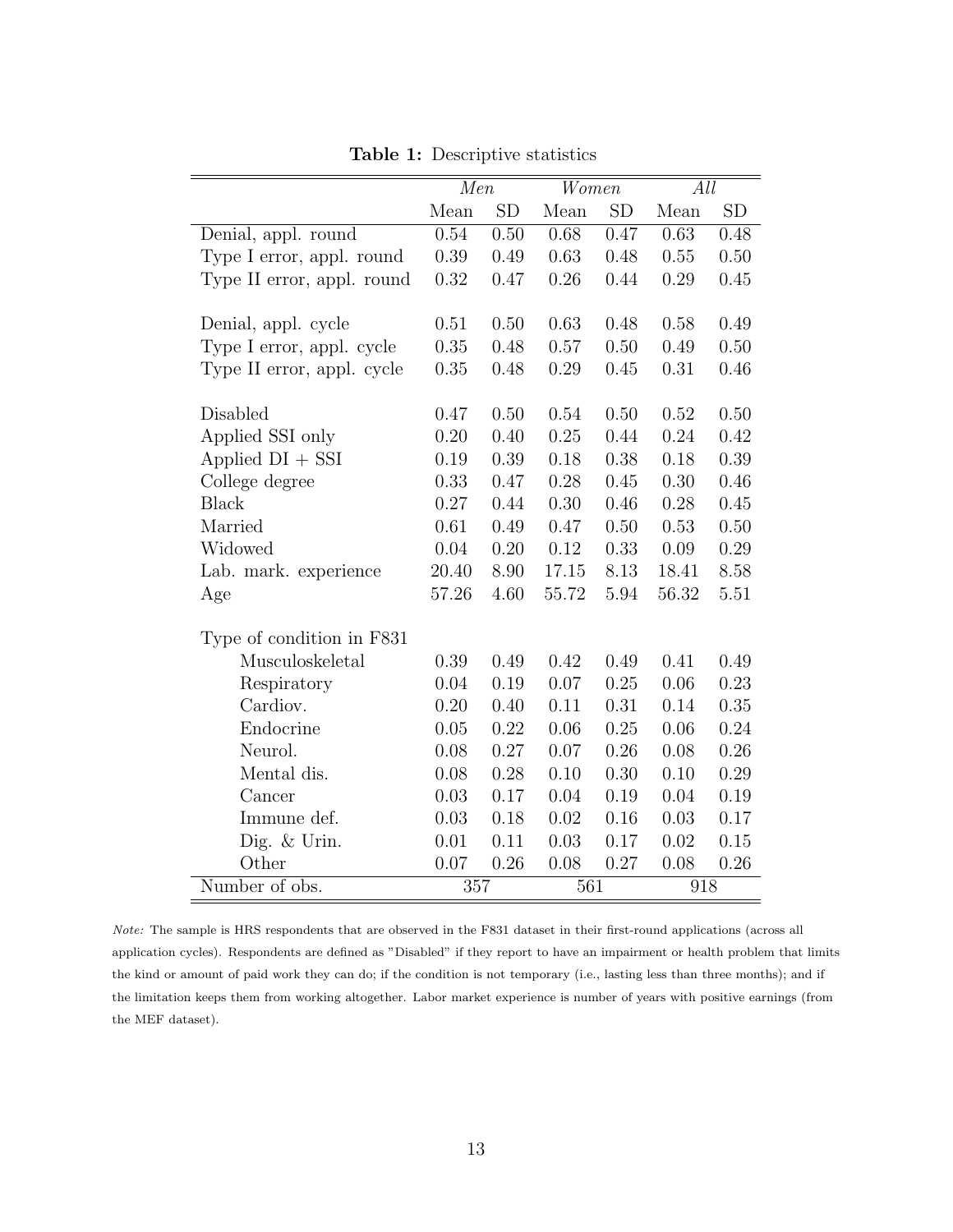less likely for applicants with cancers or disorders of the genito-urinary system (such as kidney failures). This means that when we try to explain differences in denial rates conditioning on self-reported work-limitations, it is crucial to account for the underlying disability conditions individuals are applying for. Higher denial rates and Type I errors among women could be due to the fact that women are more likely to apply with difficult to verify and high denialrate conditions, such as muscoloskeletal disorders. On the other hand, Figure 1 shows that across all conditions, including those that should be relatively easier to verify - such as cancer - women suffer larger denial rates relative to men.



Figure 1: Denial rates by primary disability code and gender

In the raw data reported in Table 1, the difference in Type I errors between men and women is 22-24 percentage points. Some of this could originate from differences in observable characteristics, something that our formal regressions below are designed to account for. Indeed, as Table 1 shows, men and women differ in many important dimensions. Male applicants are older and with more labor market experience, they are more likely to be college-educated, and less likely to be black, unmarried or widowed. Summary statistics for the primary disability condition reported on the F831 application form are in the lower part of Table 1. Men are more likely to apply for disability insurance because of a cardiovascular condition, while women are slightly more likely to apply because of a muscoloskeletal, mental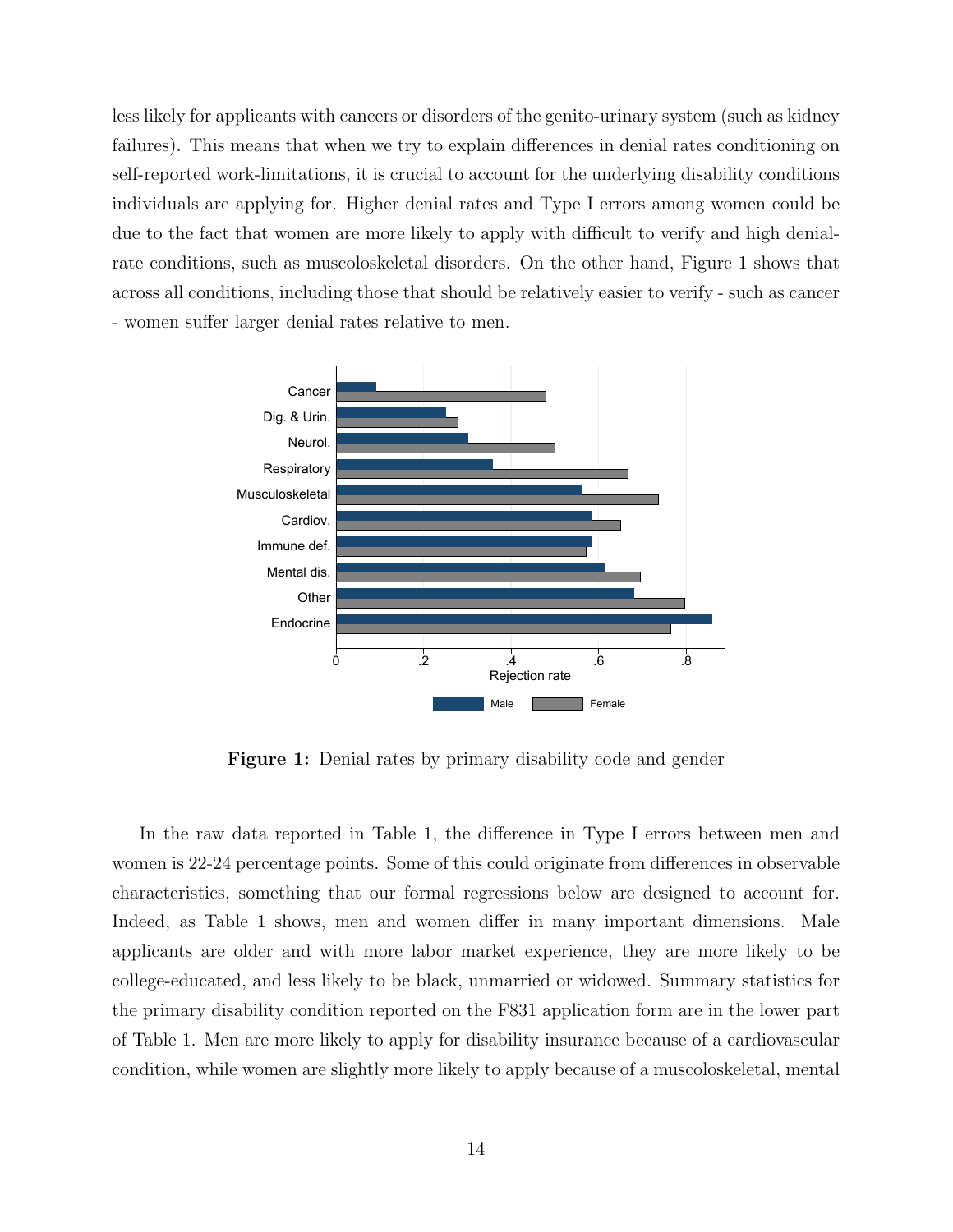or respiratory disorder.

#### 4.5 Self-reported disability indicators vs. clinical health measures

Estimation of Type I errors hinge crucially on the reliability of our disability variable in measuring the true underlying work limitation of an individual. The literature has not reached a full consensus on this issue. Benitez-Silva et al. (2004) argue that "...self-reported measures give individuals latitude to summarize a much greater amount of information about [the applicant's] health and disabilities than can be captured in the more objective, but very specific indices". However, as discussed in Bound and Burkhauser (1999), the use of self-reported disability measure raises two basic issues: (a) endogeneity with respect to labor market outcomes (i.e., those who apply for DI or are out-of-work are more likely to self-report a disability as a way of rationalizing their decisions), and (b) inter-personal comparability.

We address these concerns directly. Regarding the first issue, we can verify whether selfreported disability is associated with more objective or clinical indicators of disability for which there is less scope for rationalization. This is what we do in Table 2 below. Regarding the second issue, we use responses to disability vignettes to generate within person responses, as we argue in section 6.

The HRS contains rich information on the health of respondents which are of a more objective or diagnostic nature. First, respondents are asked whether they have difficulties with basic activities in their daily living (ADL's), such as dressing, preparing meals, etc., because of a health condition.<sup>21</sup> Second, we observe some objective indicators of poor health, such as whether a person has spent some time in hospital and for how long, BMI data (so we can determine obesity or being underweight), and whether people leave the sample because of death. Finally, we have information on whether a doctor has told the respondents that they have some specific condition, like high blood pressure, cancer, etc.

Table 2 compares average values of these various health indicators, splitting the sample by self-reports into the "disabled" and "not disabled" separately for men and for women. Clearly, people who self-report a disability are much more likely to have a clinical or diagnostic health condition, and more likely to encounter difficulty in ADL's. For example,

<sup>&</sup>lt;sup>21</sup>The presence of ADL difficulties plays an important role in the official determination of disability. For example, many DI/SSI applicants are required to fill in an "Activities of Daily Living Form" report (known as the Function Report, SSA-3373). Moreover, long-term care insurance policies require that an applicant needs help with two or more ADL before triggering benefits.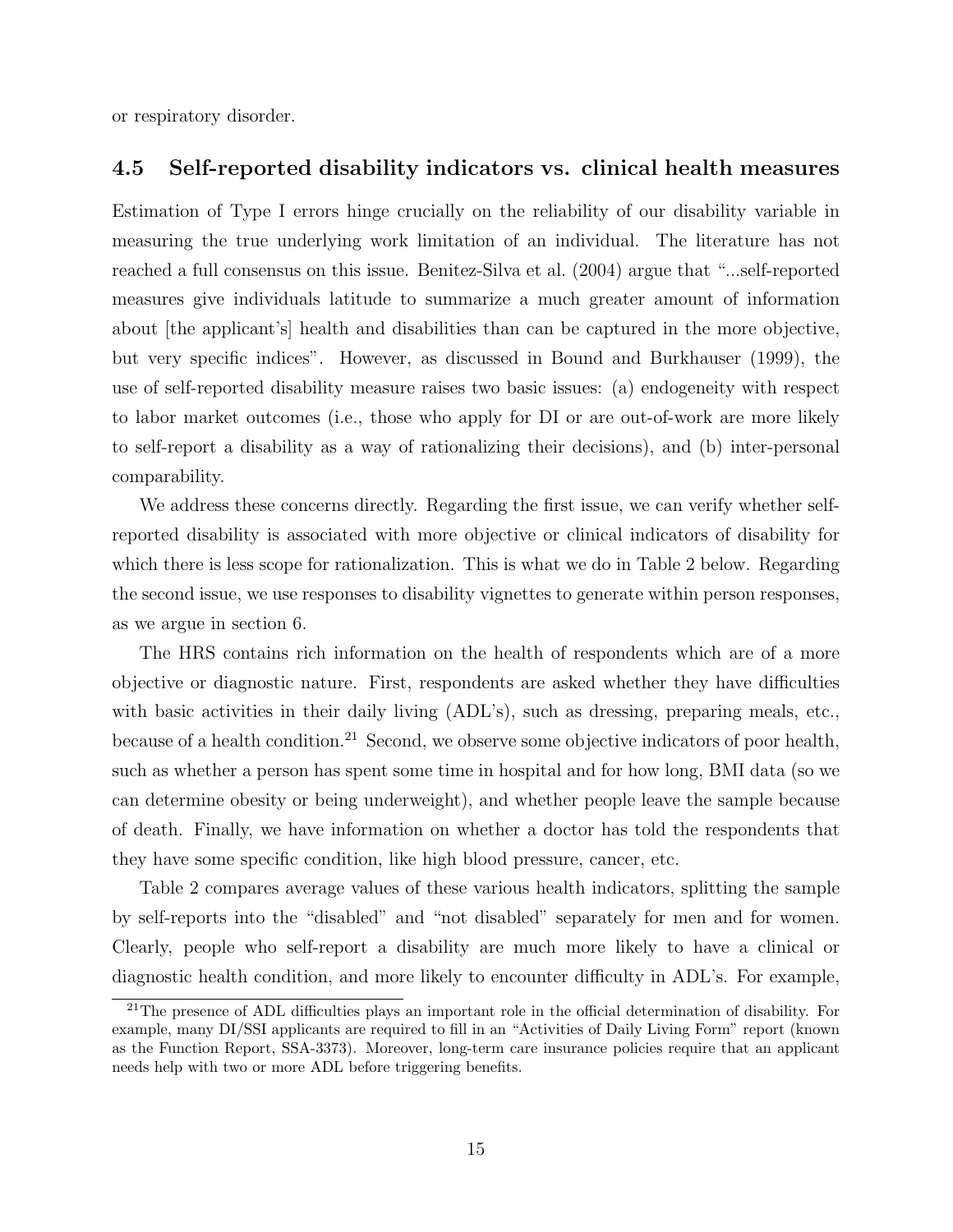|                               | Women            |                 |                            |                  | Men       |                        |  |
|-------------------------------|------------------|-----------------|----------------------------|------------------|-----------|------------------------|--|
|                               | $\overline{Not}$ | <b>Disabled</b> | Diff.                      | $\overline{Not}$ | Disable d | Diff.                  |  |
|                               | disabeled        |                 | $(cond. \textit{ on age})$ | disabeled        |           | (cond. on age)         |  |
| Difficulty walking            | 0.0279           | 0.2142          | $0.170***$                 | 0.0189           | 0.1712    | $0.150***$             |  |
| Difficulty dressing           | 0.0401           | 0.2301          | $0.177***$                 | 0.0428           | 0.2315    | $0.198^{\ast\ast\ast}$ |  |
| Difficulty stooping, etc.     | 0.3816           | 0.8156          | $0.381***$                 | 0.2952           | 0.7426    | $0.386^{\ast\ast\ast}$ |  |
| Difficulty getting out of bed | 0.0421           | 0.2520          | $0.162***$                 | 0.0317           | 0.2222    | $0.152***$             |  |
| Difficulty grocery shopping   | 0.0442           | 0.3143          | $0.248***$                 | 0.0269           | 0.2070    | $0.189***$             |  |
| Difficulty preparing meals    | 0.0229           | 0.1735          | $0.148***$                 | 0.0151           | 0.0975    | $0.109***$             |  |
|                               |                  |                 |                            |                  |           |                        |  |
| Hospital stay                 | 0.1535           | 0.4106          | $0.229***$                 | 0.1637           | 0.4439    | $0.249***$             |  |
| Nights in hospital            | 1.0253           | 4.9840          | $3.441***$                 | 1.2312           | 6.9819    | $4.783***$             |  |
| Obese                         | 0.3226           | 0.4530          | $0.116***$                 | 0.2972           | 0.3186    | $0.034***$             |  |
| Underweight                   | 0.0129           | 0.0230          | $0.004***$                 | 0.0034           | 0.0180    | $0.011***$             |  |
| Died in sample                | 0.2132           | 0.4011          | $0.091***$                 | 0.3023           | 0.5110    | $0.128***$             |  |
|                               |                  |                 |                            |                  |           |                        |  |
| Doctor diagnosed HBP          | 0.3980           | 0.6252          | $0.171***$                 | 0.4311           | 0.6342    | $0.148***$             |  |
| psychological condition       | 0.1807           | 0.4194          | $0.182***$                 | 0.1020           | 0.2817    | $0.133***$             |  |
| heart condition               | 0.1057           | 0.2961          | $0.175^{***}\,$            | 0.1467           | 0.3916    | $0.212***$             |  |
| arthritis                     | 0.4735           | 0.7661          | $0.217***$                 | 0.3629           | 0.6068    | $0.193^{\ast\ast\ast}$ |  |
| diabetes                      | 0.1198           | 0.2671          | $0.126***$                 | 0.1450           | 0.2883    | $0.127***$             |  |
| lung condition                | 0.0726           | 0.2240          | $0.129***$                 | 0.0546           | 0.1806    | $0.133^{***}\,$        |  |
| stroke                        | 0.0260           | 0.1039          | $0.076***$                 | 0.0330           | 0.1349    | $0.100***$             |  |
| cancer                        | 0.0819           | 0.1168          | $0.040***$                 | 0.0528           | 0.1026    | $0.049***$             |  |

Table 2: Health conditions by self-reported work limitation status and gender

Note: The unit of observation is a person-HRS wave for all variables except death, where it is just person. Respondents are defined as "Disabled" if they report to have an impairment or health problem that limits the kind or amount of paid work they can do; if the condition is not temporary (i.e., lasting less than three months); and if the limitation keeps them from working altogether. In the third and sixth columns we use regression analysis and report the marginal effect of the dummy for being disabled on the row variable (controlling for age). ∗∗∗ means significance at 1 percent level (s.e. clustered at the individual level). The sample is individuals aged 20-65 only.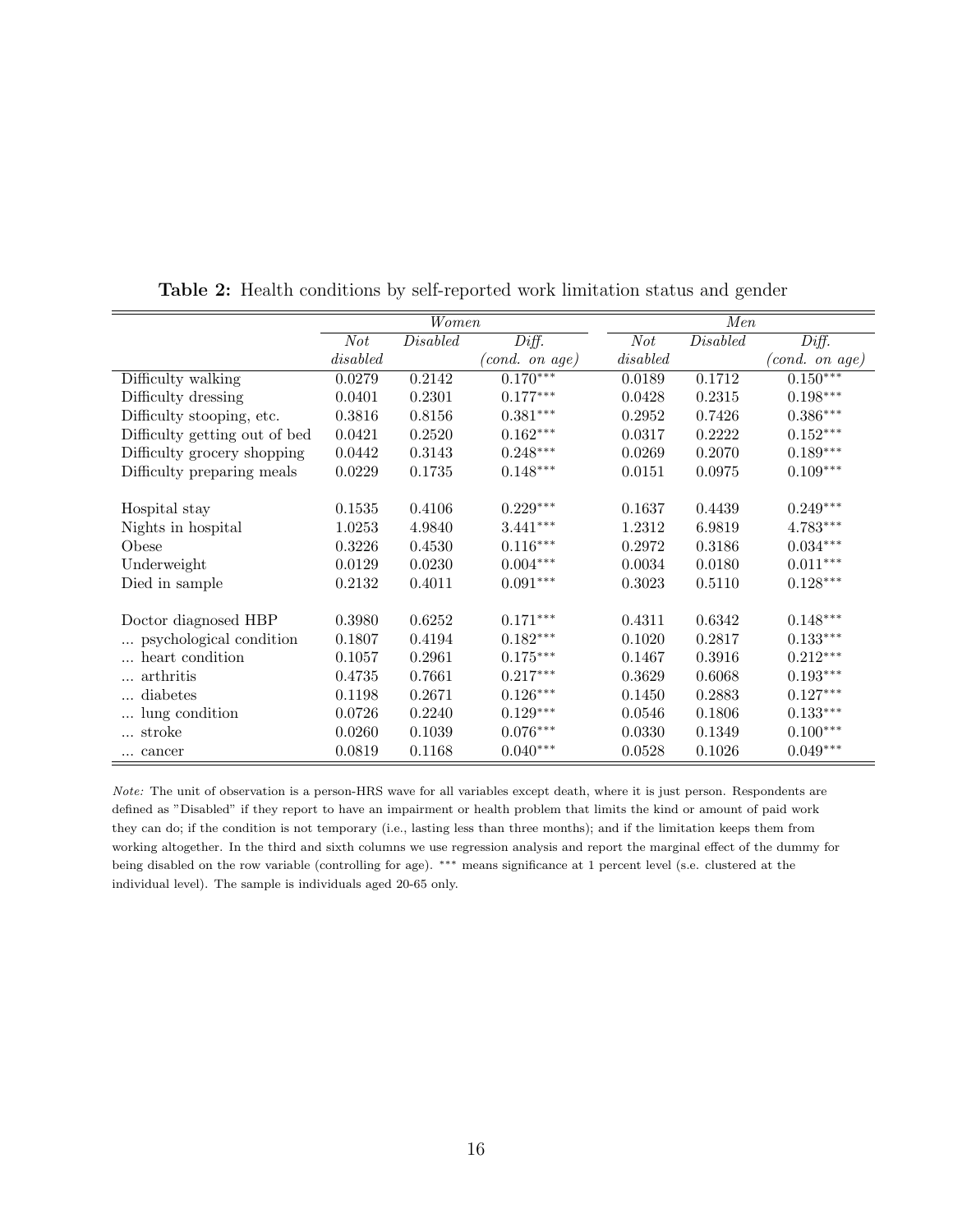only about 3% of not disabled women have trouble walking across a room, as opposed to 20% in the disabled group. There are similarly large differences for other ADLs. Mortality for women is 21% vs 40%. Hospital stays are almost three times more likely and five times longer among the disabled group. Finally, the disabled are much more likely to have been diagnosed with a serious health condition. Results for men display very similar quantitative evidence. One concern with unconditional comparisons is that they may just reflect the fact that older people are more likely to be disabled and in poor health. In columns (3) and (6) of Table 2 we report the coefficient on the "Disabled" dummy for each one of the row variables, while controlling for the age of the respondent. The differences are attenuated, but still very sizable and statistically significant throughout. For example, controlling for age, women who self-report to be disabled have a 9 percentage point higher probability of dying within the period covered by the survey than women who report not to be disabled.

## 5 Gender Differences in Classification Errors

### 5.1 Baseline Estimates

We estimate the effect of gender on Type I errors by running the following probit model for applicants who report to be work limited  $(L_{ij} = 1)$ :

$$
Pr(Reject_{ij}|L_{ij} = 1) = \Phi(X'_{ij}\psi_0 + \psi_1 F_i)
$$
\n
$$
(8)
$$

For Type II errors, we run the following probit model for applicants who do not report a work limitation  $(L_{ij} = 0)$ :

$$
Pr(Award_{ij}|L_{ij} = 0) = \Phi(X'_{ij}\kappa_0 + \kappa_1 F_i)
$$
\n(9)

where i is individual, j is application,  $X_{ij}$  includes individual- and application-level controls, and  $F_i$  is a female dummy. Our primary focus is on outcomes at the initial consideration stage. This is the least problematic stage, since award at reconsideration and further stages are affected by various forms of selection.

The first four columns of Table 3 report results for Type I errors; the last four columns focus on Type II errors. Columns (1) and (5) reproduce the unconditional difference noted in Table 1, while the other columns add a variety of socio-demographic and health characteristics of applicants. We find statistically significant higher Type I error rates for women: a 20.8 percentage point difference in the richest specification of column (4). Older applicants are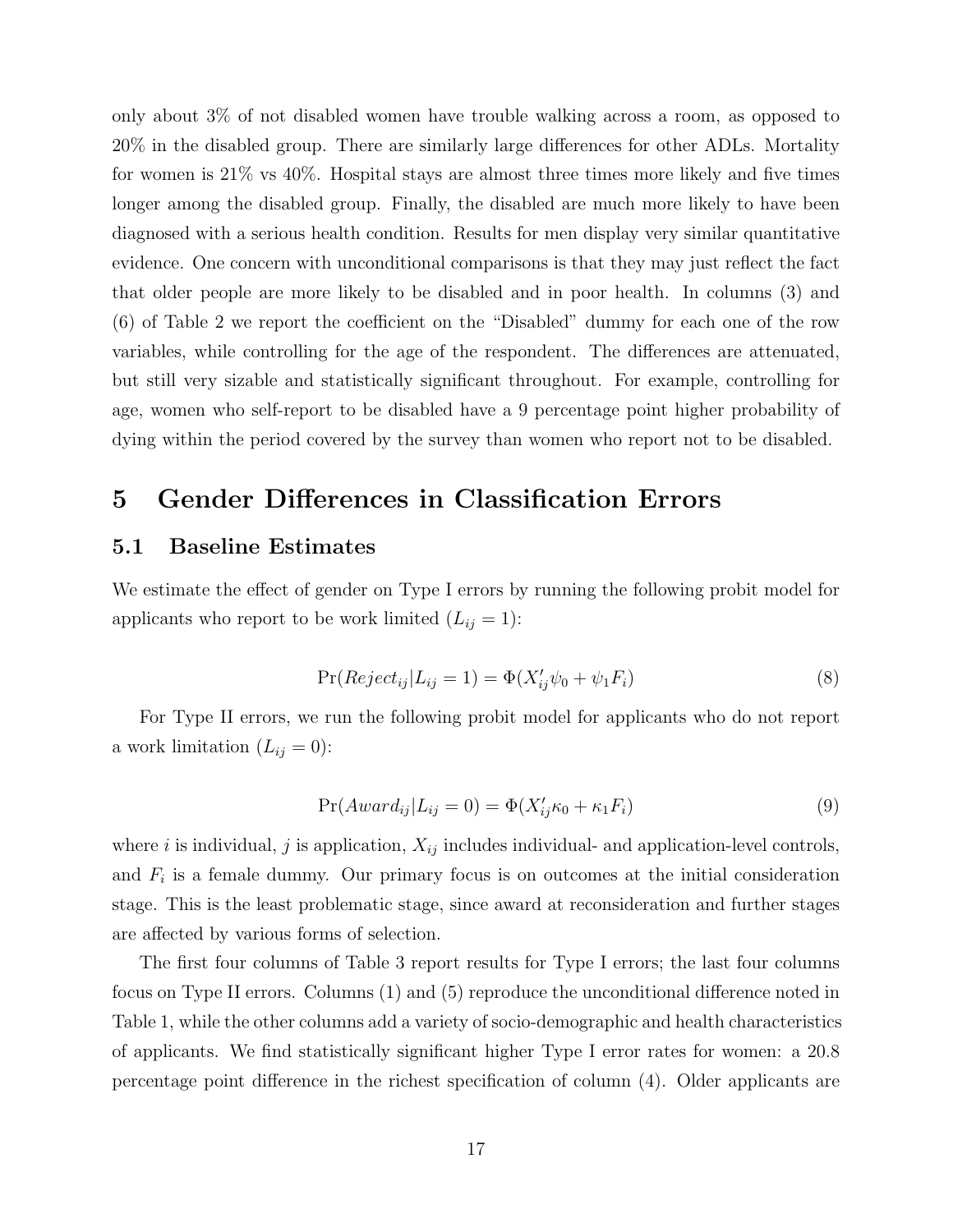less likely to be turned down if truly disabled.<sup>22</sup> Occupation dummies are jointly statistically significant. The importance of occupational controls is that rejection could be greater for those in occupations where retaining some functional capacity is more likely (i.e., a sedentary  $j$ <sub>ob</sub> $)$ .<sup>23</sup>

|                      | Type I error     |                  |                  |                   | Type II error  |                  |                 |            |
|----------------------|------------------|------------------|------------------|-------------------|----------------|------------------|-----------------|------------|
|                      | $\left(1\right)$ | $\overline{(2)}$ | $\overline{(3)}$ | $\left( 4\right)$ | (5)            | $\overline{(6)}$ | (7)             | (8)        |
| Female               | $0.229***$       | $0.205***$       | $0.215***$       | $0.208***$        | $-0.064$       | $-0.028$         | $-0.057$        | $-0.069$   |
|                      | (0.045)          | (0.047)          | (0.054)          | (0.046)           | (0.045)        | (0.045)          | (0.041)         | (0.045)    |
| College degree       |                  | $-0.021$         | $-0.027$         | $-0.035$          |                | 0.037            | 0.001           | $-0.007$   |
|                      |                  | (0.055)          | (0.054)          | (0.053)           |                | (0.048)          | (0.046)         | (0.048)    |
| <b>Black</b>         |                  | $-0.031$         | $-0.014$         | 0.014             |                | $-0.025$         | $-0.027$        | $-0.063$   |
|                      |                  | (0.059)          | (0.056)          | (0.058)           |                | (0.047)          | (0.046)         | (0.046)    |
| Lab. mark. exp.      |                  | $-0.007**$       | $-0.001$         | $-0.005$          |                | $0.005*$         | $-0.000$        | 0.001      |
|                      |                  | (0.003)          | (0.004)          | (0.004)           |                | (0.003)          | (0.003)         | (0.003)    |
| Applied SSI only     |                  | $-0.086$         | $-0.083$         | $-0.078$          |                | $0.114**$        | $0.140**$       | $0.147***$ |
|                      |                  | (0.059)          | (0.056)          | (0.058)           |                | (0.055)          | (0.055)         | (0.054)    |
| Applied $DI + SST$   |                  | 0.051            | $-0.006$         | $0.016\,$         |                | 0.029            | 0.055           | 0.079      |
|                      |                  | (0.065)          | (0.064)          | (0.064)           |                | (0.059)          | (0.057)         | (0.055)    |
| Married              |                  | 0.056            | 0.032            | 0.052             |                | 0.024            | 0.075           | $0.076*$   |
|                      |                  | (0.055)          | (0.050)          | (0.054)           |                | (0.049)          | (0.046)         | (0.045)    |
| Widowed              |                  | $-0.005$         | $-0.065$         | $-0.019$          |                | 0.020            | 0.029           | 0.050      |
|                      |                  | (0.088)          | (0.081)          | (0.081)           |                | (0.082)          | (0.086)         | (0.084)    |
| Age                  |                  | $-0.014***$      | $-0.015***$      | $-0.016***$       |                | $0.015***$       | $0.016^{***}\,$ | $0.020***$ |
|                      |                  | (0.005)          | (0.005)          | (0.005)           |                | (0.005)          | (0.005)         | (0.005)    |
| Year FE              | N <sub>o</sub>   | N <sub>o</sub>   | Yes              | Yes               | No             | N <sub>o</sub>   | Yes             | Yes        |
| F831 disab. FE       | No               | No               | Yes              | Yes               | N <sub>o</sub> | N <sub>o</sub>   | Yes             | Yes        |
| HRS Obj. FE          | No               | N <sub>o</sub>   | N <sub>o</sub>   | Yes               | N <sub>o</sub> | N <sub>o</sub>   | No              | Yes        |
| ADL FE               | N <sub>o</sub>   | N <sub>o</sub>   | No               | Yes               | No             | N <sub>o</sub>   | N <sub>o</sub>  | Yes        |
| $BMI+Hosp$           | N <sub>o</sub>   | No               | N <sub>o</sub>   | Yes               | N <sub>o</sub> | N <sub>o</sub>   | No              | Yes        |
| Occupation FE        | N <sub>o</sub>   | N <sub>o</sub>   | N <sub>o</sub>   | Yes               | N <sub>o</sub> | N <sub>o</sub>   | N <sub>o</sub>  | Yes        |
| [P-value joint sig.] |                  |                  |                  | [0.001]           |                |                  |                 | [0.004]    |
| Observations         | 473              | 473              | 473              | 447               | 445            | 445              | 421             | 411        |

Table 3: Probit regressions for Type I and Type II errors

Note: Standard errors in parentheses, clustered at the individual level. The reported coefficients are marginal effects. Labor market experience is number of years with positive earnings (from the MEF dataset). ∗∗∗ means significance at 1 percent level.

 $22$ The age effect may be non-linear since the vocational grid changes the eligibility rules at ages 50, 55 and 60 (see Chen and van der Klaauw, 2008). Column (1) of Table A.1 reports a finer specification with an age spline at these knots. The results are unchanged.

 $23$ We use 18 occupational codes. The results are similar if we replace these dummies with a physical occupational requirement index using a mapping between HRS occupational codes and O\*NET data (as in Michaud and Wiczer, 2018). See column (2) of Table A.1 in the Appendix.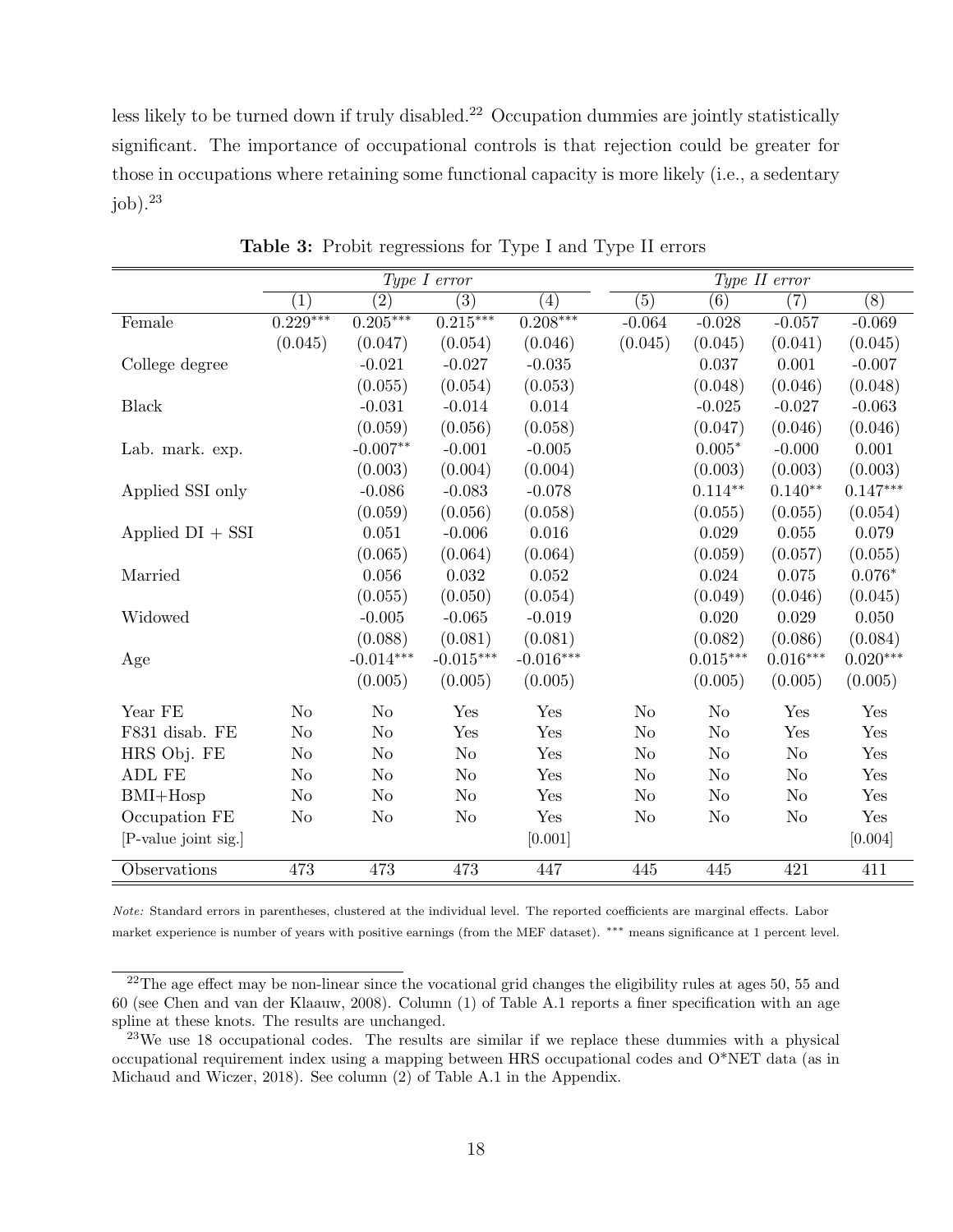The negative coefficient on the female dummy in columns (5)-(8) of Table 3 shows that the effect of gender on Type II error is consistent with the idea that women applicants are "less believed", both when they are truly disabled and when they are not severely disabled. However, the estimates are statistically insignificant. For this reason, from now on we will focus on the evidence for Type I error. The focus on Type I error is also because of our interest in the effectiveness of insurance aspects (as opposed to the moral hazard aspects) of disability insurance.

#### 5.2 Type I Errors at Different Stages of the Evaluation Process

As discussed in Section 2, rejection of an application can take place for different reasons: a "medical" rejection because the health condition is assessed as not being severe and longlasting; or a rejection on "vocational" grounds because there is residual functional capacity to return to work, either at the previous job or at a different job. The data from the SSA specifies at what stage the application is turned down and we use this data to establish at which stage in the decision process the gender difference in Type I errors arises.

Table 4 breaks down the decision into rejections on health criteria alone ("medical stage") and rejections on the basis of availability of work ("vocational stage"). The coefficient on being a woman is insignificant for the medical stage indicating there is no difference between men and women in the way health is assessed. However, among those who report having a work-limitation, women are 18.7 percentage points more likely than men to be rejected at the vocational stage.

The clear message is that the difference between men and women in Type I errors arises because of the SSA evaluator's different expectations about the applicant's ability to perform previous or other work that befits their skills, experience, and age. This difference is present despite controlling for occupational dummies and other characteristics: men and women are assessed to have systematic differences in their residual capacity despite being observationally equivalent in many dimensions.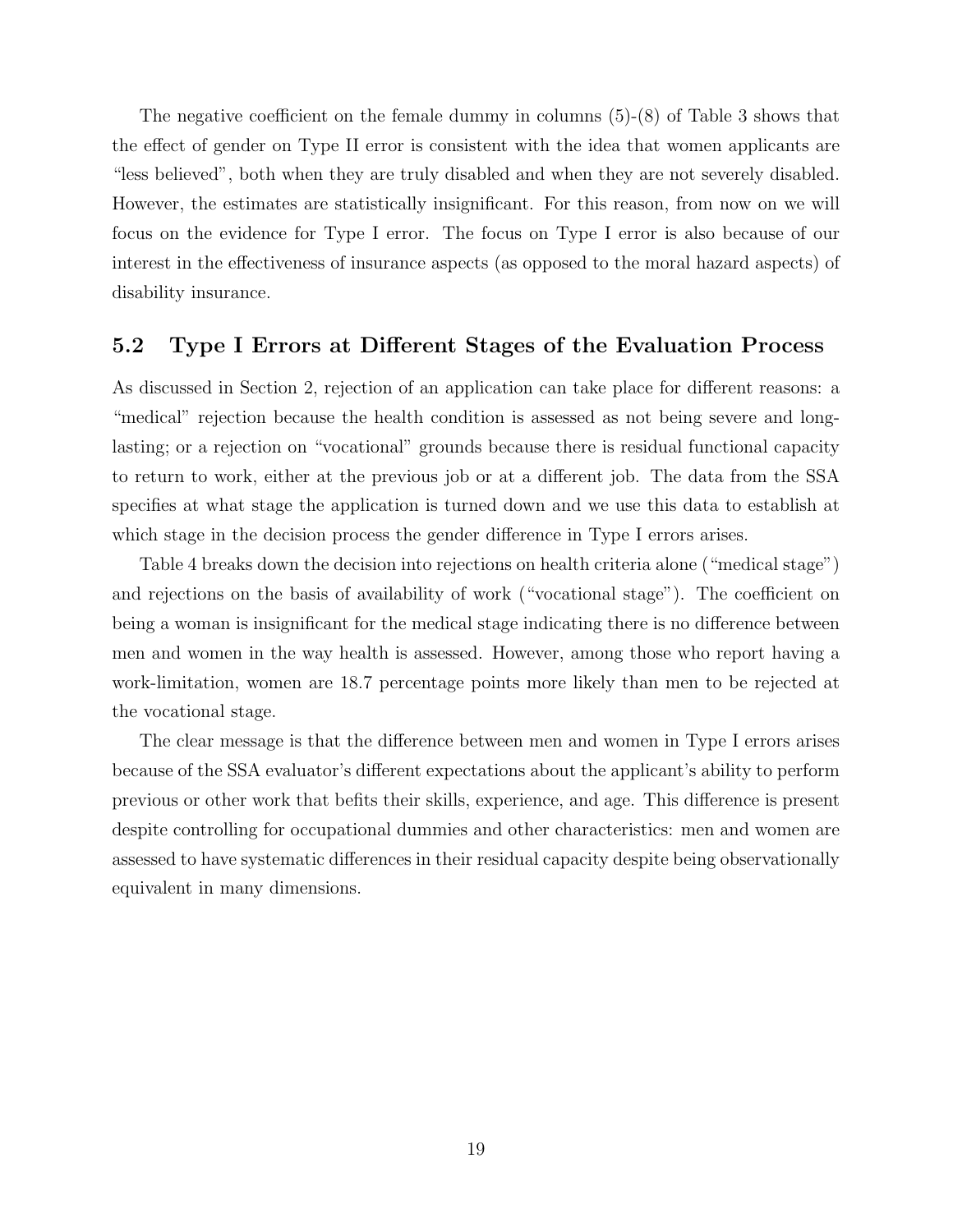|                      | <i>Medical</i> stage | <i>Vocational</i> stage |
|----------------------|----------------------|-------------------------|
|                      | (1)                  | (2)                     |
| Female               | 0.055                | $0.187***$              |
|                      | (0.043)              | (0.057)                 |
| College degree       | 0.032                | $-0.008$                |
|                      | (0.044)              | (0.060)                 |
| Black                | $-0.088*$            | 0.007                   |
|                      | (0.046)              | (0.058)                 |
| Lab. mark. exp.      | 0.001                | $-0.000$                |
|                      | (0.003)              | (0.004)                 |
| Applied SSI only     | $0.087**$            | $-0.121*$               |
|                      | (0.043)              | (0.064)                 |
| Applied $DI + SST$   | $0.091**$            | $-0.011$                |
|                      | (0.045)              | (0.066)                 |
| Married              | 0.035                | 0.042                   |
|                      | (0.042)              | (0.055)                 |
| Widowed              | 0.036                | $-0.033$                |
|                      | (0.067)              | (0.092)                 |
| Age                  | $-0.000$             | $-0.019***$             |
|                      | (0.004)              | (0.005)                 |
| Year FE              | Yes                  | Yes                     |
| F831 disab. codes FE | Yes                  | Yes                     |
| HRS objective FE     | Yes                  | Yes                     |
| Health cond. FE      | Yes                  | Yes                     |
| <b>ADL FE</b>        | Yes                  | Yes                     |
| $BMI+Hosp$           | Yes                  | Yes                     |
| Occupation FE        | Yes                  | Yes                     |
| Sample average       | 0.153                | 0.442                   |
| Observations         | 380                  | 389                     |

Table 4: Type I errors: Rejection at medical or vocational stage

Note: Standard errors in parentheses, clustered at the individual level. The reported coefficients are marginal effects. Labor market experience is number of years with positive earnings (from the MEF dataset). \*\*\*, \*\*, and \* means significance at 1, 5 and 10 percent level, respectively. In column (1) the outcome variable equals 1 if rejection is due to not meeting "medical criteria" (i.e., impairment is deemed not severe or not expected to last 12 months or more). In column (2) the outcome variable equals 1 if rejection is due to not meeting "vocational criteria" (i.e., SSA determines that there is capacity for SGA past relevant work, or capacity for SGA - other work).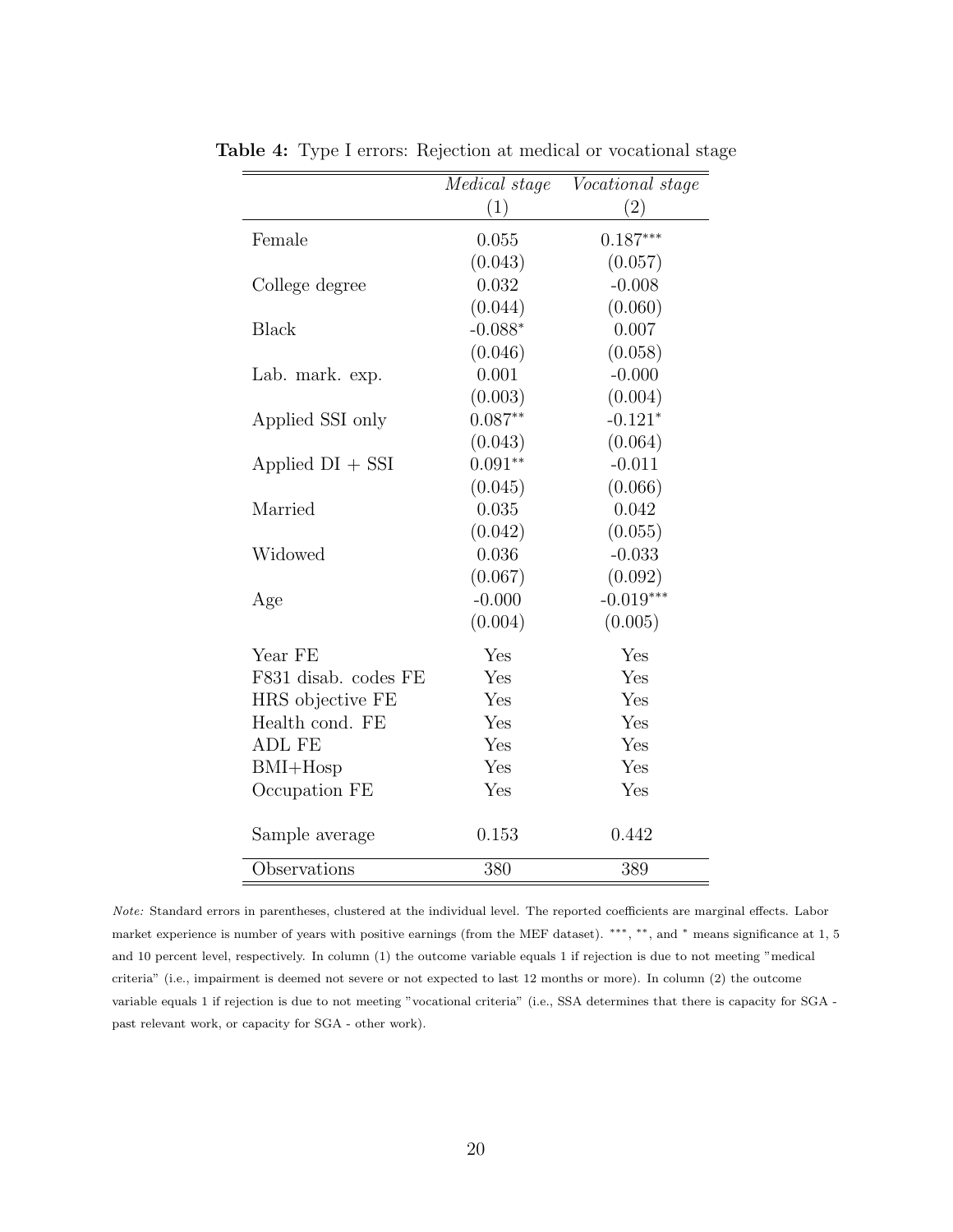### 5.3 Implications of Type I Errors

Our conclusion to this point is that the larger Type I errors for women arise not because of different assessments about health, but rather different assessments about their residual functional capacity. In other words, the SSA is assessing women who self-report to be worklimited as being able to go back to work, while they would not assess a man with the same self-reported work limitation as being able to go back to work.

There are two alternative explanations of this difference by the SSA: the first is that the SSA may have extra information in the assessment that is not available to us as econometricians. The form that applicants fill in is much more detailed than we have access to (although we do use the rich health information from the HRS): it asks about daily activities, who takes care of the house, other activities, and so on (this is known as the "Function Report" form, or form SSA-3373-BK). The second is that the SSA has genuinely overestimated the residual functional capacity of women. Support for the first explanation would be if we saw rejected women who self-report being work-limited actually returning to work after rejection for DI. Or more precisely, among rejected women, we would see women with a self-reported limitation returning to work at the same rate as women who do not self-report a limitation. Evidence for the second explanation would be the opposite: we would see significant differences in labour market outcomes between the two categories of rejected women applicants.

Column (1) of Table 5 reports the results of this test where our dependent variable is whether the individual had any employment in the three years following the initial consideration stage.<sup>24</sup> We define employment in a given year as the individual having SSA earnings above the SGA amount for that year: this means no individuals who may have moved onto disability insurance following appeal can be classified as employed. Since we want to compare rejected applicants with and without a self-reported work limitation, we regress on a dummy for being rejected and on the interaction of the latter with reporting a work-limitation.

Among women whose DI application is rejected, those with self-reported work-limitations are (unconditionally) much less likely to be earning above SGA amounts (2 percent vs. 19 percent - see the estimated proportions reported at the bottom of the table). This difference remains unchanged, and is highly statistically significant, once we control for health and socio-demographics characteristics. We interpret this as evidence that the apparent high

<sup>&</sup>lt;sup>24</sup>The results are similar if we look at five year post-decision outcomes.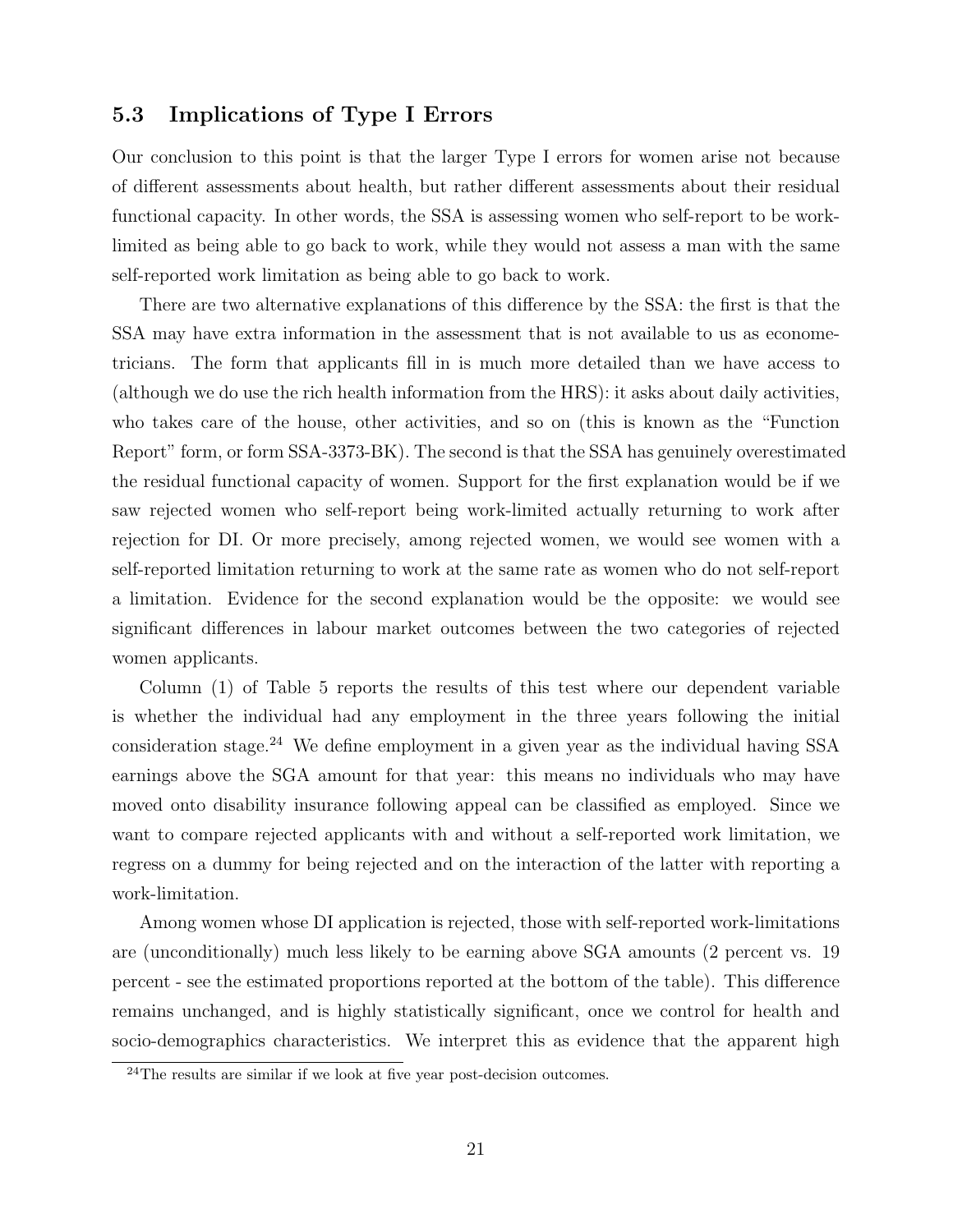Type I errors for women reflect true Type I errors: the SSA has overestimated the residual functional capacity of women who self-report work-limitations.

|                             | $1-3$ yrs after |          | $5-10$ yrs before |
|-----------------------------|-----------------|----------|-------------------|
|                             | Women           | Men      | Women             |
|                             | (1)             | (2)      | (3)               |
| Rejected                    | $0.175***$      | $0.133*$ | 0.019             |
|                             | (0.040)         | (0.049)  | (0.044)           |
| $Rejected \times Disabeled$ | $-0.168***$     | $-0.020$ | 0.014             |
|                             | (0.036)         | (0.061)  | (0.044)           |
| Other controls              | Yes             | Yes      | Yes               |
| Year FE                     | Yes             | Yes      | Yes               |
| F831 disab. codes FE        | Yes             | Yes      | Yes               |
| HRS objective FE            | Yes             | Yes      | Yes               |
| Health cond. FE             | Yes             | Yes      | Yes               |
| <b>ADL FE</b>               | Yes             | Yes      | Yes               |
| $BMI+Hosp$                  | Yes             | Yes      | Yes               |
| Occupation FE               | Yes             | Yes      | Yes               |
| Proportions working         |                 |          |                   |
| ${R = 0, L = 0}$            | 0.02            | 0.04     | 0.75              |
| ${R = 0, L = 1}$            | 0.04            | 0.04     | 0.76              |
| ${R = 1, L = 0}$            | 0.19            | 0.18     | 0.77              |
| ${R=1, L=1}$                | 0.02            | 0.12     | 0.77              |
| Observations                | 435             | 300      | 430               |

Table 5: Impact of DI Decision on Subsequent Work

Note: Standard errors in parentheses, clustered at the individual level. Dependent variable is employment, defined as earning at least as much as the SGA. The indicators  $R$  and  $L$  equal one if the individual's disability insurance application has been rejected and if the individual is disabled, respectively. Respondents are defined as "Disabled" if they report to have an impairment or health problem that limits the kind or amount of paid work they can do; if the condition is not temporary (i.e., lasting less than three months); and if the limitation keeps them from working altogether.

Columns (2) and (3) of Table 5 report two different placebo tests. Column (2) reports the same regression for men. Among men who are rejected for DI, there is no statistically significant difference in the rate at which they return to work by whether they are worklimited. This suggests the SSA has not made an error in assessing residual functional capacity of men who claim to be work-limited.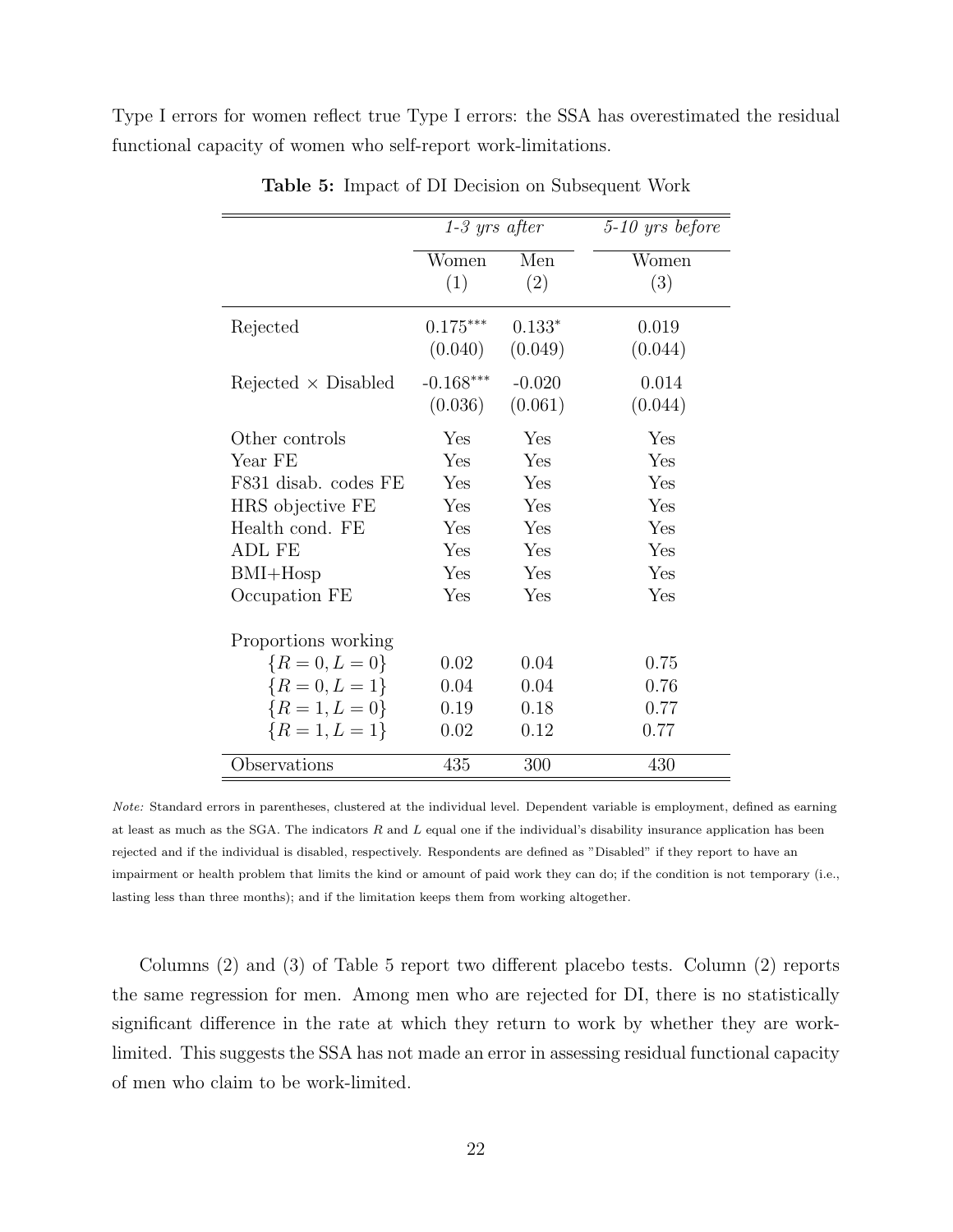Column (3) reports the regression with the dependent variable being whether the individual woman was working 5-10 years prior to the DI decision. This is intended as a placebo test to rule out the presence of unobserved heterogeneity among women driving our results. Unconditionally, there are no differences in the probability of working, and the proportions appear independent of future reports of work limitation or disability insurance application outcome. This is confirmed in the formal regression that controls for respondent characteristics.

#### 5.4 Robustness and Extensions

We perform various robustness checks of the key finding that women experience larger Type I errors than men. These extra results are presented in Table 6. For comparison, column (1) reproduces the results of the baseline specification (from Table 3, column (3)). All regressions include the same controls used in the baseline specification.

|             | Basel.     | DI Sample  |               | Timing assumptions |                      |              | Different disab. def. |  |  |
|-------------|------------|------------|---------------|--------------------|----------------------|--------------|-----------------------|--|--|
|             | $\perp$    | (2)        | (3)           | 4 <sub>1</sub>     | (5)                  | (6)          | '7)                   |  |  |
|             |            |            | $-2 < d < 12$ | 0 < d < 9          | $0 \leq d \leq 12$ . | Less strict. | At least              |  |  |
|             |            |            |               |                    | weighted             | disab. def.  | two ADL's             |  |  |
| Female      | $0.215***$ | $0.262***$ | $0.192***$    | $0.163**$          | $0.193***$           | $0.118***$   | $0.169***$            |  |  |
|             | (0.054)    | (0.059)    | (0.054)       | (0.065)            | (0.055)              | (0.040)      | (0.058)               |  |  |
| Sample avg. | 0.55       | 0.54       | 0.54          | 0.54               | 0.55                 | 0.60         | 0.57                  |  |  |
| Obs.        | 447        | 335        | 499           | 339                | 447                  | 764          | 325                   |  |  |

Table 6: Probit regressions for Type I errors: Robustness

Note: Standard errors in parentheses, clustered at the individual level. The reported coefficients are marginal effects. All regressions include the controls of Table 3, column (2). ∗∗∗, ∗∗, and <sup>∗</sup> means significance at 1, 5 and 10 percent level, respectively. In columns (1)-(5) respondents are defined as "Disabled" if they report to have an impairment or health problem that limits the kind or amount of paid work they can do; if the condition is not temporary (i.e., lasting less than three months); and if the limitation keeps them from working altogether. In column (6) a disabled respondent is one who reports to have an impairment or health problem that limits the kind or amount of paid work he/she can do. In column (7) respondents are defined as "Disabled" if they report to have difficulty with at least two ADL's.

A first concern is that higher rejection rates for women are due to inherent gender bias against welfare program recipients (as the "welfare queens" literature in sociology has remarked, Hancock, 2004). To address this issue, we drop SSI applications and zoom in on the DI sample, which is also the program more traditionally studied in the literature. If we focus only on DI applicants, the results are confirmed, and if anything there is a larger gender difference.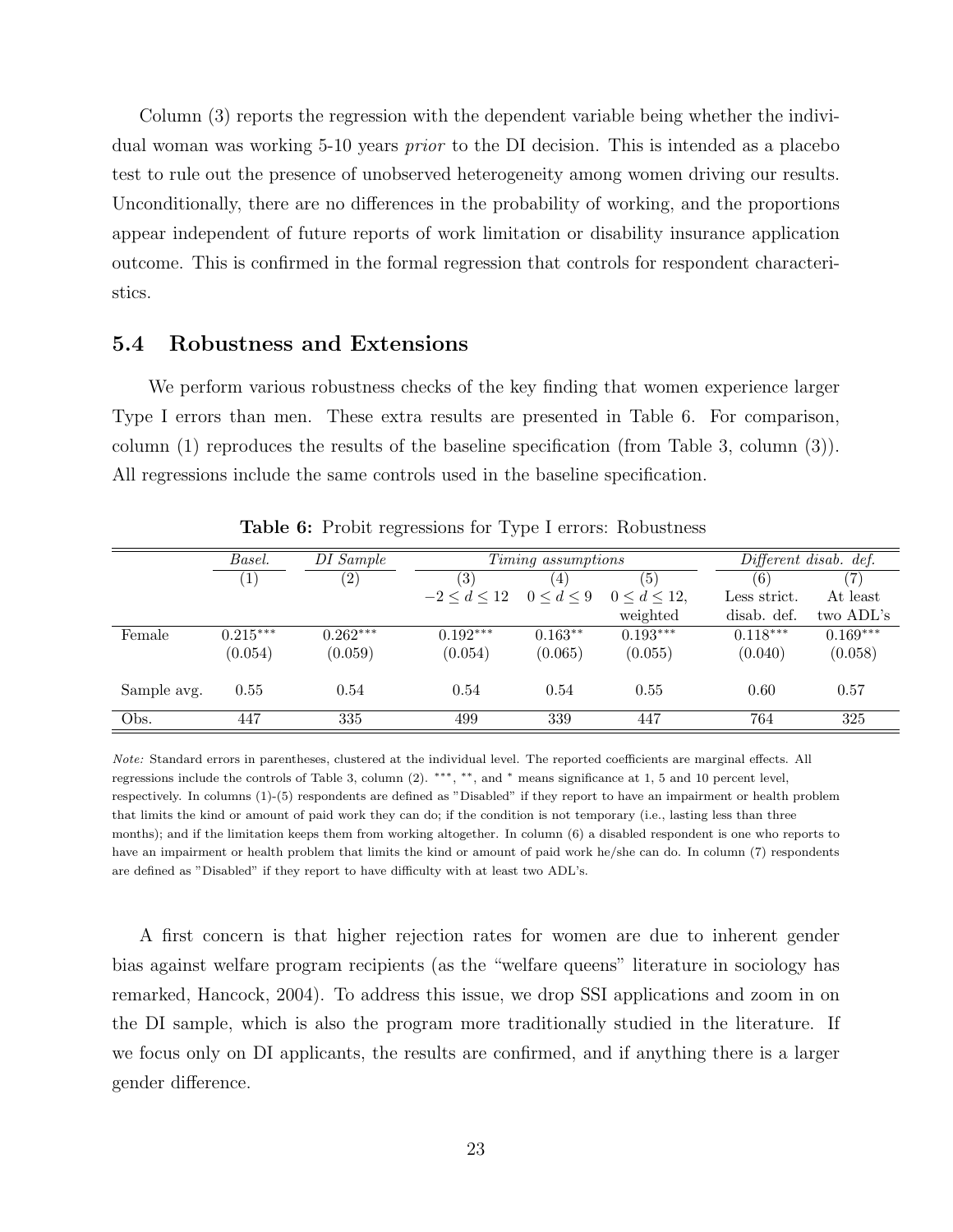Our baseline sample includes individuals who are interviewed within 12 months from the date of their disability insurance application. Since the "timing" of the match is arbitrary, in columns (3)-(5) we experiment with different assumptions. In column (3) we use those interviewed 2 months before to 12 months after the application date. In column (4) we focus on those interviewed up to 9 months following the date of application. Finally, in column (5) we use the same criterion of the baseline, but weight more those interviewed closer to the application date (we use as weight 1/ √ d, where d is the distance between the date of the interview and the date of the disability insurance application). If people recover from a disability, this criterion is the closest we can get to the "true" disability status at the point of application. While the results change slightly (ranging from 0.16 to 0.19), they are qualitatively similar to the baseline and not significantly different: among applicants, women experience higher Type I errors than observationally equivalent men.

A third concern is about our definition of work-limitation, which may capture the true disability status of an individual only imperfectly. In the final columns (6) and (7) of Table 6 we adopt different disability definitions. Our baseline definition is that a person has a nontemporary impairment that prevents work altogether, and this may be even stricter than the one adopted by SSA where applicants and recipients are permitted to do some work as long as pay remains below the SGA. In column (6) we classify as disabled those who report to have an impairment or health problem that limits the kind or amount of paid work they can do. This is the standard binary definition of disability used in many papers in the literature and is less strict. In column (7) we assume that an individual is disabled if he/she reports difficulties with two or more activities of daily living. We adopt this definition because it is the one used by Long-Term Care Insurance policies for triggering payment of benefits. The samples are clearly different than the baseline, and yet qualitatively, the estimates are very similar, confirming the presence of significant gender differences in Type I errors.

Another concern is that DDS evaluators may be less lenient towards applicants who have experienced economically-motivated declines in earnings or towards those who are not the primary earners in their household. However, if we add controls for average earnings in the five years preceding application and for being the primary earner in the household (a dummy that equals one if average earnings in the five years preceding application represent more than 50% of household earnings over the same period), the results remain similar.<sup>25</sup>

<sup>25</sup>We also checked if large rejection rates for women are explained by SSA perception of lower economic vulnerability. To check this, we interacted the female dummy with a dummy for being married and with a dummy for having a spouse with positive earnings. Both interactions are insignificant, see column (3) of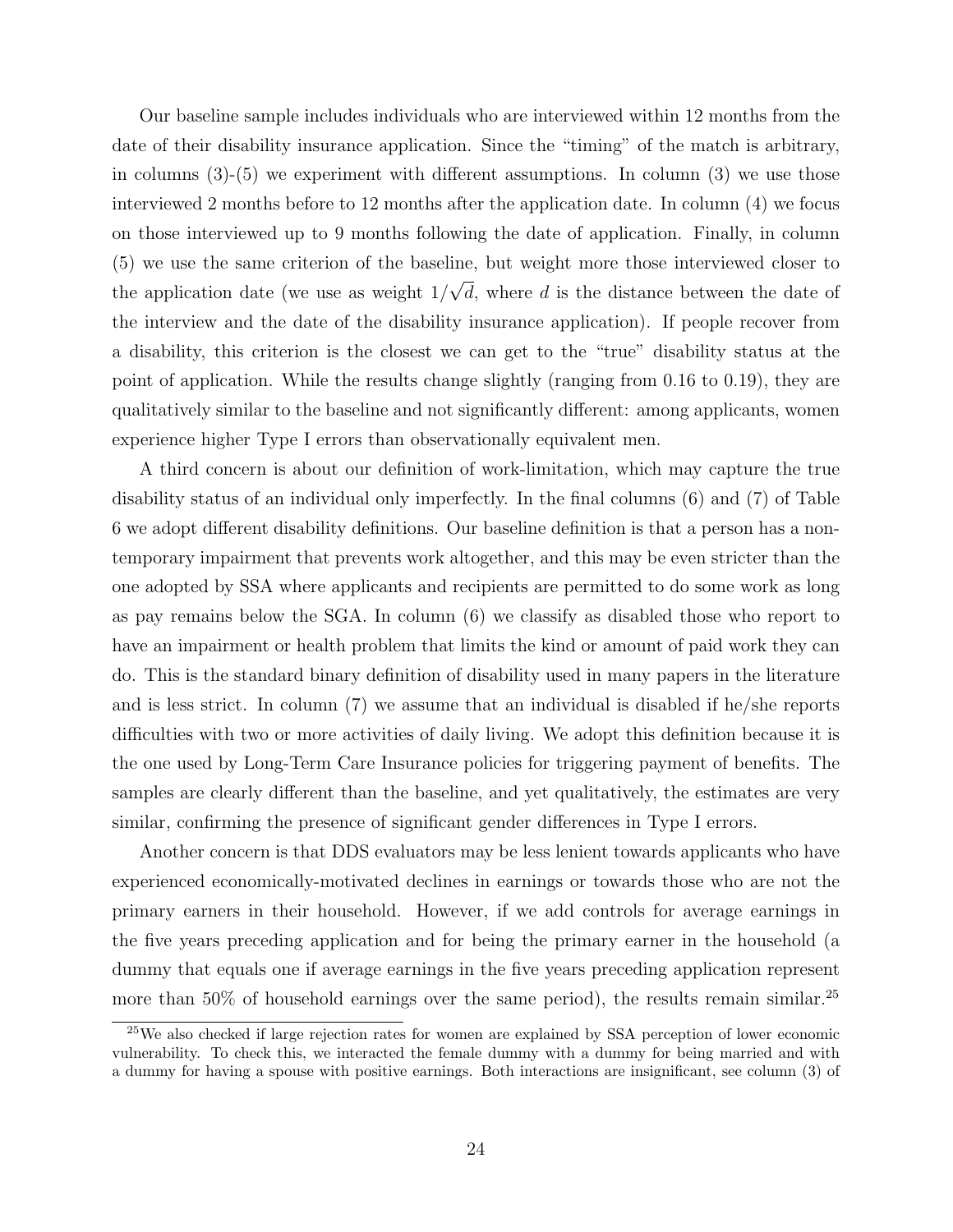A different concern is that DDS evaluators may be less likely to award benefits to women if they believe that women apply with less permanent conditions than men. To check this, we use the whole HRS sample of individuals below age 65 and regress self-reports of disability in wave s against self-reports of disability in wave  $s-1$  and interact the latter with a female dummy, while controlling for demographics and other health variables. We find (results reported in the Appendix, Table A.2) that the interaction is statistically insignificant.

Finally, one may wonder whether errors made at the initial evaluation stage are corrected at later stages through the appeal process. Starting with overall DDS experience, we notice that adding a reconsideration stage, where Type I errors may in principle be rectified, does not change the results: women are statistically significantly more likely to be turned down when disabled than observationally equivalent men whether or not we add this first appeal stage. In particular, the female coefficient goes from 0.208 (s.e. 0.046) to 0.201 (s.e. 0.052) when we consider the cumulative success rate at the DDS level (initial stage plus potential reconsideration; see column (4) of Table A.1 in the Appendix). Unfortunately, we do not have data on outcomes of further appeals (ALJ and beyond). But it must be stressed that even if errors were corrected at later stages, there would still be important welfare implications from rejections at the DDS level. DI receipt offers important consumption smoothing benefits, as recently documented by Autor, Kostøl, Mogstad, and Setzler (2019). The welfare costs of going uninsured are compounded by the long time it takes for an application to be processed past the DDS level. A study by the Office of the Inspector General for fiscal year 2006 estimated that the average (cumulative) processing times for a disability insurance application were 131 days for the initial DDS decision, 279 days for the DDS reconsideration decision, 811 days for the ALJ decision, and 1,720 days for a Federal Court decision. Other welfare implications related to time to final decision pertain to human capital. Autor, Maestas, Mullen, and Strand (2015) argues that longer processing times reduce the employment and earnings of DI applicants for multiple years following application, with the effects concentrated among applicants denied benefits at the initial stage.

## 6 Testing the Mechanisms

The stark conclusion that Type I error rates are greater for women than for men does not on its own provide evidence of bias. Instead, as outlined in the framework of Section 3,

Table A.1 in the Appendix.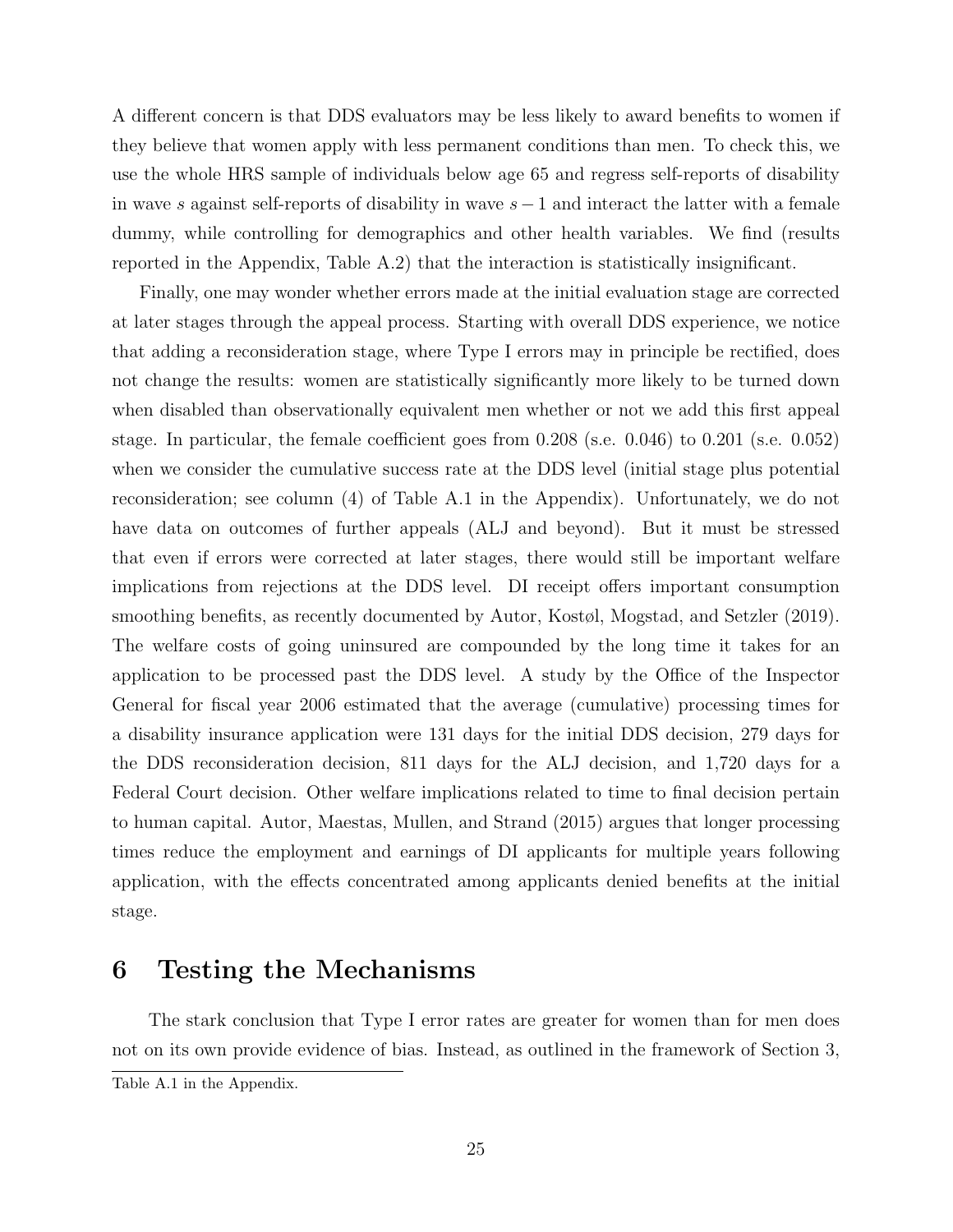there are multiple potential drivers of the gender differences. On the demand for DI side, women may have less underlying work limitations, be more ready to report a severe work limitation, or apply for DI more readily. On the supply side of DI, the SSA may have less informative signals of work limitations for women or have tougher standards. To evaluate these drivers, we carry out a testing strategy based on the sign of the structural parameters  $(\alpha_L, \gamma_{\bar{L}}, \delta_{\bar{A}}, \theta_{SSA}, \text{ and } \sigma_{\zeta}^2(F))$ . We rely on the sign rather than the quantitative magnitudes because the parameters are identified only up to scale because of the latent framework that we adopt.

#### 6.1 Estimation Strategy

Identification of the structural parameters  $(\alpha_L, \gamma_{\bar{L}}, \delta_{\bar{A}}, \theta_{SSA}, \text{ and } \sigma_{\zeta}^2(F))$  will use information from four margins: (a) self-reports of work limitations, (b) disability insurance applications, (c) disability insurance application outcomes, and (d) disability vignettes. The vignettes are crucial for two reasons: first, they help (under some restrictions) to pin down inter-personal differences in perceptions of work limitations; second, they show potential gender-bias in assessing applicants' work limitations.

A key identification problem is that it is hard to separate actual from perceived work limitations. This identification problem can be seen by considering the case in which we had access only to data on self-reported work limitations. We take the decision to self-report a work limitation from equations  $(1)-(3)$  in section 3:

$$
L_i = \mathbbm{1}\{L_i^* > \bar{L}_i\}
$$

Assuming the distribution of the underlying work limitation is normal,  $\varepsilon_i \sim N(0, 1)$ , and adding controls  $X_i$ , the probability of self-reporting a limitation is:

$$
Pr(L_i = 1 | X_i, F_i) = \Phi((\alpha_0 - \gamma_0) + X_i'\alpha_x + (\alpha_L - \gamma_{\bar{L}})F_i)
$$
\n(10)

where  $\Phi(.)$  is the CDF of the standard normal distribution. Clearly, from data on self-reports alone we cannot separately identify differences in pain thresholds,  $\gamma_{\bar{L}}$ , from differences in underlying work limitations,  $\alpha_L < 0$ . Hence, it is impossible to assess whether women are more likely to suffer larger Type I error because they have a lower pain threshold ( $\gamma_{\bar{L}} < 0$ ) or because their underlying work limitation is less severe  $(\alpha_L < 0)$ .

In addition to data on self-reports of work limitations, we have information on the decision of whether to apply for disability insurance. We take the decision to apply from equations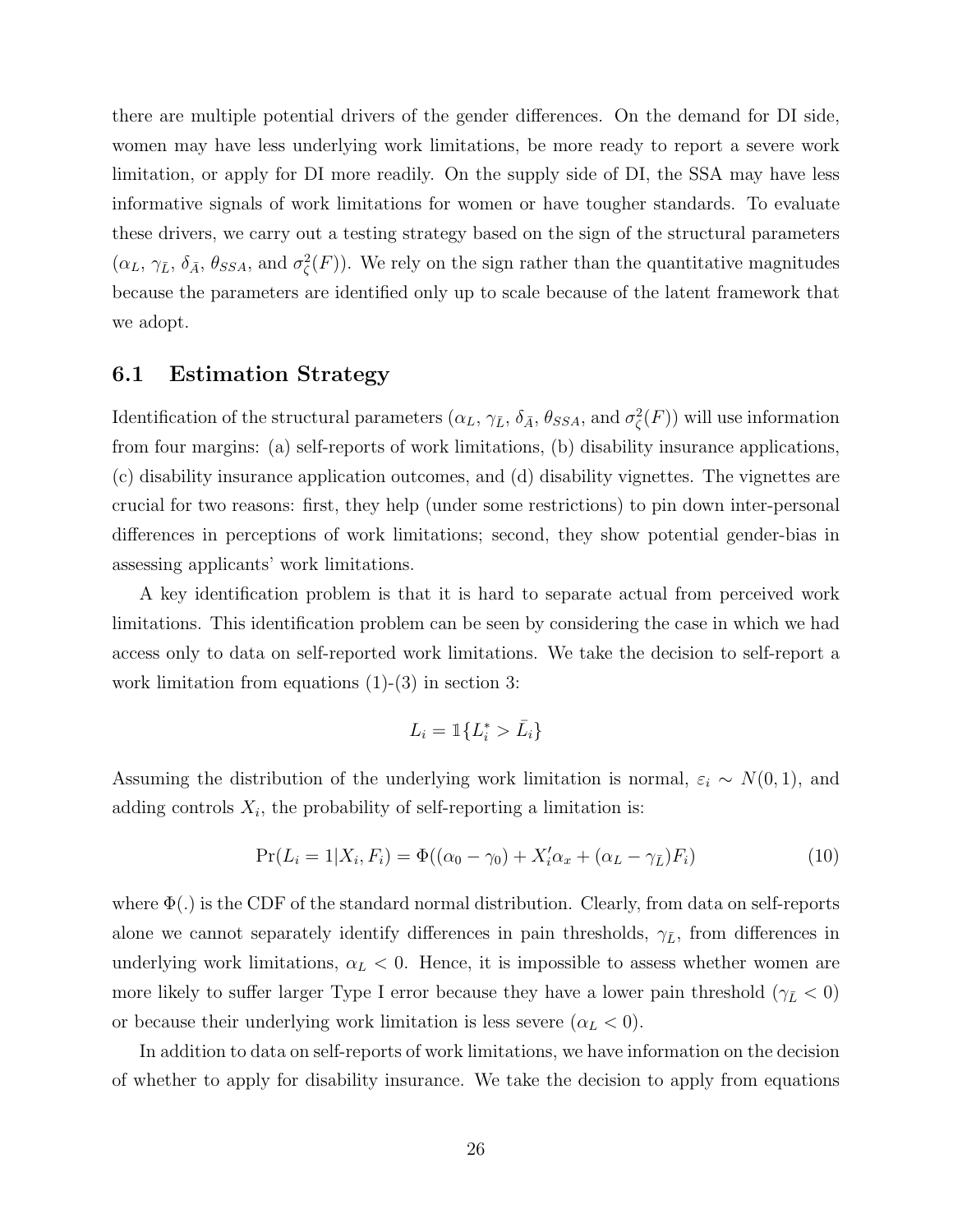$(4)$  and  $(5)$  in section 3:

$$
A_i = \mathbb{1}\{L_i^* > \bar{A}_i\}
$$

Adding controls, the probability of applying for disability insurance is then:

$$
Pr(A_i = 1 | X_i, F_i) = \Phi((\alpha_0 - \gamma_0 - \delta_0) + X_i'(\alpha_x - \delta_x) + (\alpha_L - \gamma_{\bar{L}} - \delta_{\bar{A}})F_i)
$$
(11)

Equation (11) shows how we can estimate the shift in the application decision due to gender. For example, if women have worse knowledge of the SSA norms or lower costs of applying, then  $\delta_{\bar{A}} < 0$ , and they will suffer larger Type I error. By combining estimates from equations (10) and (11), we can identify  $\delta_{\bar{A}}$ . However, we are still unable to separate  $\alpha_L$  from  $\gamma_{\bar{L}}$ .

Outcomes of DI applications (i.e., whether a claim is rejected) are the unconditional equivalent of the Type I error regressions we considered above. In particular, the SSA decision to reject a claim is based on equations (6) and (7) from section 3:

$$
DI_i = \mathbb{1}\{S_i^* > \bar{L}_{SSA}\}
$$

Assuming that  $\zeta_i \sim N(0, \sigma_{\zeta}^2(F_i))$  to allow for the variance of the signal to be gender specific, the probability that a claim is rejected can be written as:

$$
\Pr(R_i = 1 | X_i, F_i) = \Phi((1 + \sigma_{\zeta}^2(F_i))^{-1/2}((\bar{L}_{SSA} - \alpha_0) - X_i'\alpha_x - (\alpha_L + \theta_{SSA})F_i)
$$
(12)

Equation (12) adds the key "supply-side" parameters  $\theta_{SSA}$  and  $\sigma_{\zeta}^2(F_i)$ . While  $\sigma_{\zeta}^2(F_i)$  can be identified from the nonlinearity, the parameters  $\alpha_L$ ,  $\gamma_{\bar{L}}$ , and  $\theta_{SSA}$  are still not identified

To make progress on identification, we use disability vignette data available in the 2007 wave of the HRS. The use of disability vignettes has been pioneered in the disability literature by Kapteyn et al. (2007) to separate shifts in the underlying work limitation distribution from subjective evaluation of severity thresholds, precisely the identification problem faced in our context.

In the disability vignette literature, respondents are asked to assess, on the same scale on which they asses themselves, the extent of disability in hypothetical situations and for hypothetical individuals. The 2007 Disability Vignette Survey is a special, mail-only supplement of the HRS.<sup>26</sup> Respondents are first asked if they have a health limiting condition ("Do you have any impairment or health problem that limits the kind or amount of work

<sup>&</sup>lt;sup>26</sup>The HRS conducted a vignette survey also in 2004 (a "leave behind" supplement), but there was no gender randomization involved, so we focus on the 2007 version.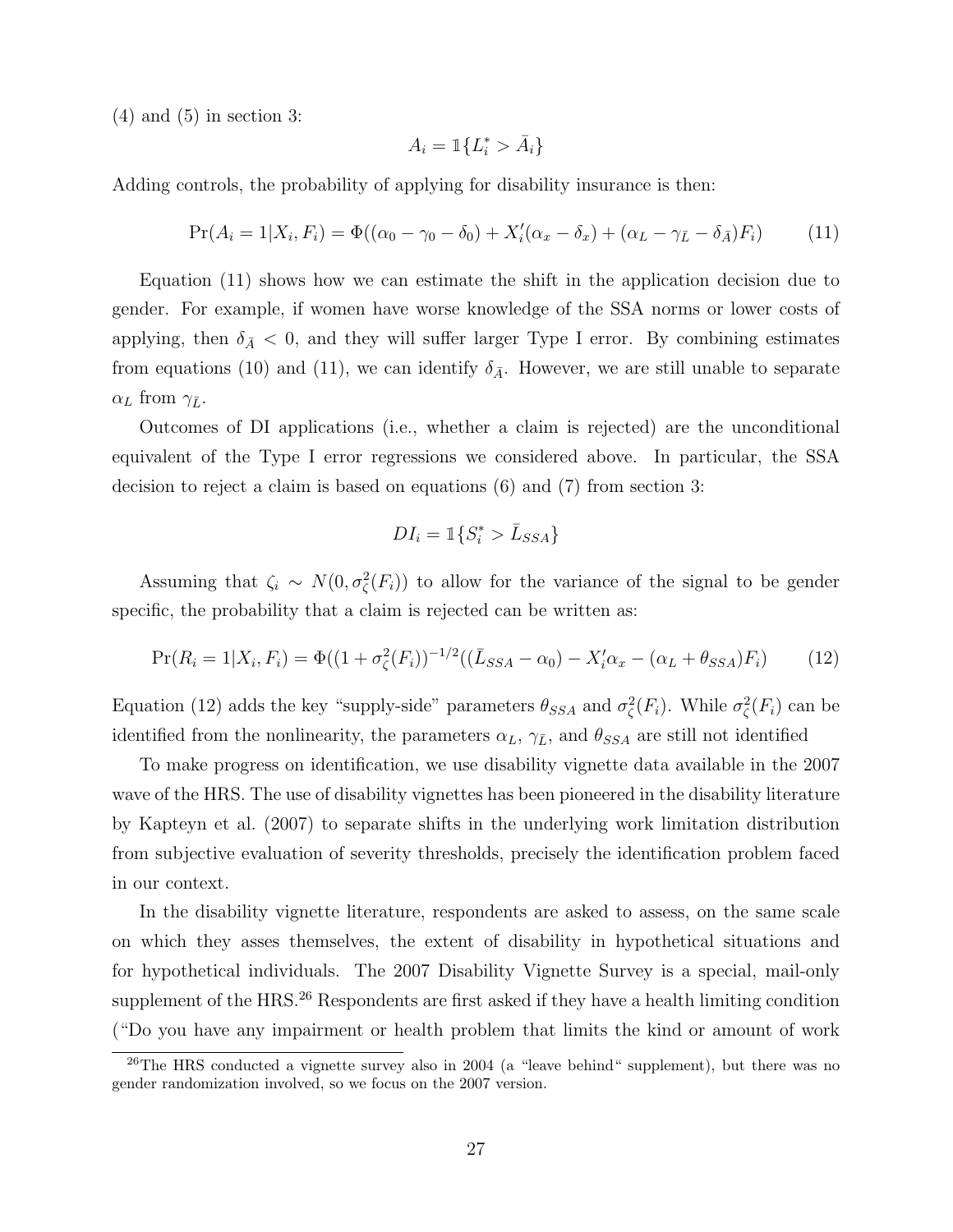you can do?"), and to rank it in terms of severity (possible responses are "None", "Mild", "Moderate", "Severe" and "Extreme"). To match the analysis from the first part of the paper we convert these responses into a binary indicator, and assume a person is disabled if he/she answers that the limitation is "Severe" or "Extreme". Next, each respondent is presented with nine vignette scenarios in total, with three scenarios for each health condition ("Depression", "Pain", and "Cardiovascular disease") describing individuals with different degrees of work limitation for that condition. As an example, one of the vignettes reads: "X has pain in  $\vert$ his/her $\vert$  back and legs, and the pain is present almost all the time. It gets worse while  $\left|he/\text{she}\right|$  is working. Although medication helps,  $\left|he/\text{she}\right|$  feels uncomfortable when moving around, holding and lifting things at work. How much is X limited in the kind or amount of work [he/she] could do?". Possible responses are "None", "Mild", "Moderate", "Severe" and "Extreme", which we again convert into a binary disability indicator if the response is "Severe" or "Extreme". Hence, people are asked to rank the vignettes using the same severity scale that was used to rank their own work limitation. The key aspect is that the order of the vignettes and the gender assigned to the hypothetical person described in the vignettes are randomised. Hence for some people the X person above is a "Mark" and for another respondent the same description refers to a "Tamara".

We assume that respondent i evaluates the latent disability status of vignette  $v$  according to the following equation:

$$
L_{v,i}^* = \theta_{v,i} + \xi_{v,i}
$$
\n(13)

where  $\xi_{v,i} \sim N(0, 1)$ , and classifies the vignette as work-limited if the underlying latent variable crosses a threshold, i.e.:

$$
L_{v,i} = \mathbb{1}\{L_{v,i}^* > \bar{L}_{v,i}\}\tag{14}
$$

As discussed by Kapteyn et al. (2007), the two key identification assumptions that are standard in this literature are: (1) Vignette Equivalence, and (2) Response Consistency. The first assumption is that the situation described in the vignette is perceived by all respondents in the same way, that is,  $\theta_{v,i} = \theta_v$  for all i. This is because all respondents are presented with the identical description of an hypothetical person, and the only differences in their perceptions should be random, such as misreading the sentence. The second assumption is that respondents evaluate the work limitation of the vignette characters in the same way that they evaluate their own, i.e., the threshold they use for the vignette is the same as they would use for themselves:  $\bar{L}_{v,i} = \bar{L}_i$  for all i. This assumption means we can use the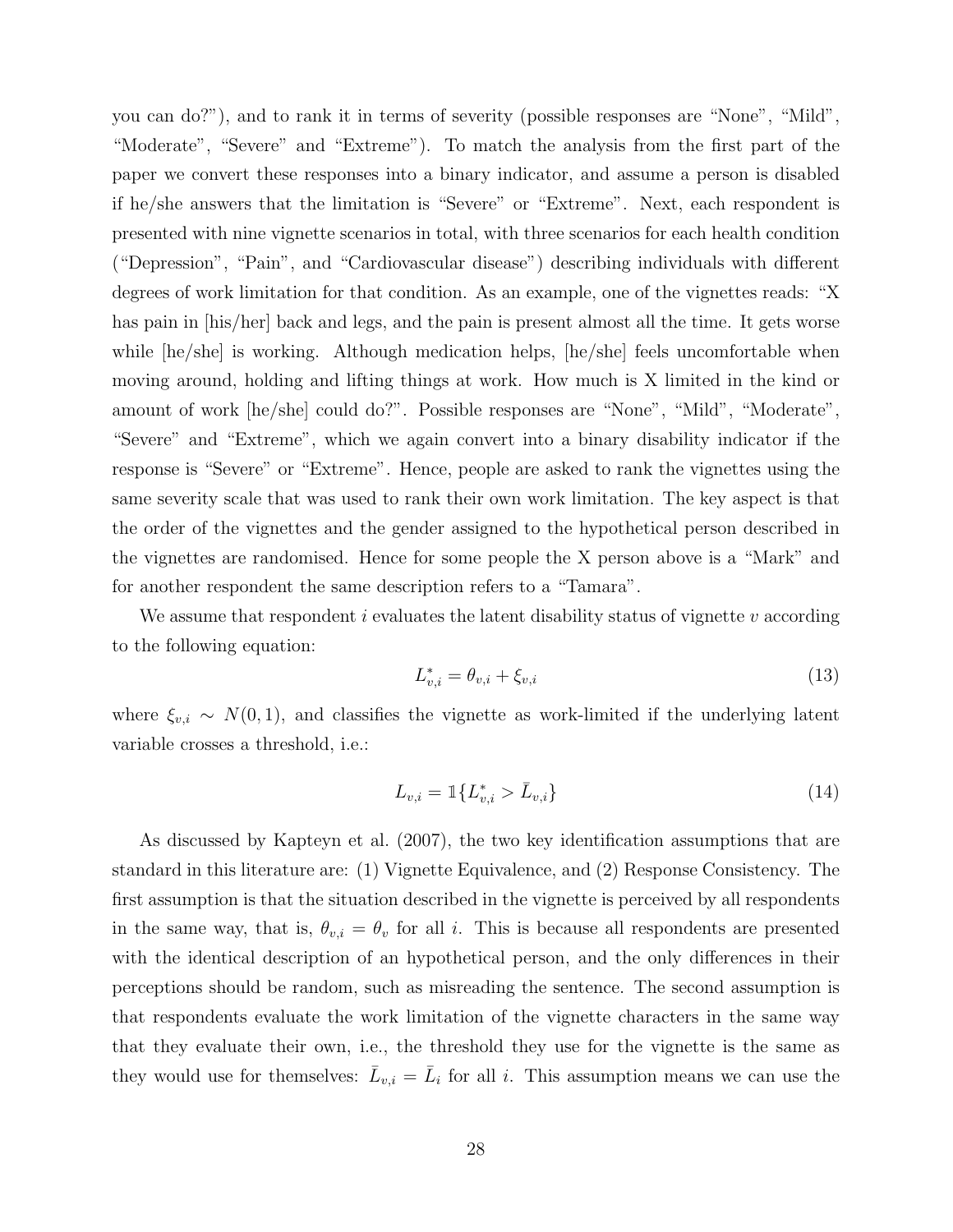information from vignettes to separate out differences in pain thresholds from differences in true work disability. Next, we discuss how the vignettes can be used to consider the presence of gender bias.

In the simple model of Section 3 we allowed for specific gender-bias in disability insurance assessment. In principle, one could estimate the extent of bias by running an audit study in which two identical applications (one by a man, one by a women) are assigned to a DDS evaluator (as in the empirical strategy of Neumark et al., 1996, and Bertrand and Mullainathan, 2004). Any gender differences in award rates could thus be attributed to an inherent gender bias. Unfortunately, this experiment is not feasible. However, one can use the randomization of the vignette's gender in the vignette data to approximate this ideal but infeasible experiment. In particular, enforcing the Vignette Equivalence assumption and adding controls to capture observable heterogeneity in vignette assessment, we rewrite the perceived disability status of a vignette (equation (13)) as:

$$
L_{v,i}^* = \theta_v + X_i'\theta_x + \theta_{SSA}F_v + \xi_{v,i}
$$
\n<sup>(15)</sup>

where the key assumption is that the "bias" of HRS respondent in assessing the disability of female vignettes  $(F_v = 1)$  reproduces the "bias" of DDS evaluators in assessing the disability of female Disability Insurance applicants (captured by the parameter  $\theta_{SSA}$ ).<sup>27</sup> If the respondent sets higher disability standards for women, he/she would be less likely to classify the vignette as disabled if that vignette describes a woman, i.e.,  $\theta_{SSA} < 0$ .

Using the Response Consistency assumption, one can use equation (3) and equation (15) to write the probability that respondent i classifies the vignette as disabled:

$$
Pr(L_{v,i} = 1 | X_i, F_v, F_i) = \Phi(\theta_v - \gamma_0 + X_i'\theta_x + \theta_{SSA}F_v - \gamma_{\bar{L}}F_i)
$$
\n(16)

This shows that differences in "pain thresholds" by gender  $(\gamma_{\bar{L}})$  can be pinned down by how men vs. women respondents differ in their evaluation of the vignette's disability. In practice, the equations  $(10)$ ,  $(11)$ ,  $(12)$ , and  $(16)$  form a system of overidentifying equations for the parameters of interest.

To summarize, the higher Type I errors for woman shown in the reduced-form empirical analysis of section 5 originates from several different channels: (a) women may have a lower pain threshold,  $\gamma_{\bar{L}}$  < 0 or (b) a lower cost of applying  $(\delta_{\bar{A}}$  < 0) (which both generate

 $27$ The obvious caveat is that, unlike the typical HRS respondent, DDS evaluators are professionals. On the other hand, identification of the parameter  $\theta_{SSA}$  uses also actual denial decisions, equation (12).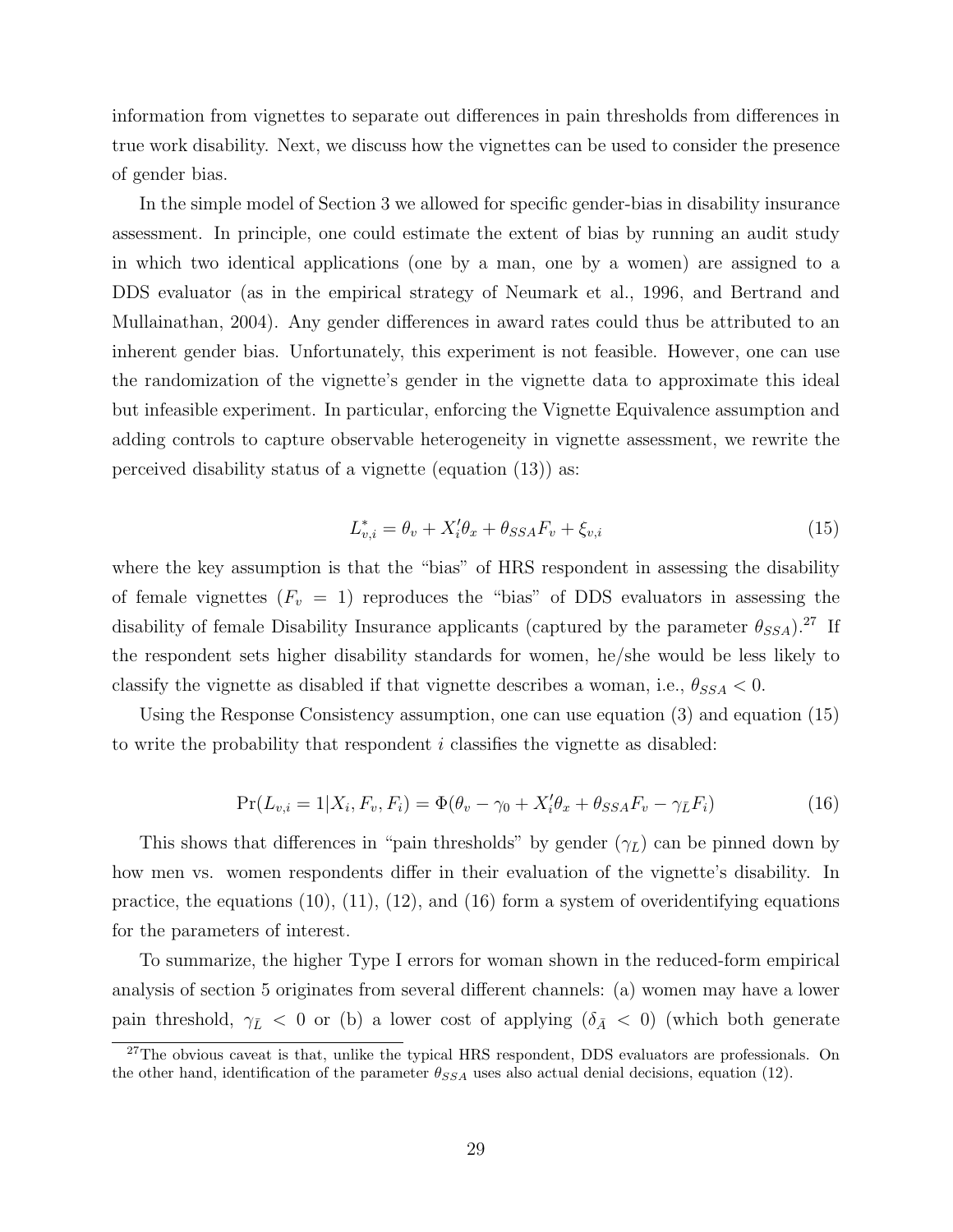more applications from women who are (objectively) less work-limited), (c) women's work limitations may be objectively less severe  $(\alpha_L < 0)$ , (d) women may face tougher admission standards set by SSA  $(\theta_{SSA} < 0)$  or (e) have noisier signal  $(\sigma_{\zeta}^2(F_i = 1) - \sigma_{\zeta}^2(F_i = 0) > 0)$ . To estimate these key parameters, we use restrictions coming from data on self-reported disability (10), disability insurance applications (11), disability insurance claim outcomes (12), and vignettes' disability evaluation (16). Apart from the DI/SSI application outcome regression, the other regressions use the entire HRS sample. Appendix C describes the Minimum Distance procedure we use.

#### 6.2 Parameter Estimates

This section presents probit estimates for the decision to self-report a work-limitation, the decision to apply for DI/SSI, and the probability of having a DI/SSI claim rejected. We next present results of the vignette analysis. Finally, we use these estimates as inputs in a minimum distance framework to pin down the mechanism parameters.

#### Disability Self-Reports, Application Decisions, and Application Outcomes

Table 7 reports the results of probit regressions for disability self-reports, disability insurance applications, and first round application denials (equations (10), (11), and (12)). In the first case, our outcome variable equals 1 if the individual reports to be disabled (defined as in the baseline regressions) and zero otherwise. In the second case, the outcome variable equals 1 if we observe an "open" first-round application to DI or SSI at any point in time in a given calendar year  $t$  for individual  $i$ , and 0 otherwise (i.e., an application that is either unadjudicated at the time of the HRS interview or was adjudicated in the same interview year). For the observations with  $Applied_{it} = 0$ , we focus on those person-years in which applying to DI or SSI is in a person's choice set. We implement this condition by dropping person-years in which  $Applied_{it} = 0$  and the individual is a recipient of SSI or DI benefits in that year. The sample only includes people below age 65. For the third case, we focus on the matched HRS/F831 sample we used for the Type I/Type II regressions, but without conditioning on the self-reported work limitation status. In this case, we estimate a heteroskedastic probit model allowing the variance of the error term to depend on the applicant's gender.

In all three regressions, the key variable is the female dummy. We add the same controls used in the Type I regressions above (except the F831 disability code dummies which are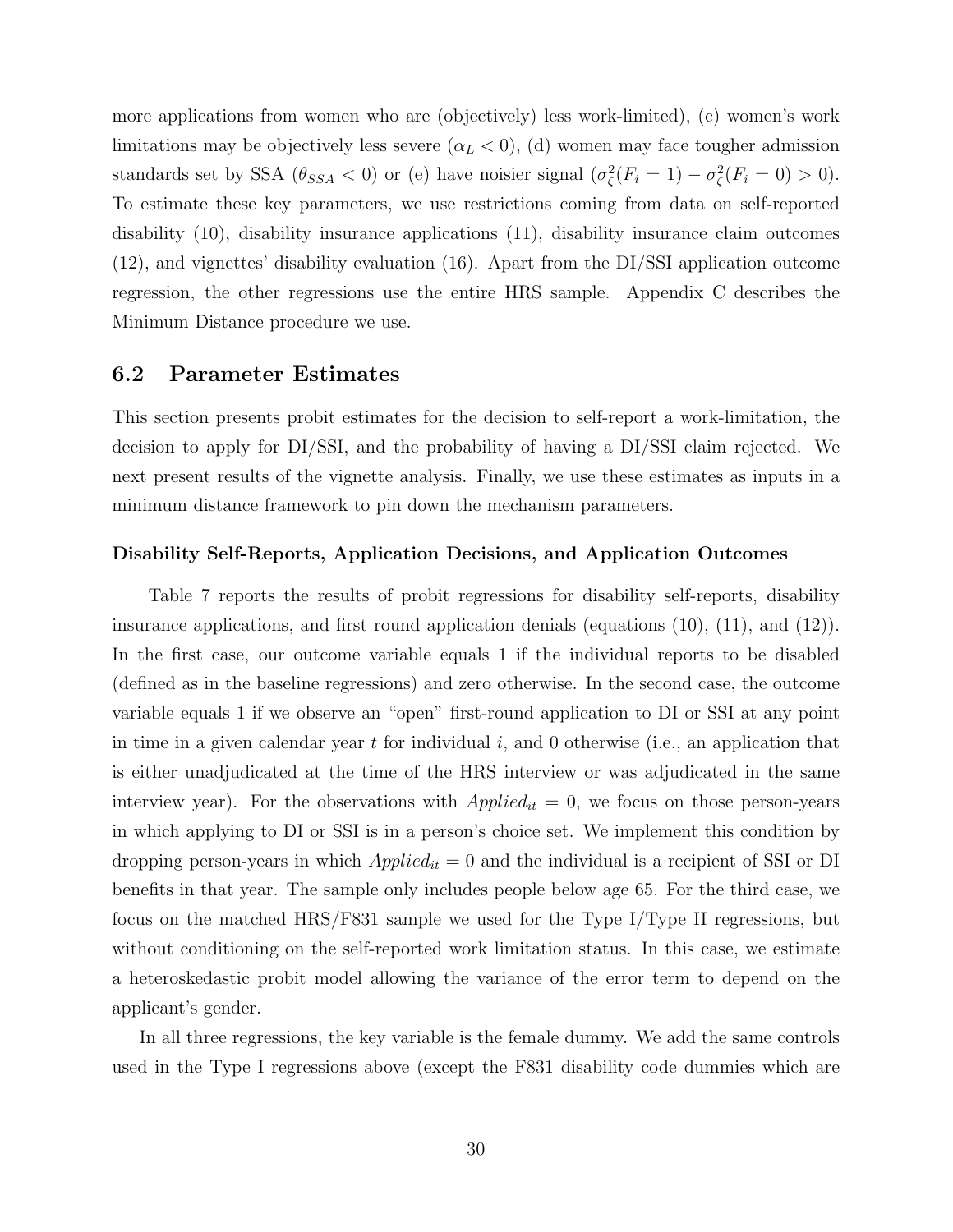|                 | (1)          | (2)                | (3)          |
|-----------------|--------------|--------------------|--------------|
|                 | Self-report  | <i>Applies for</i> | DI/SSI claim |
|                 | a disability | disab. insur.      | rejected     |
| Female          | $-0.0049$    | $-0.0031*$         | $0.1047***$  |
|                 | (0.0035)     | (0.0017)           | (0.0396)     |
| College degree  | $-0.0129***$ | $-0.0063***$       | $-0.0126$    |
|                 | (0.0033)     | (0.0018)           | (0.0354)     |
| <b>Black</b>    | $0.0142***$  | $0.0080***$        | 0.0571       |
|                 | (0.0039)     | (0.0019)           | (0.0341)     |
| Lab. mark. exp. | $-0.0025***$ | $0.0005***$        | $-0.0026$    |
|                 | (0.0002)     | (0.0001)           | (0.0024)     |
| Married         | $-0.0081**$  | $-0.0081***$       | $-0.0185$    |
|                 | (0.0033)     | (0.0016)           | (0.0325)     |
| Widowed         | $-0.0003$    | $-0.0070**$        | $-0.0849$    |
|                 | (0.0056)     | (0.0032)           | (0.0525)     |
| Age             | $0.0012***$  | $-0.0009***$       | $-0.0143***$ |
|                 | (0.0003)     | (0.0001)           | (0.0038)     |
| $\lambda$       |              |                    | $-0.62$      |
|                 |              |                    | (0.38)       |
| Health cond. FE | Yes          | Yes                | Yes          |
| Year FE         | Yes          | Yes                | Yes          |
| <b>ADL FE</b>   | Yes          | Yes                | Yes          |
| $BMI+Hosp$      | Yes          | Yes                | Yes          |
| Occupation FE   | Yes          | Yes                | Yes          |
|                 |              |                    |              |
| Sample average  | 0.07         | 0.02               | 0.63         |
| Observations    | 40151        | 42104              | 914          |
|                 |              |                    |              |

Table 7: Probits for disability self-reports, DI/SSI application, and DI/SSI claim rejections

Note: Standard errors in parentheses, clustered at the individual level. The reported coefficients are marginal effects. \*\*\*, \*\*, and <sup>∗</sup> means significance at 1, 5 and 10 percent level, respectively. Labor market experience is number of years with positive earnings (from the MEF dataset). In column (1) respondents are defined as "Disabled" if they report to have an impairment or health problem that limits the kind or amount of paid work they can do; if the condition is not temporary (i.e., lasting less than three months); and if the limitation keeps them from working altogether.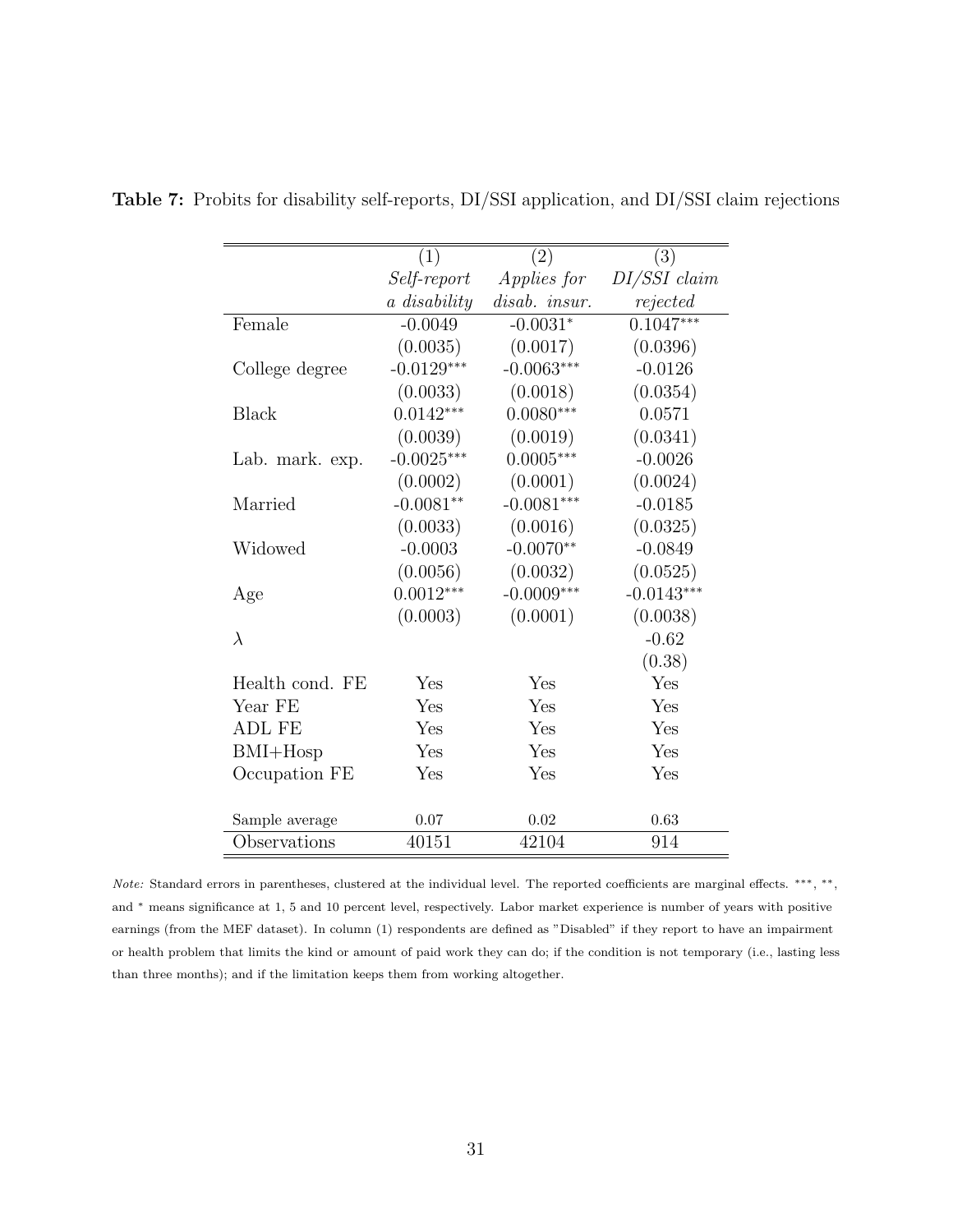not observed for the whole HRS sample). We find that after controlling for a wide variety of characteristics (especially, health variables), women are less likely to report a work limitation and less likely to be applicants, although the marginal effects are small and imprecise. The fact that women are less likely to apply for disability insurance than men, given self-reported work limitation, is also hard to reconcile with the idea that women are more likely than men to "rationalize" employment or DI/SSI participation status with reports of a severe work limitation. Finally, the claim rejection probit confirms the unconditional results from Table 1: women are more likely to have their disability insurance claim rejected. The parameter  $\lambda$ shows that the variance of the error is lower for women, although the estimate is imprecise.<sup>28</sup>

#### Disability Vignettes

Table 8 reports summary statistics for the vignette data, separately for men and for women. We present results for all participants who are in the HRS 2007 wave and respond to the vignette questions. Each respondent is asked to rank a vignette in terms of severity of the disability ("Not disabled", "Mildly disabled", "Moderately disabled", "Severely disabled" and "Extremely disabled"). To match the analysis from the first part of the paper, we construct a binary disability indicator, and assume that a vignette is disabled if the respondent answers that the vignette's disability is "Severe" or "Extreme" (we use the same conversion for the self-reports of disability). Table 8 shows that men tend to be more "lenient" than women: they are more likely to classify a vignette as disabled, independently of the gender of the person in the vignette. Further, the gender of the person in the vignette matters: when the vignette is a woman, it is less likely to be classified as disabled. Finally, male respondents are more likely to report being disabled.

<sup>&</sup>lt;sup>28</sup>The parameter  $\lambda$  captures the shift in the variance of the error term by gender in the heteroskedastic probit model. See Appendix C.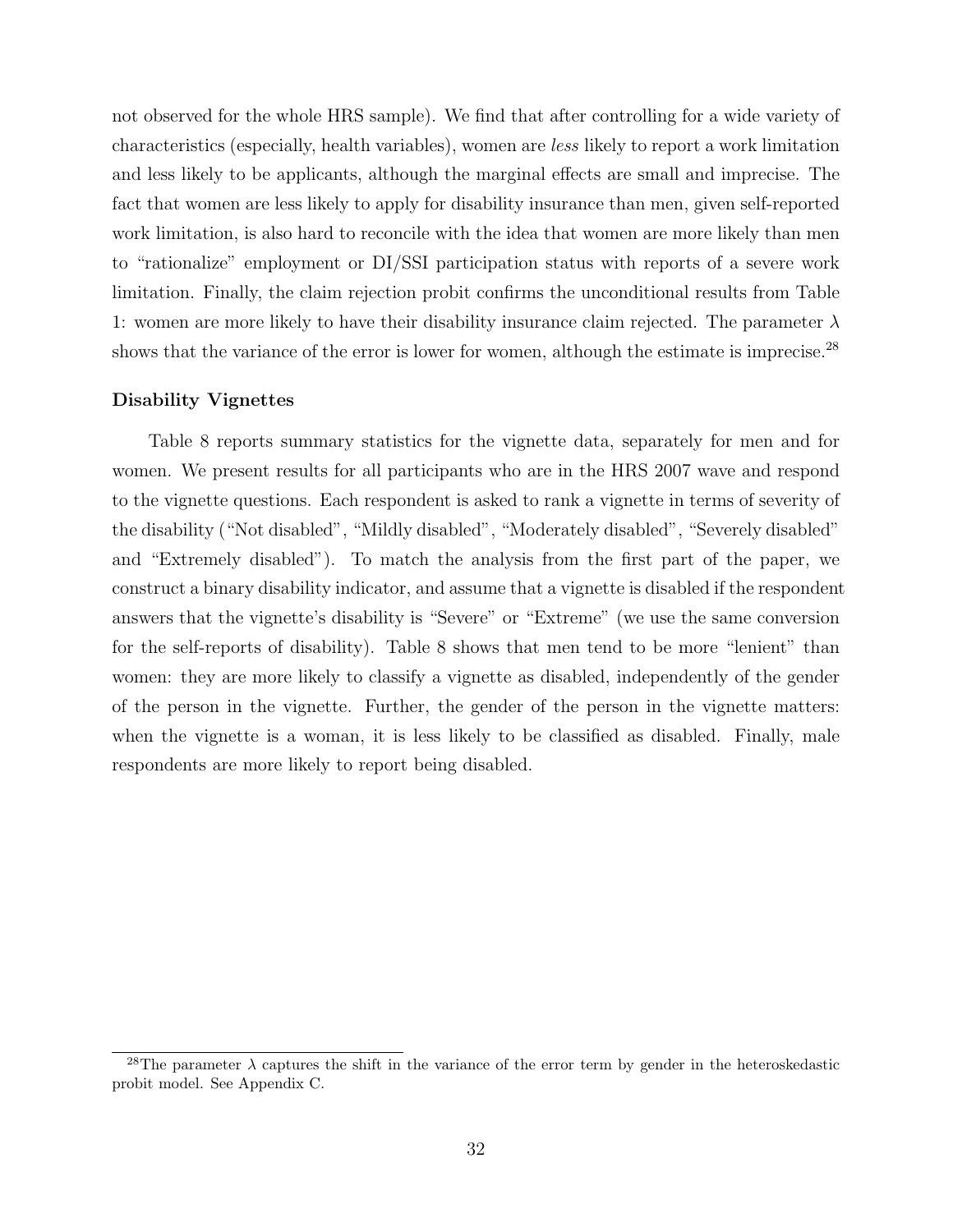|                       | All resp. |           | Male resp. |       |       | Female resp. |
|-----------------------|-----------|-----------|------------|-------|-------|--------------|
|                       | Mean      | <b>SD</b> | Mean       | SD    | Mean  | SD           |
| Vignette disabled     |           |           |            |       |       |              |
| overall               | 0.38      | 0.49      | 0.40       | 0.49  | 0.37  | 0.48         |
| female hypoth. person | 0.37      | 0.48      | 0.39       | 0.49  | 0.36  | 0.48         |
| male hypoth. person   | 0.39      | 0.49      | 0.40       | 0.49  | 0.38  | 0.48         |
|                       |           |           |            |       |       |              |
| Respondent disabled   | 0.11      | 0.31      | 0.13       | 0.33  | 0.10  | 0.30         |
| Respondent's age      | 65.41     | 10.54     | 66.31      | 10.25 | 64.83 | 10.69        |
| Observations          | 40113     |           | 15822      |       | 24291 |              |

Table 8: Vignettes: Descriptive Statistics

Note: Vignette is classified as disabled if the respondent reports that the vignette is "Severely limited" or "Extremely limited". The same categorization is used for the self-report of disability.

Table 9 presents the results of running probit regressions to estimate equation (16) above. The dependent variable is whether the respondent classifies a given vignette as disabled. In column (1) we control only for a female respondent dummy and dummies for the vignette domain ("Depression", "Pain", or "Cardiovascular disease"); in column (2) we add the female vignette dummy; in column (3) we add additional demographic controls. The female respondent dummy identifies the "pain threshold" parameter  $(\gamma_{\bar{L}})$ . We find that women respondents are less likely to report that a given vignette is disabled, implying that they have higher pain thresholds than men respondents. In columns  $(2)-(3)$ , we find that respondents tend to be "tougher" on female vignettes: they are less likely to classify a vignette as disabled if that vignette is named "Tamara" as opposed to "Mark", for example. We find no evidence that women respondents tend to be tougher on women vignettes (results not reported).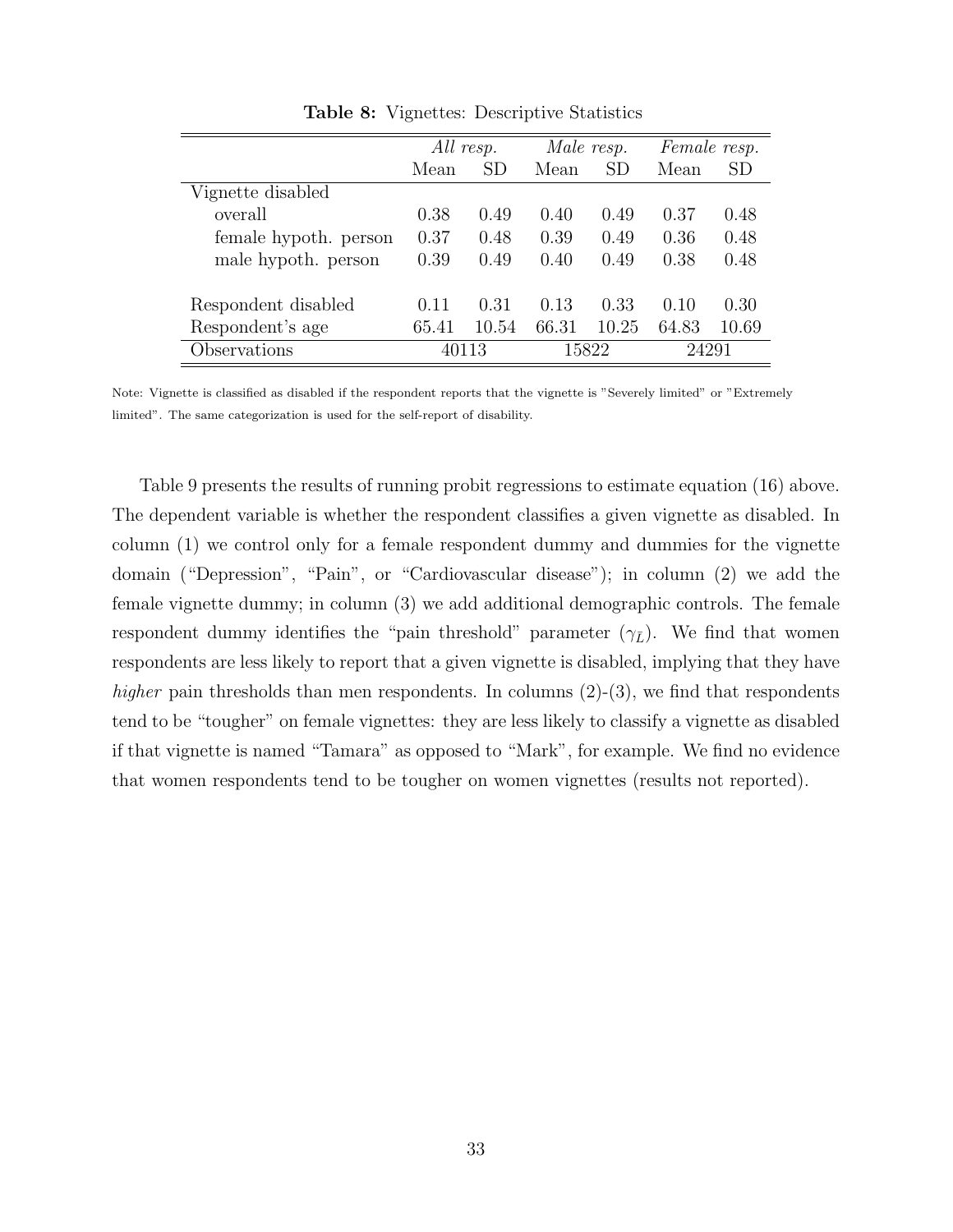| $\left(1\right)$ | $\left( 2\right)$ | $\left(3\right)$ |
|------------------|-------------------|------------------|
| $-0.031***$      | $-0.031***$       | $-0.031***$      |
| (0.007)          | (0.007)           | (0.007)          |
|                  | $-0.017***$       | $-0.016***$      |
|                  | (0.006)           | (0.006)          |
|                  |                   | $-0.001$         |
|                  |                   | (0.004)          |
|                  |                   | 0.000            |
|                  |                   | (0.000)          |
|                  |                   | $-0.004$         |
|                  |                   | (0.007)          |
|                  |                   | $0.059***$       |
|                  |                   | (0.010)          |
| Yes              | Yes               | Yes              |
| No               | No                | Yes              |
|                  |                   | 40077            |
|                  | 40113             | 40113            |

Table 9: Probit regressions for the probability that vignette is disabled

Note: Standard errors in parentheses, clustered at the individual level. The reported coefficients are marginal effects. \*\*\*, \*\*, and <sup>∗</sup> means significance at 1, 5 and 10 percent level, respectively.

#### Mechanism Parameters

Table 10 reports estimates of the mechanism parameters using optimal minimum distance (see Appendix C):  $\alpha_L$  (measuring gender differences in the underlying true, latent work limitations),  $\delta_{\bar{A}}$  (gender differences in the cost of applying),  $\gamma_{\bar{L}}$  (gender differences in disability perceptions or pain thresholds),  $\theta_{SSA}$  (which measures differences in disability standards set by SSA for women vs. men), and  $\Delta = \sigma_{\zeta}^2(F_i = 1) - \sigma_{\zeta}^2(F_i = 0)$  (measuring the marginal effect of gender on the variance of noise in the signal received by SSA). We use the identification scheme described above, and calculate standard errors using the Block Bootstrap (based on 200 replications).

Table 10 shows that estimates for  $\alpha_L$ ,  $\delta_{\bar{A}}$  and  $\gamma_{\bar{L}}$  are all positive (although only  $\gamma_{\bar{L}}$  is statistically significant).<sup>29</sup> This implies that we can dismiss that lower pain thresholds,

<sup>&</sup>lt;sup>29</sup>While our estimates suggesting that women have higher pain thresholds are based on self-reports, there is also a vast medical literature that attempts to examine the relationship between pain tolerance/sensitivity and gender using experimental data. In a review of this literature, Racine et al. (2012) conclude: "10 years of laboratory research have not been successful in producing a clear and consistent pattern of sex differences in human pain sensitivity, even with the use of deep, tonic, long-lasting stimuli, which are known to better mimic clinical pain". In a review of both clinical and experimental studies, Fillingim et al. (2009) conclude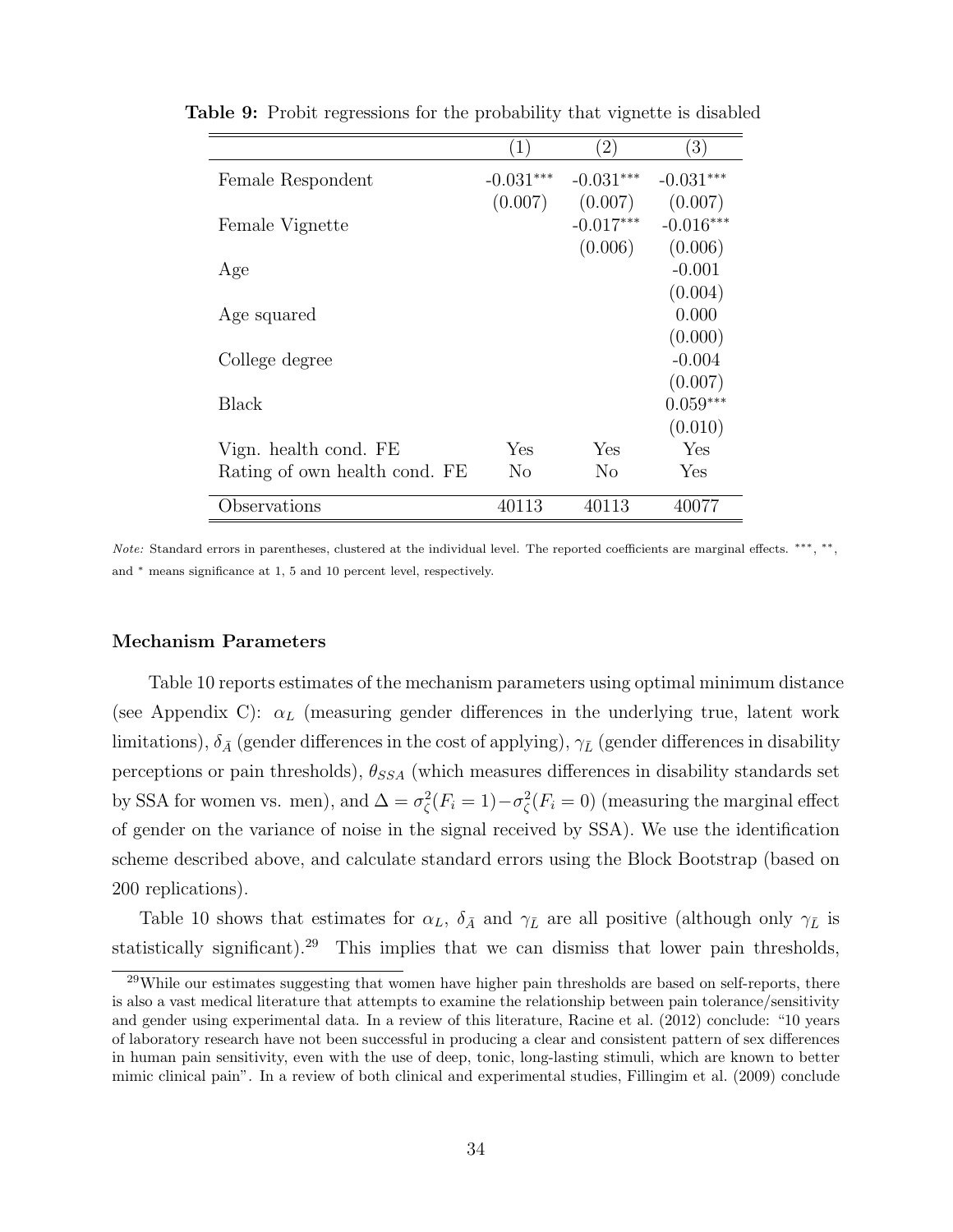| Description                 | Parameter          | Estimate         |
|-----------------------------|--------------------|------------------|
| Health distr. shifter       | $\alpha_L$         | 0.034            |
|                             |                    | (0.038)          |
| Application threshold       | $\delta_{\bar{A}}$ | 0.019            |
|                             |                    | (0.052)          |
| Disability report threshold | $\gamma_{\bar{L}}$ | $0.086***$       |
|                             |                    | (0.020)          |
| SSA threshold               | $\theta_{SSA}$     | $-0.047***$      |
|                             |                    | (0.015)          |
| Signal noise shifter        |                    | $-0.842***$      |
|                             |                    | (0.237)          |
|                             |                    |                  |
| OID test statistics         |                    | 0.264            |
|                             |                    | $[p-value 61\%]$ |

Table 10: Structural estimates

Note: Optimal minimum distance standard errors in parenthesis.

lower application thresholds or less severe impairments for women are the explanation for higher Type I errors. Similarly, the noise of the signal is estimated to be lower for women  $(\Delta < 0)$ , which is inconsistent with the idea that higher Type I errors for women reflect harder-to-verify work limitations.

On the other hand, we estimate a negative value for  $\theta_{SSA}$ , suggesting a form of statistical discrimination against female applicants. Recall that identification of this parameter comes from two sources: HRS respondents setting higher standards for disability classification when the vignette is a woman, as well as actual rejection rates of disability insurance applicants. This means that the model is overidentified. The test of the single overidentifying restriction shows no evidence of mispecification. The results of Tables 4 and 5 suggest that this form of statistical discrimination arises from having assessed the presence of residual functional capacity rather than the absence of a medical condition.

that "recent clinical and epidemiologic findings generally indicates that women are at increased risk for many chronic pain conditions, and women tend to report higher levels of acute procedural pain" (which of course would make our findings even more puzzling), while "findings regarding sex differences in experimental pain indicate greater pain sensitivity among females compared with males for most pain modalities [...]. The evidence regarding sex differences in laboratory measures of endogenous pain modulation is mixed, as are findings from studies using functional brain imaging to ascertain sex differences in pain-related cerebral activation".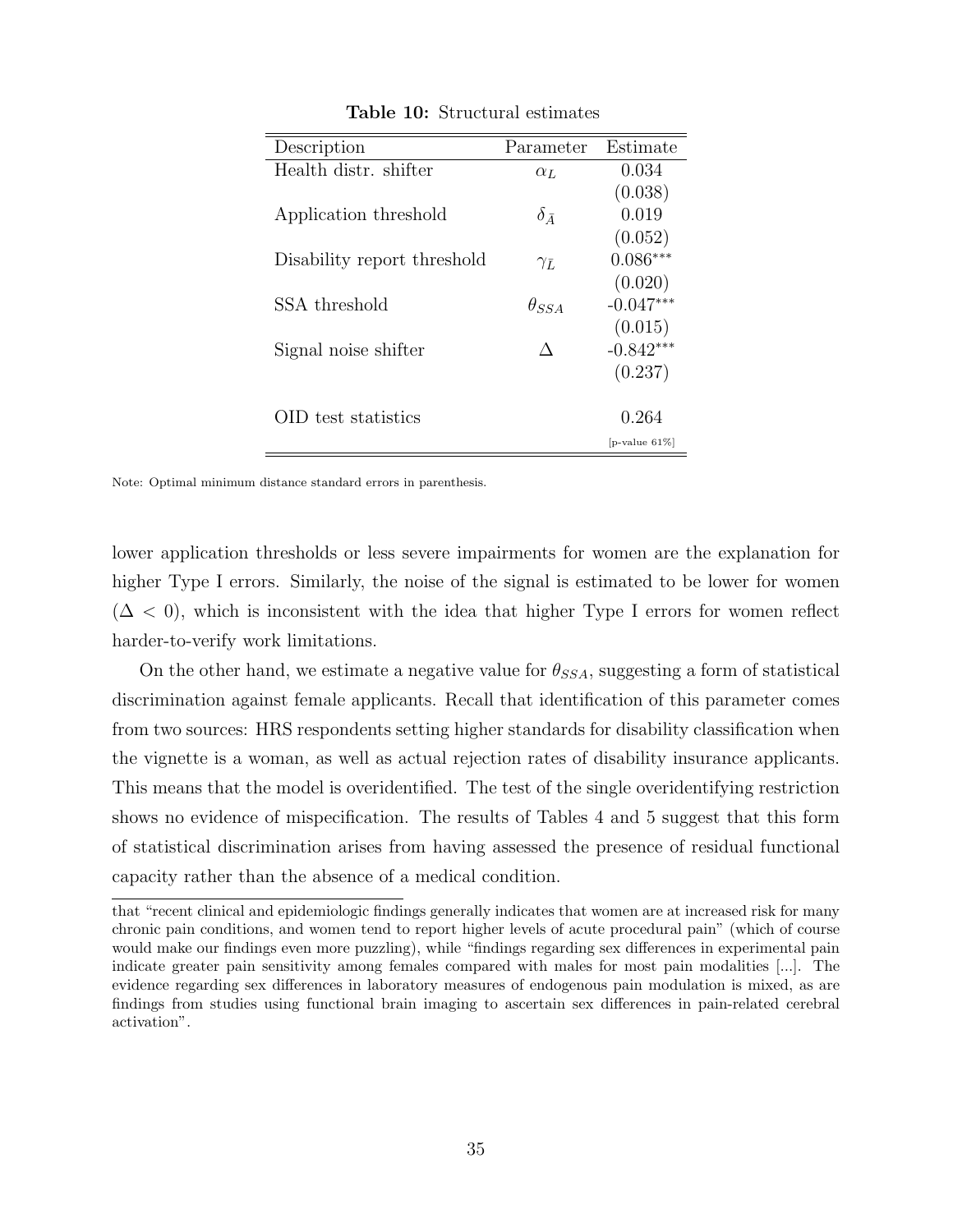# 7 Conclusions

This paper documents substantial differences in Type I error across genders. In particular, we find that women with a severe, work-related, permanent impairment are more likely to have their disability insurance application turned down (i.e., suffer a Type I error) than men with observationally equivalent characteristics. We show that supply considerations (such as how the SSA screens applicants) are more plausible explanations than demand-side channels (such as differences in disability perceptions or application costs).

These false rejections have lasting consequences. The higher false rejections for women are arising because of an assessment that women have residual work capacity. We show that despite this assessment, these women are not returning to work. By contrast, those women who have been "correctly" rejected return to work at a significantly higher rate. Further, we do not find such a difference among men who have been rejected, implying that their residual work capacity was more accurately assessed.

One of the surprising aspects of studying DI/SSI application forms is the amount of information on those forms which may not be relevant to assessing the extent of a work limitation. For example, the form asks not only about gender, but also about marital status. Our results suggest that an important policy change to consider would be to make disability insurance applications gender-blind.<sup>30</sup> Evidence from other settings show that gender-blind evaluations of candidates matter for explaining a variety of labor market outcomes (Rouse and Goldin, 2000; Bertrand and Mullainathan, 2004; Card et al., 2019). However, there are two caveats to making the evaluation for disability insurance completely gender blind: first, some illnesses are readily associated with gender; second, the same illness may create different degrees of incapacity by gender, as recent evidence on gender-based medicine suggests. Nonetheless, our finding of substantial gender-based errors raises important policy issues.

<sup>30</sup>Alternatively, to consider machine learning algorithms that take out all human biases.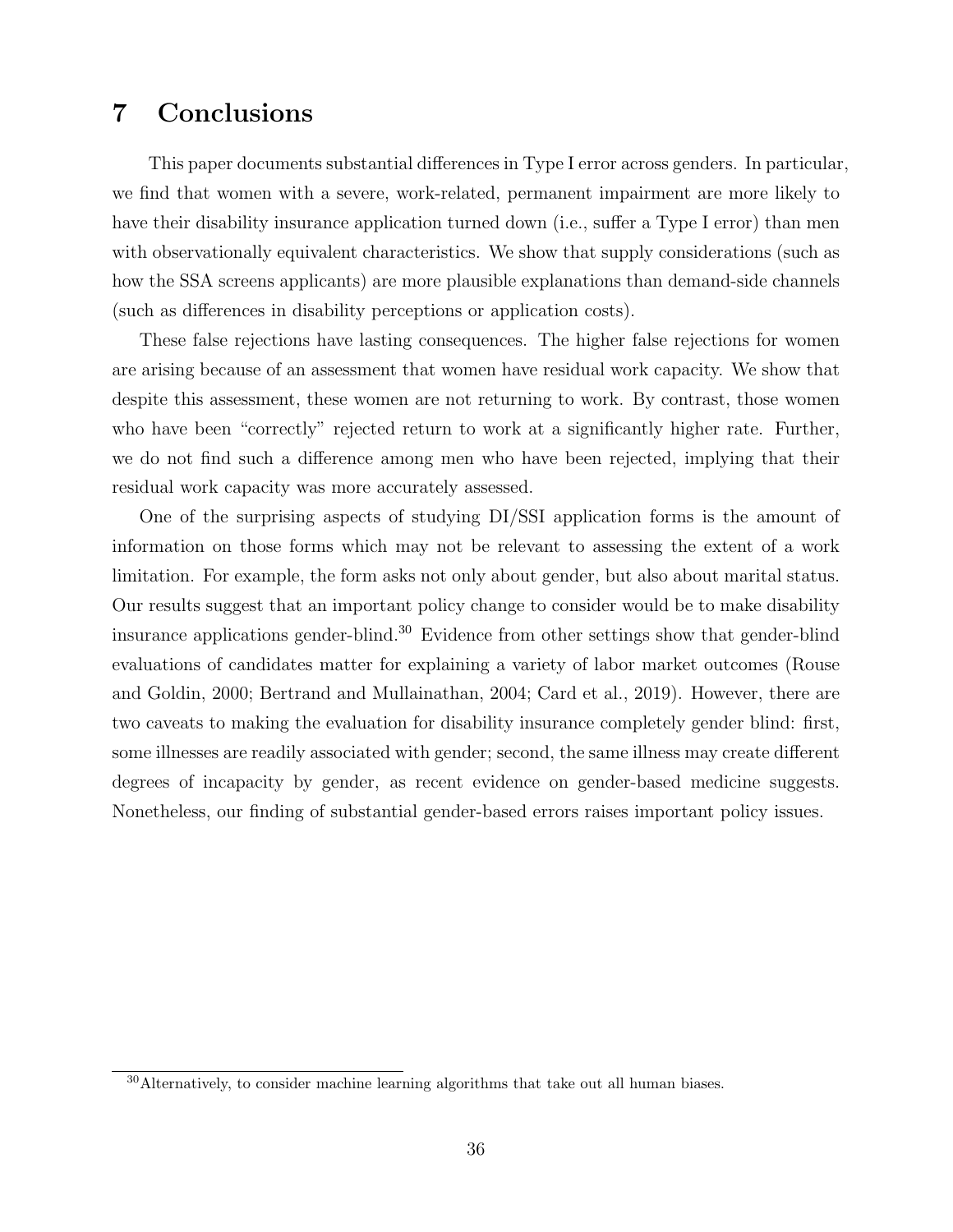## References

- Autor, D., A. R. Kostøl, M. Mogstad, and B. Setzler (2019, July). Disability Benefits, Consumption Insurance, and Household Labor Supply. American Economic Review  $109(7)$ , 2613–2654.
- Autor, D. H., N. Maestas, K. J. Mullen, and A. Strand (2015). Does Delay Cause Decay? The Effect of Administrative Decision Time on the Labor Force Participation and Earnings of Disability Applicants. Working Paper 20840, National Bureau of Economic Research.
- Bangasser, D. A., S. R. Eck, and E. O. Sanchez (2019). Sex differences in stress reactivity in arousal and attention systems. Neuropsychopharmacology  $44(1)$ , 129–139.
- Benitez-Silva, H., M. Buchinsky, H.-M. Chan, J. Rust, and S. Sheidvasser (2004). How Large is the Bias in Self-Reported Disability Status? Journal of Applied Econometrics  $19(6)$ , 649–670.
- Benitez-Silva, H., M. Buchinsky, and J. Rust (2004). How Large are the Classification Errors in the Social Security Disability Award Process? NBER Working Papers 10219, National Bureau of Economic Research.
- Bertrand, M. and S. Mullainathan (2004). Are Emily and Greg More Employable Than Lakisha and Jamal? A Field Experiment on Labor Market Discrimination. American Economic Review 94 (4), 991–1013.
- Bound, J. and R. V. Burkhauser (1999). Economic analysis of transfer programs targeted on people with disabilities. In O. Ashenfelter and D. Card (Eds.), Handbook of Labor Economics, Volume 3, Chapter 51, pp. 3417–3528. Elsevier.
- Card, D., S. DellaVigna, P. Funk, and N. Iriberri (2019). Are Referees and Editors in Economics Gender Neutral? Quarterly Journal of Economics. Forthcoming.
- Chen, S. and W. van der Klaauw (2008). The work disincentive effects of the disability insurance program in the 1990s. Journal of Econometrics  $142(2)$ , 757–784.
- Clocchiatti, A., E. Cora, Y. Zhang, and P. Dotto (2016). Sexual dimorphism in cancer. Nature Reviews Cancer 16 (5), 330–339.
- Collins, K. P. and A. Herfle (1985). Social Security Disability Reform Act of 1984: Legislative History and Summary of Provisions. Social Security Bulletin  $48(4)$ , 5–11.
- Daly, M. and R. V. Burkhauser (2003). The Supplemental Security Income Program. In R. Moffitt (Ed.), Means-Tested Transfer Programs in the United States, NBER Chapters, pp. 79–140. National Bureau of Economic Research, Inc.
- Duggan, M. and S. A. Imberman (2009). Why are the Disability Rolls Skyrocketing?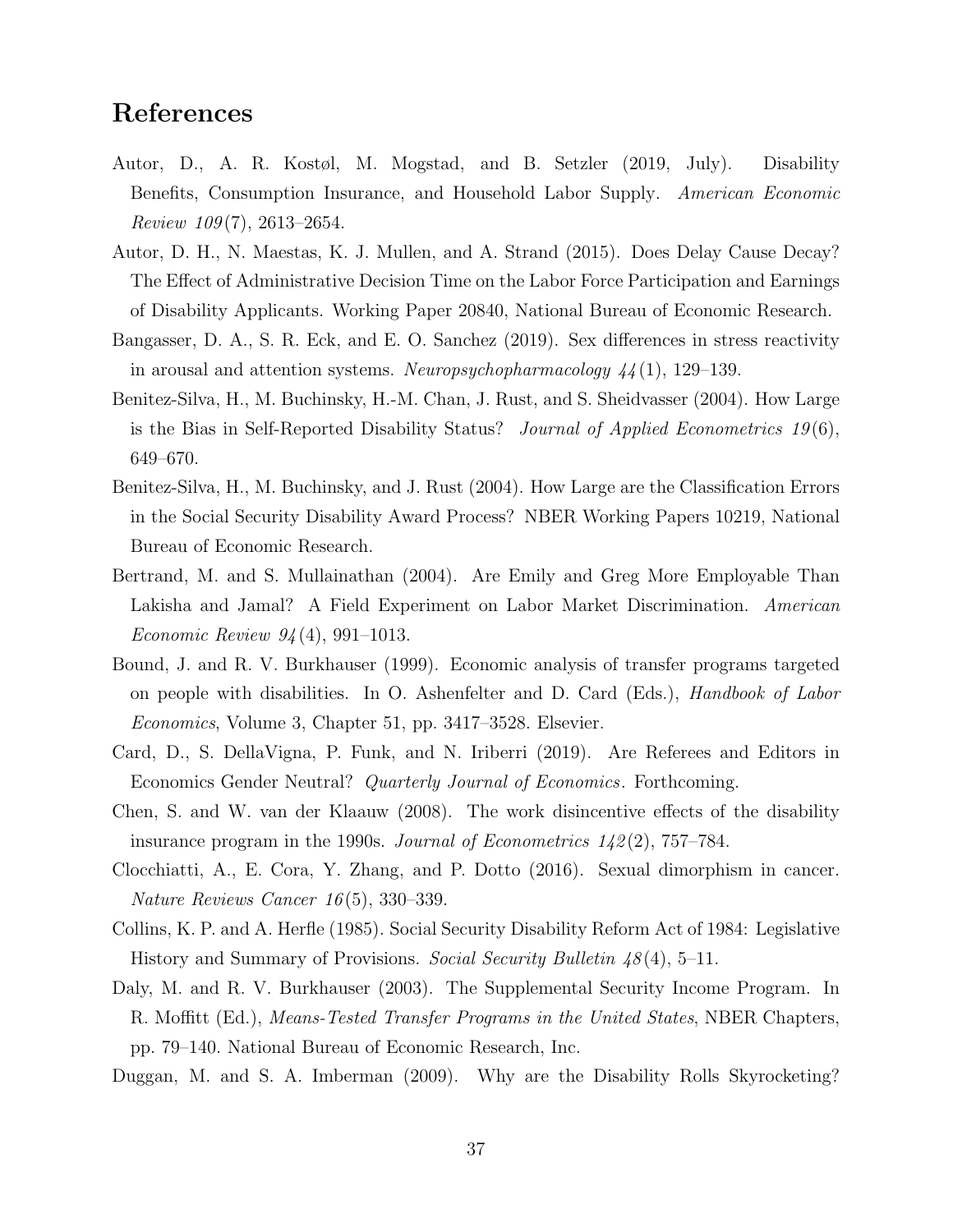The Contribution of Population Characteristics, Economic Conditions, and Program Generosity. In D. Cutler and D. Wise (Eds.), Health at Older Ages: The Causes and Consequences of Declining Disability among the Elderly, Chapter 11, pp. 337–379. University of Chicago Press.

- Fillingim, R., C. King, M. Ribeiro-Dasilva, B. Rahim-Williams, and J. R. III (2009). Sex, gender, and pain: A review of recent clinical and experimental findings. The Journal of Pain: Official Journal of the American Pain Society 10(5), 447–485.
- Hancock, M.-A. (2004). The Politics of Disgust: The Public Identity of the Welfare Queen. New York University Press.
- Haveman, R. and B. Wolfe (2000). The economics of disability and disability policy. In A. J. Culyer and J. P. Newhouse (Eds.), Handbook of Health Economics (1 ed.), Volume 1, Chapter 18, pp. 995–1051. Elsevier.
- Kapteyn, A., J. P. Smith, and A. van Soest (2007). Vignettes and Self-Reports of Work Disability in the United States and the Netherlands. American Economic Review  $97(1)$ , 461–473.
- Kostøl, A. R. and M. Mogstad (2014). How Financial Incentives Induce Disability Insurance Recipients to Return to Work. American Economic Review 104 (2), 624–655.
- Legato, M. J., P. A. Johnson, and J. Manson (2016). Consideration of Sex Differences in Medicine to Improve Health Care and Patient Outcomes. Journal of the American Medical Association 316 (18), 1865–1866.
- Low, H. and L. Pistaferri (2015). Disability Insurance and the Dynamics of the Incentive Insurance Trade-Off. American Economic Review 105, 2986–3029.
- Low, H. and L. Pistaferri (2019). Disability Insurance: Theoretical Trade-Offs and Empirical Evidence. Technical report.
- Michaud, A. and D. Wiczer (2018). Occupational hazards and social disability insurance. Journal of Monetary Economics 96, 77–92.
- Nagi, S. (1969). Disability and Rehabilitation. Ohio State University Press.
- Neumark, D., R. J. Bank, and K. D. V. Nort (1996). Sex Discrimination in Restaurant Hiring: An Audit Study. The Quarterly Journal of Economics 111(3), 915–941.
- Racine, M., Y. Tousignant-Laflamme, L. A. Kloda, D. Dion, G. Dupuis, , and M. Choinière (2012). A systematic literature review of 10 years of research on sex/gender and experimental pain perception – Part 1: Are there really differences between women and men? Pain 153, 602–618.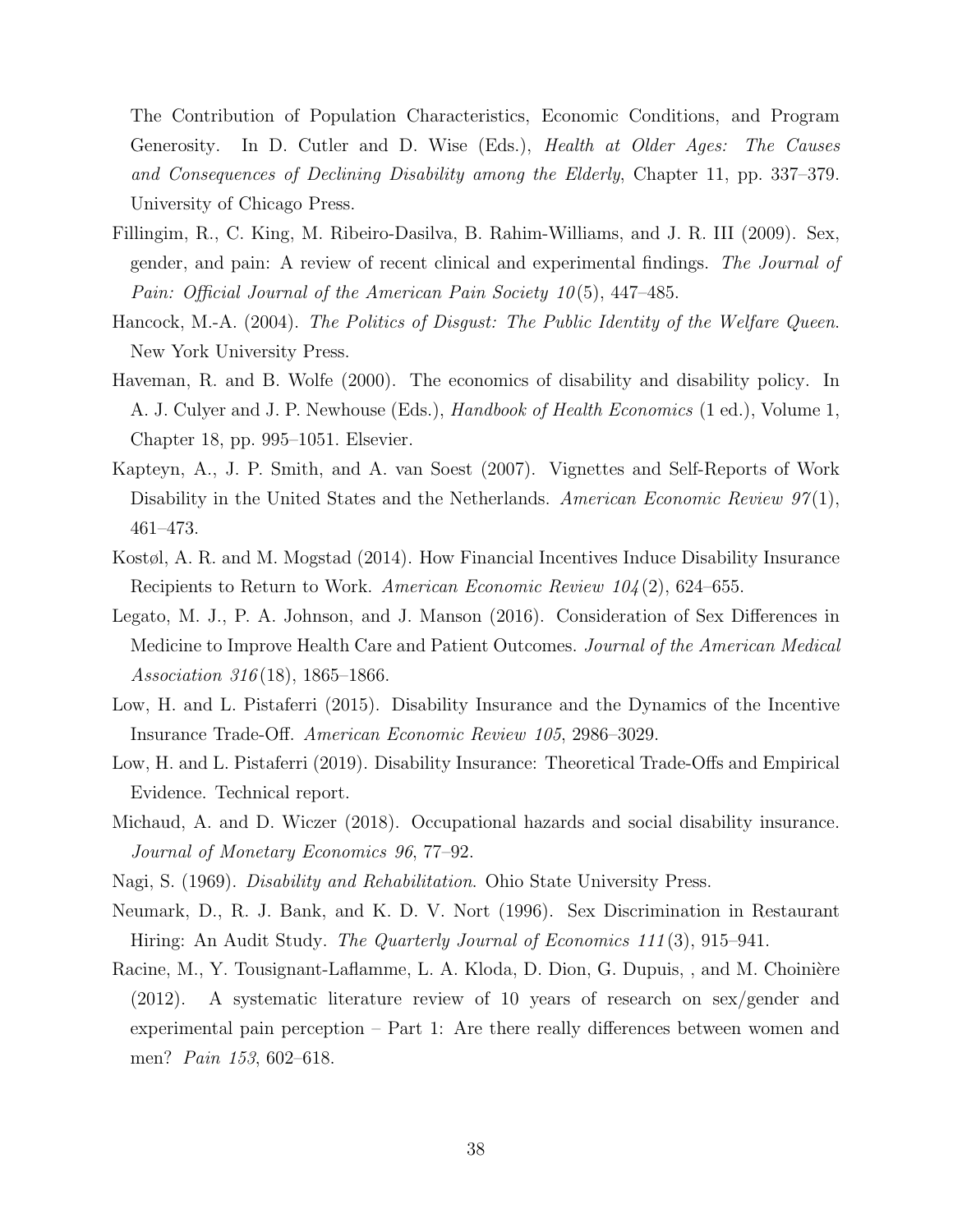- Rouse, C. and C. Goldin (2000). Orchestrating Impartiality: The Impact of Blind Auditions on Female Musicians. American Economic Review  $90(4)$ , 715–741.
- Sarsons, H. (2019). Gender Differences in Recognition for Group Work. Journal of Political Economy. Forthcoming.
- United States General Accounting Office (1994). Social Security Disability. Most of Gender Difference Explained. Report to the Ranking Minority Member, Special Committee on Aging, U.S. Senate GAO/HEHS-94-94.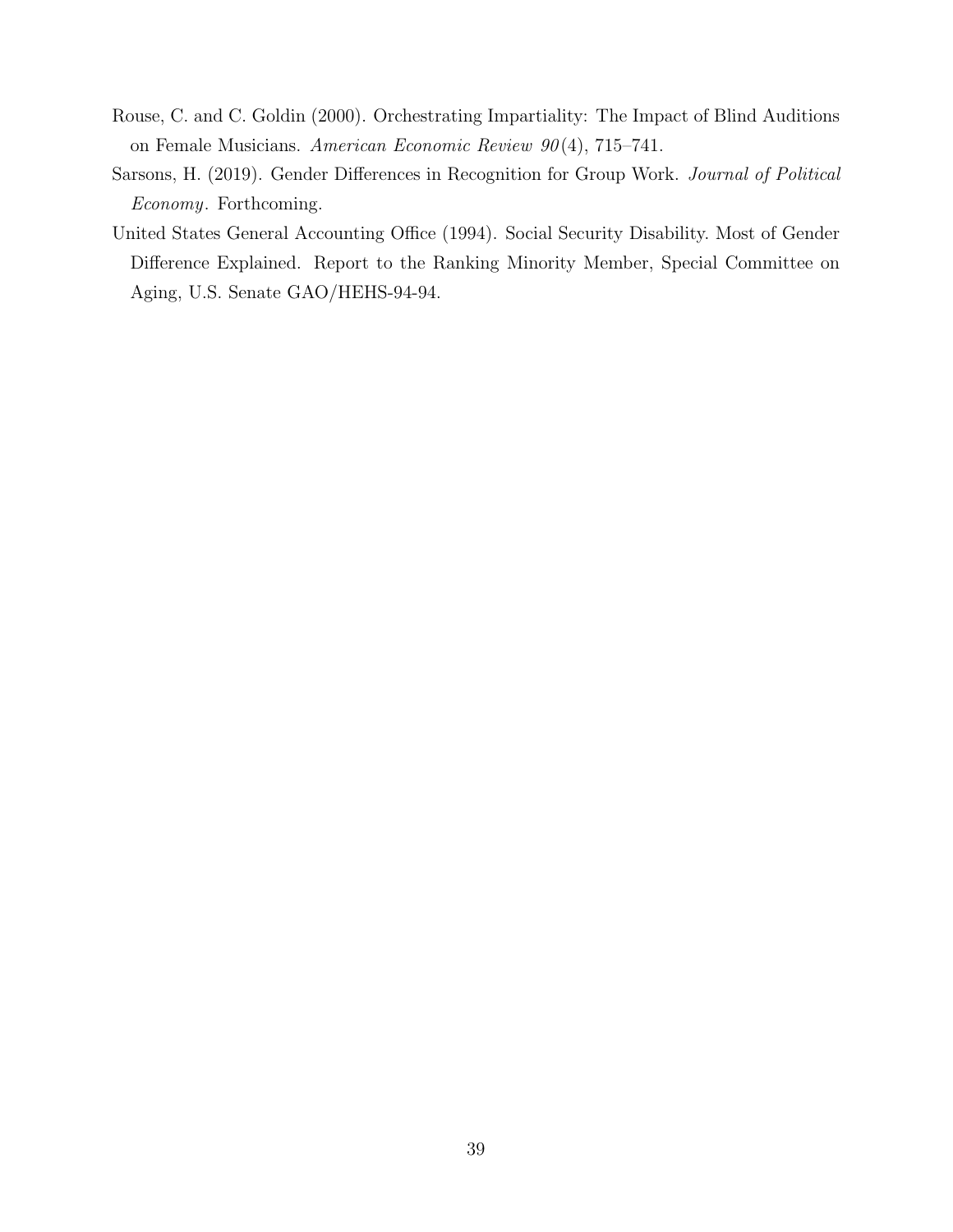# A Appendix: Additional Figures and Tables



Figure A.1: Fraction reporting a work limitation by distance between HRS interview and disability insurance application date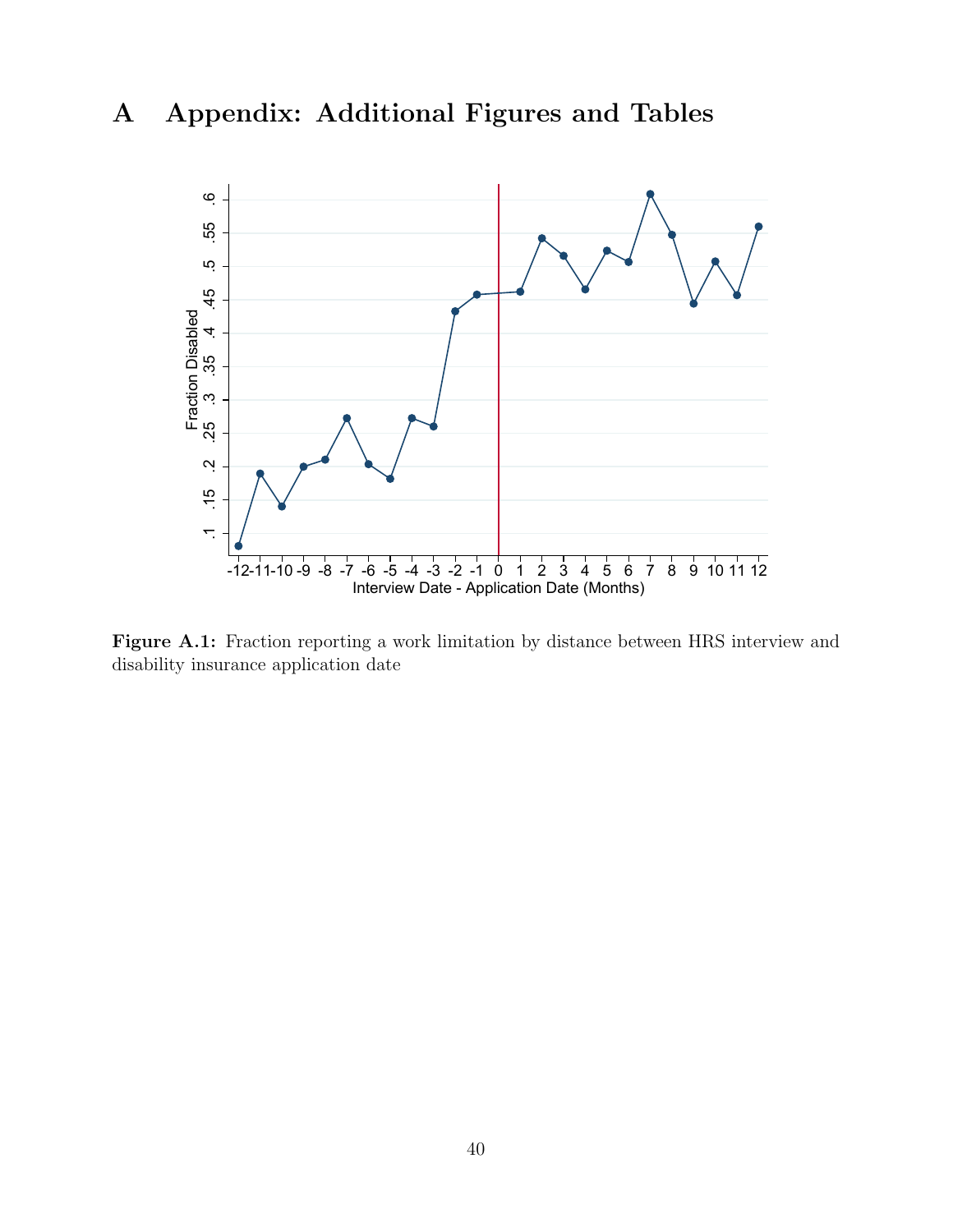|                                 | $\left(1\right)$ | $\left(2\right)$ | $\left(3\right)$ | $\left(4\right)$ |
|---------------------------------|------------------|------------------|------------------|------------------|
| Female                          | $0.213***$       | $0.185***$       | $0.313***$       | $0.201***$       |
|                                 | (0.051)          | (0.054)          | (0.078)          | (0.052)          |
| Age $50-55$                     | $-0.074$         |                  |                  |                  |
|                                 | (0.094)          |                  |                  |                  |
| Age 55-59                       | $-0.363***$      |                  |                  |                  |
|                                 | (0.083)          |                  |                  |                  |
| Age 60-65                       | $-0.287***$      |                  |                  |                  |
|                                 | (0.087)          |                  |                  |                  |
| Phys.occ.req. index             |                  | $-0.004$         |                  |                  |
|                                 |                  | (0.008)          |                  |                  |
| Female <sup>*</sup> empl. husb. |                  |                  | $-0.046$         |                  |
|                                 |                  |                  | (0.063)          |                  |
| Female <sup>*</sup> married     |                  |                  | $-0.130$         |                  |
|                                 |                  |                  | (0.105)          |                  |
| Other demographics              | Yes              | Yes              | Yes              | Yes              |
| Health cond. FE                 | Yes              | Yes              | Yes              | Yes              |
| HRS Objective FE                | Yes              | Yes              | Yes              | Yes              |
| Year FE                         | Yes              | Yes              | Yes              | Yes              |
| <b>ADL FE</b>                   | Yes              | Yes              | Yes              | Yes              |
| $BMI+Hosp$                      | Yes              | Yes              | Yes              | Yes              |
| Occupation FE                   | Yes              | $\rm No$         | Yes              | Yes              |
| Observations                    | 447              | 415              | 447              | 447              |

Table A.1: Additional results

Note: Standard errors in parentheses, clustered at the individual level. Coefficients are estimates of marginal effects. Other demographics include College degree, Black, Years of labor market experience, SSI applicant, Concurrent SSI/DI applicant, Married, Widowed, and Age (except in column (1)). Column (1) replaces age with an age spline. Column (2) replaces occupation dummies with a physical occupational requirement index using a mapping between HRS occupational codes and O\*NET data (as in Michaud and Wiczer, 2018). Column (3) adds the interaction of the female dummy with married female and a female with an employed husband. Column (4) is Type I error regression including DDS reconsideration.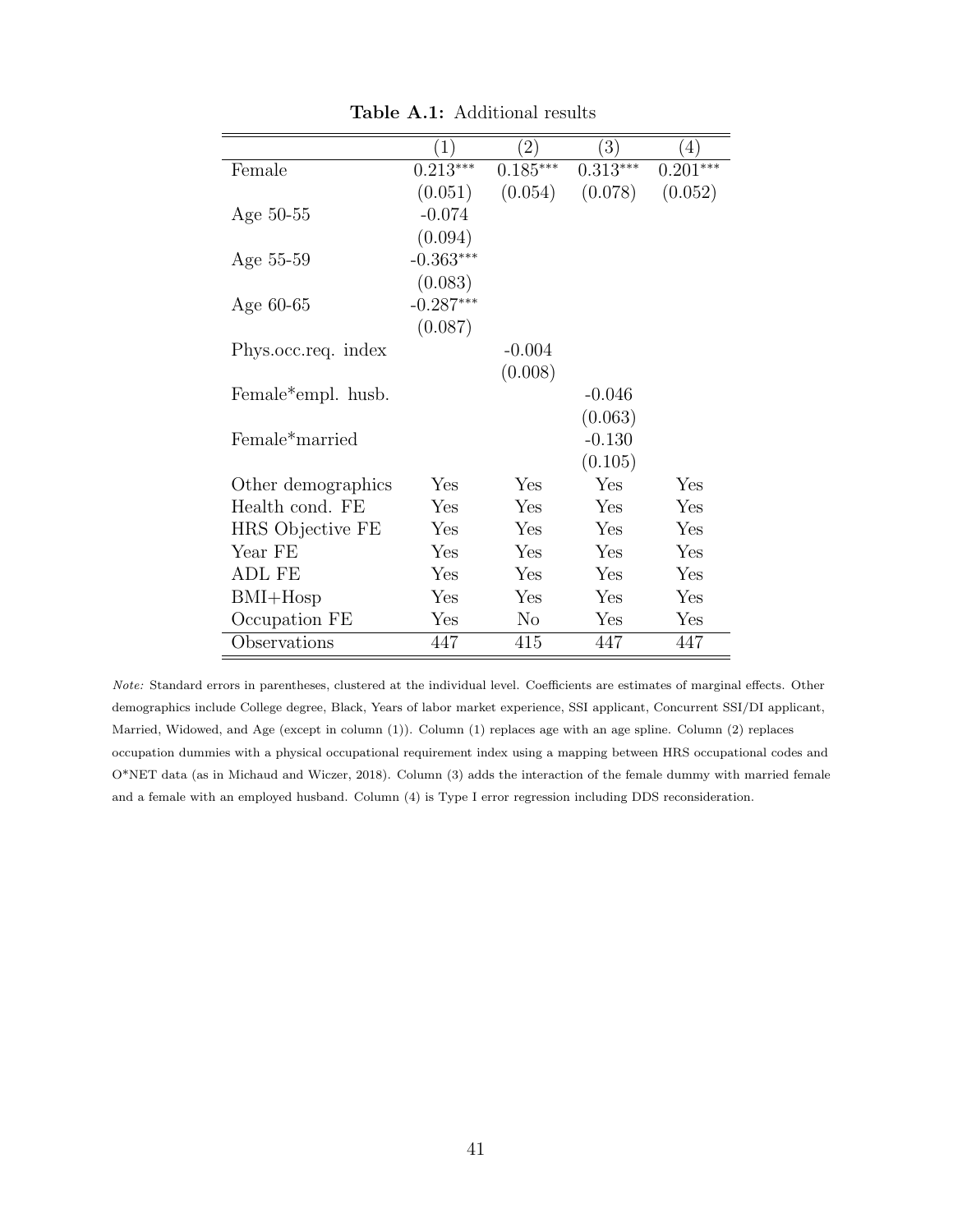|                                 | $\left(1\right)$ | $\left( 2\right)$ | 3)           |
|---------------------------------|------------------|-------------------|--------------|
| Disabled at $t-1$               | $0.5217***$      | $0.5180***$       | $0.3541***$  |
|                                 | (0.0078)         | (0.0133)          | (0.0144)     |
| Female                          |                  | $0.0105***$       | $0.0053**$   |
|                                 |                  | (0.00120)         | (0.0022)     |
| Disabled at $t-1 \times$ female |                  | 0.0053            | 0.0205       |
|                                 |                  | (0.0164)          | (0.0171)     |
| College degree                  |                  |                   | $-0.0112***$ |
|                                 |                  |                   | (0.0023)     |
| <b>Black</b>                    |                  |                   | $0.0121***$  |
|                                 |                  |                   | (0.0034)     |
| Married                         |                  |                   | $0.0050*$    |
|                                 |                  |                   | (0.0027)     |
| Widowed                         |                  |                   | $0.0144***$  |
|                                 |                  |                   | (0.0052)     |
| Age                             |                  |                   | $0.0006***$  |
|                                 |                  |                   | (0.0002)     |
| Health conditions FE            | N <sub>0</sub>   | N <sub>o</sub>    | Yes          |
| Year FE                         | N <sub>0</sub>   | No                | Yes          |
| ADL FE                          | N <sub>0</sub>   | N <sub>o</sub>    | Yes          |
| $BMI+Hosp. FE$                  | $\rm No$         | N <sub>o</sub>    | Yes          |
| Occupation FE                   | $\rm No$         | $\rm No$          | Yes          |
| Observations                    | 60831            | 60831             | 52195        |

Table A.2: Disability transition, ages 25-65

Note: Dependent variable is whether the individual is disabled at time t. Standard errors in parentheses, clustered at the individual level.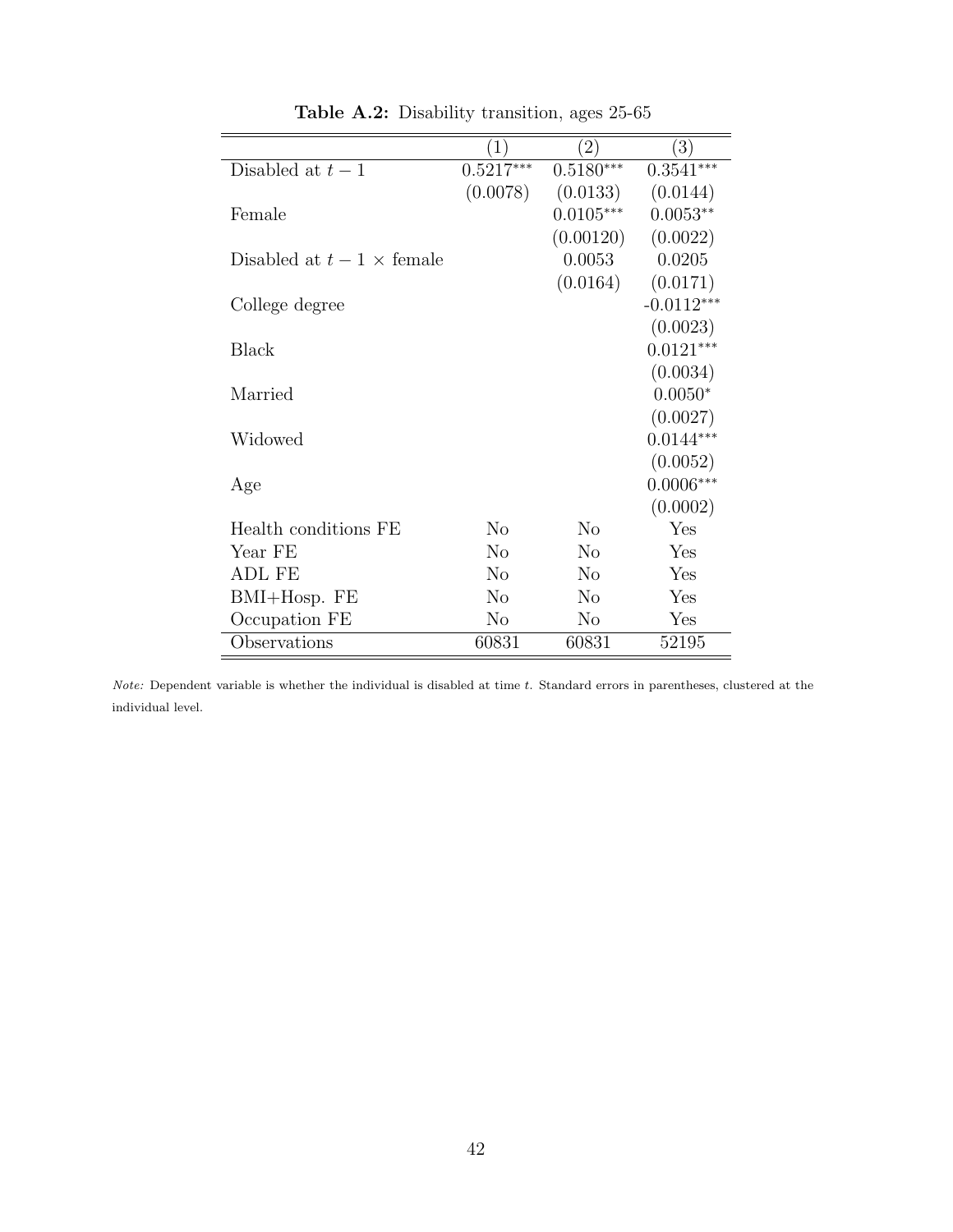# B Appendix: The Effect of Gender on Type I Errors

Section 3 outlines a framework for the mechanisms through which gender might lead to differences in Type I errors: differences in underlying health, in pain thresholds, in application thresholds, differences in the SSA assessment of health and differences in signal precision.

These mechanisms are summarized by the following equations:

$$
L_i^* = \alpha_0 + \alpha_L F_i + \varepsilon_i \tag{B.1}
$$

$$
\bar{L}_i = \gamma_0 + \gamma_{\bar{L}} F_i \tag{B.2}
$$

$$
\bar{A}_i = \bar{L} + \delta_0 + \delta_{\bar{A}} F_i \tag{B.3}
$$

$$
S_i^* = L_i^* + \theta_{SSA} F_i + \zeta_i \tag{B.4}
$$

where the signal that the SSA observes,  $S_i^*$ , is assumed to be a noisy realization of the true health status,  $L_i^*$ . The signal  $S_i^*$  can be rewritten using the equation for  $L_i^*$  as:

$$
S_i^* = \alpha_0 + (\alpha_L + \theta_{SSA}) F_i + \varepsilon_i + \zeta_i
$$
 (B.5)

The SSA decision is:

$$
Award if: S_i^* > \bar{L}_{SSA} \tag{B.6}
$$

We use these equations to characterize Type I errors. We then simulate how Type I errors vary with each of the key parameters:  $\{\alpha_L, \gamma_{\bar{L}}, \delta_{\bar{A}}, \theta_{SSA}, \sigma_{\zeta}^2(F)\}\$ , respectively representing gender differences in underlying health, pain thresholds, application thresholds, differences in the SSA assessment of an applicant's health, and gender-dependent noise variance in work limitations signal.

## Type I Errors

In principle, we can distinguish the case where everyone who has  $L^*$  >  $\overline{L}$  applies from the case where the application threshold lies to the right of  $\overline{L}$ , and so everyone who applies has  $L^* > \bar{L}$ , but not everyone with  $L^* > \bar{L}$  applies (due to, say, opportunity costs from applying). However, the linearity in equations (B.2) and (B.3) means that we can subsume the effect on Type I errors of  $\delta_{\bar{A}}$  into the effect of  $\gamma_{\bar{L}}$ .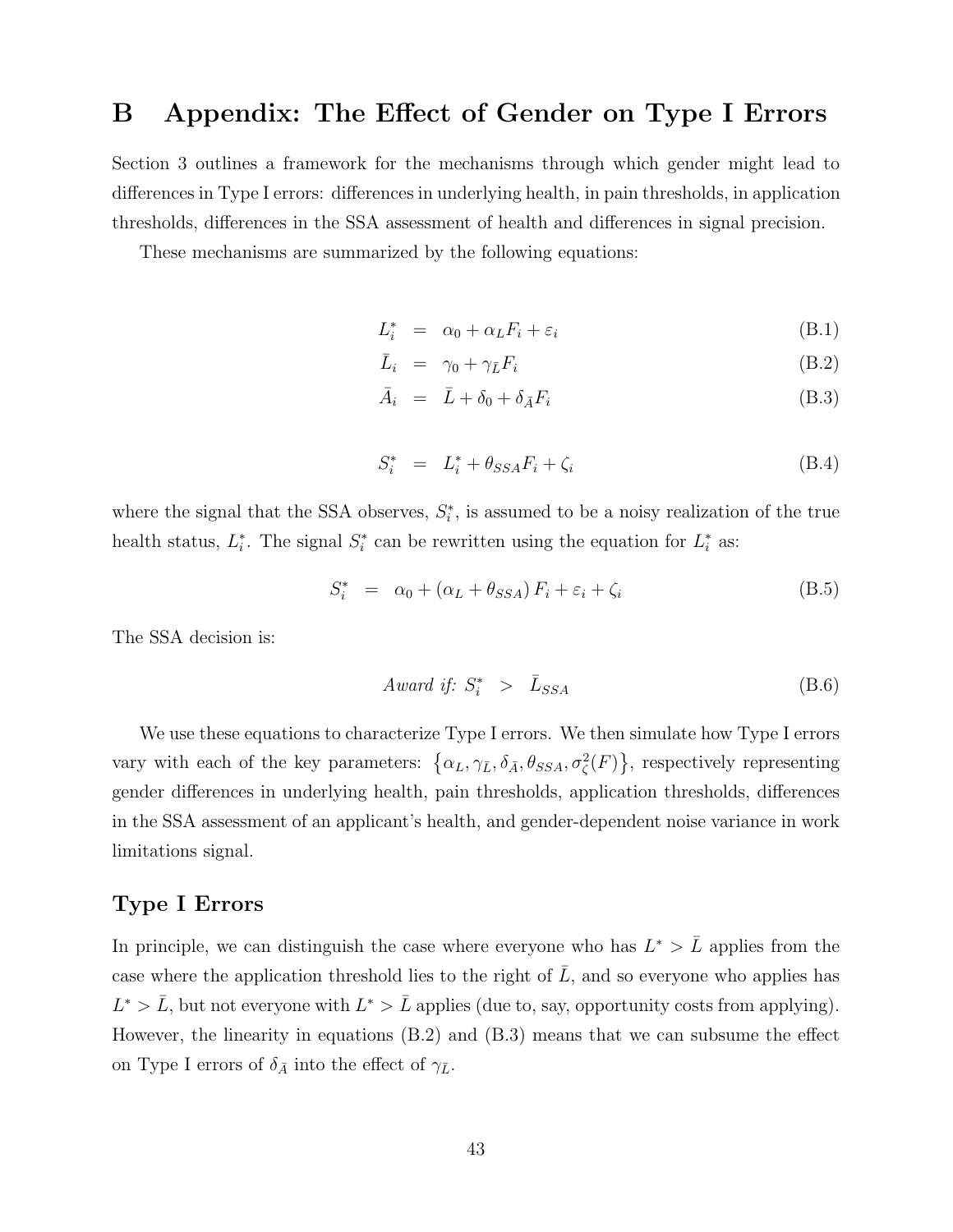We define the Type I error as:

$$
\Pr\left(\text{reject}|\text{disabeled appl.}\right) = \frac{\Pr\left(S^* < \bar{L}_{SSA} \& L^* > \bar{L}\right)}{\Pr\left(L^* > \bar{L}\right)} \\
= \pi(.)
$$

This can be rewritten as:

$$
\pi(.) = \frac{\Pr\left(\alpha_0 + (\alpha_L + \theta_{SSA}) F + \varepsilon + \zeta < \bar{L}_{SSA}, \ \alpha_0 + \alpha_L F + \varepsilon > \gamma_0 + \gamma_{\bar{L}} F\right)}{\Pr\left(\alpha_0 + \alpha_L F + \varepsilon > \gamma_0 + \gamma_{\bar{L}} F\right)}
$$

$$
= \frac{\Pr\left(-\infty < \varepsilon + \zeta < (\bar{L}_{SSA} - \alpha_0) - (\alpha_L + \theta_{SSA}) F, \frac{\gamma_0 - \alpha_0}{\gamma_0 - \alpha_0} + (\gamma_{\bar{L}} - \alpha_L) F < \varepsilon < \infty\right)}{1 - \Pr(\varepsilon < (\gamma_0 - \alpha_0) + (\gamma_{\bar{L}} - \alpha_L) F)}
$$

Finally, we assume joint normality of the error terms but consider the case in which the variance of the noise  $\zeta$  can be gender-dependent:

$$
\left(\begin{array}{c} \varepsilon \\ \zeta \end{array}\right) \sim N\left(\left(\begin{array}{c} 0 \\ 0 \end{array}\right)\left(\begin{array}{cc} \sigma_{\varepsilon}^2 & 0 \\ 0 & \sigma_{\zeta}^2(F) \end{array}\right)\right),\,
$$

The expression for the Type I error can thus be rewritten as:

$$
\pi(.) = \frac{\Phi\left(\frac{(\bar{L}_{SSA} - \alpha_0) - (\alpha_L + \theta_{SSA})F}{\sqrt{\sigma_{\varepsilon}^2 + \sigma_{\zeta}^2(F)}}\right) - G\left(\frac{(\bar{L}_{SSA} - \alpha_0) - (\alpha_L + \theta_{SSA})F}{\sqrt{\sigma_{\varepsilon}^2 + \sigma_{\zeta}^2(F)}}, \frac{(\gamma_0 - \alpha_0) + (\gamma_{\overline{L}} - \alpha_L)F}{\sigma_{\varepsilon}}; \frac{\sigma_{\varepsilon}}{\sqrt{\sigma_{\varepsilon}^2 + \sigma_{\zeta}^2(F)}}\right)}{(B.7)}
$$
(B.7)

where  $\Phi(.)$  and  $G(.,.;\rho)$  are the CDF's of the standard and jointly standard normal distribution with correlation coefficient  $\rho$ , respectively.

We cannot sign the derivatives of equation (B.7) for the general case. In particular, the distribution of errors will matter for the way each mechanism impacts on Type I errors. Instead, we illustrate the channels using simulation.

Define  $\Delta = \sigma_{\zeta}^2(F=1) - \sigma_{\zeta}^2(F=0)$  as the "marginal effect" of the female dummy on the variance of the signal observed by the SSA. A positive value of  $\Delta$  means that signal for women is more noisy than for men. Figure B.2 shows how Type I errors differ for different values of  $\{\alpha_L, \gamma_{\bar{L}}, \theta_{SSA}, \Delta\}$ . The value where each line cuts the y-axis is the Type I error for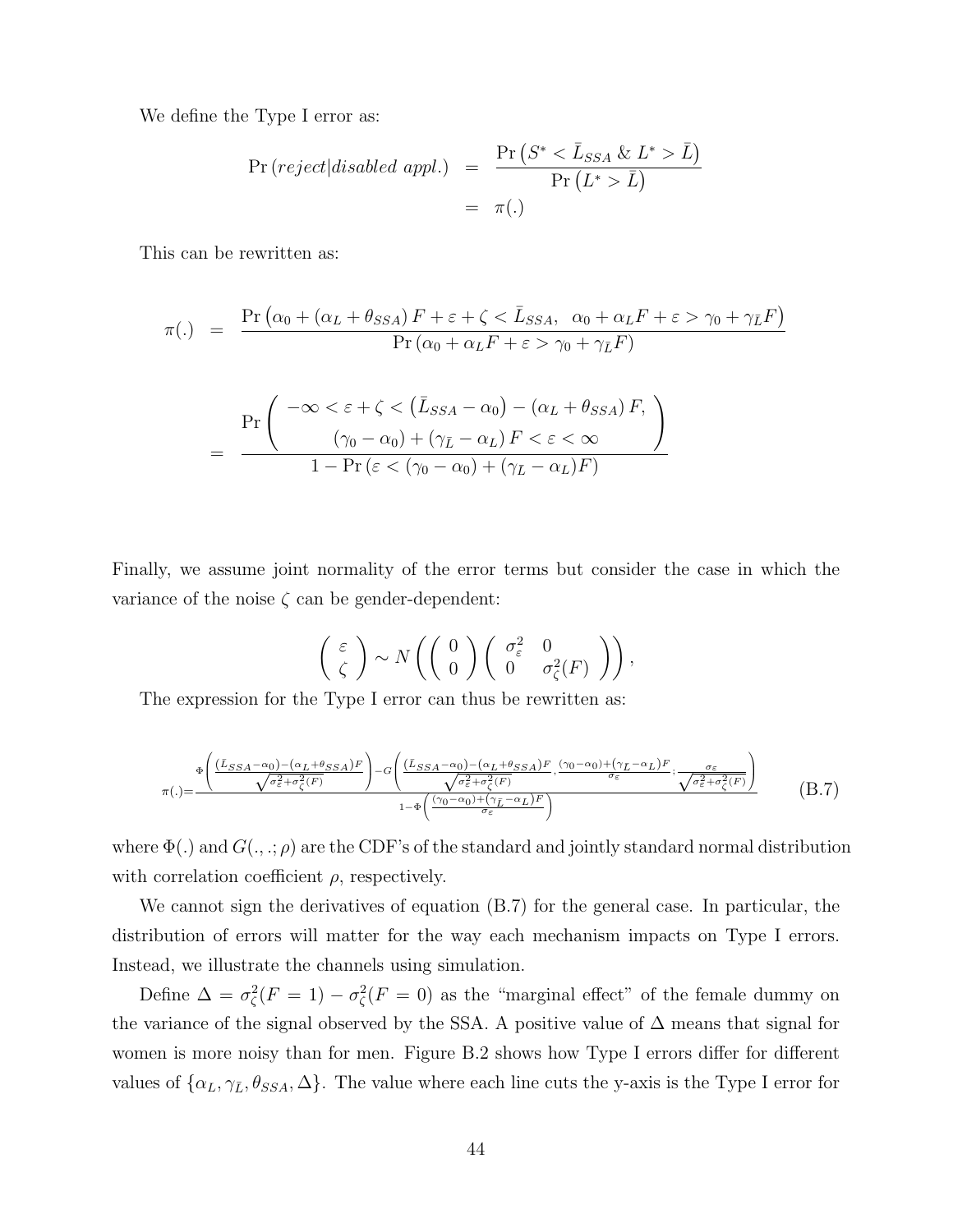

Figure B.2: Simulated Type I Errors

men.<sup>31</sup> Negative values for each of the coefficients  $\{\alpha_L, \gamma_{\bar{L}}, \theta_{SSA}\}\$  indicate, respectively, that women do not have as severe an underlying work limitation, that they have a lower pain threshold, or that the SSA assesses their work limitation as being less severe than men. The figure shows that negative values for any of these parameters leads to greater Type I errors for women than for men. Our estimates in section 6 show that only  $\theta_{SSA}$  is (statistically significantly) negative. A negative value for  $\Delta$  means that the SSA has a more precise signal of women's health than it has of men's health. This more precise signal leads to a lower Type I error for women than men. Our estimate of  $\Delta$  in section 6 is negative and so this is not the explanation of the higher Type I error rate.

<sup>&</sup>lt;sup>31</sup>We experiment with different values of  $\alpha_0$ ,  $\gamma_0$  and  $\bar{L}_{SSA}$ . The qualitative results remain, although the level of Type I errors varies.